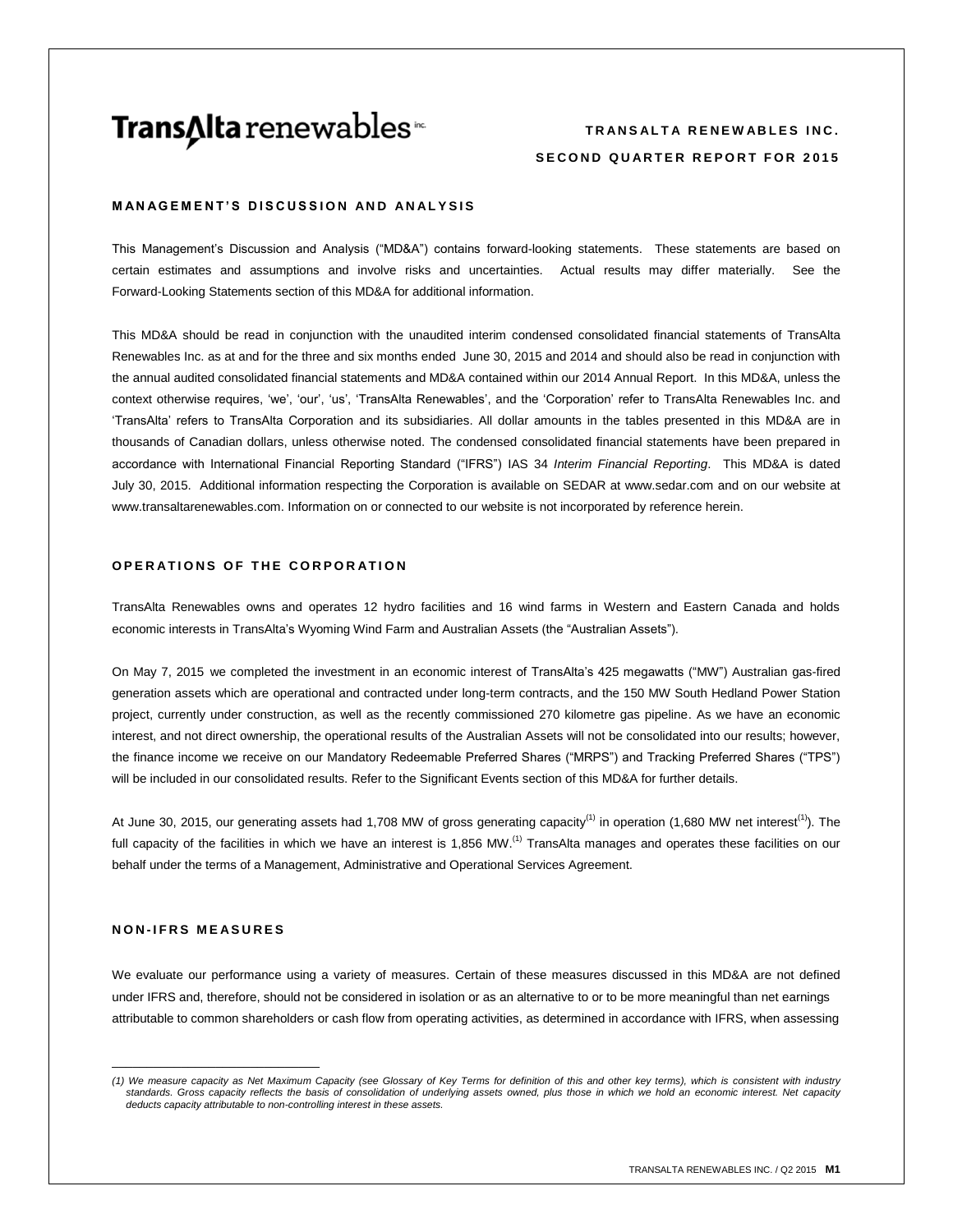our financial performance or liquidity. These measures may not be comparable to similar measures presented by other issuers and should not be considered in isolation or as a substitute for measures prepared in accordance with IFRS. See the Non-IFRS Measures section of this MD&A for additional information.

# **H I G H L I G H T S**

## *Consolidated Highlights*

|                                                                            |        | 3 months ended June 30 |         | 6 months ended June 30 |
|----------------------------------------------------------------------------|--------|------------------------|---------|------------------------|
|                                                                            | 2015   | 2014                   | 2015    | 2014                   |
| Renewable energy production (GWh) <sup>(1)</sup>                           | 698    | 743                    | 1,656   | 1,724                  |
| Revenues                                                                   | 51,277 | 50,013                 | 119,433 | 117,978                |
| Net earnings attributable to common shareholders                           | 7,167  | 5,890                  | 26,817  | 27,024                 |
| Comparable net earnings attributable to common shareholders <sup>(2)</sup> | 22,217 | 5,890                  | 42,093  | 27,024                 |
| Comparable EBITDA <sup>(2)</sup>                                           | 51,680 | 35,194                 | 105,520 | 90,856                 |
| Funds from operations <sup>(2)</sup>                                       | 43,402 | 26,950                 | 88,001  | 73,304                 |
| Cash flow from operating activities                                        | 48,854 | 35,782                 | 89,937  | 80,992                 |
| Cash available for distribution <sup>(2)</sup>                             | 38,983 | 22,936                 | 69,266  | 39,771                 |
| Net earnings per share attributable to common                              |        |                        |         |                        |
| shareholders, basic and diluted <sup>(3)</sup>                             | 0.04   | 0.05                   | 0.19    | 0.24                   |
| Comparable net earnings per share <sup>(2)(3)</sup>                        | 0.14   | 0.05                   | 0.31    | 0.24                   |
| Funds from operations per share $(2)(3)$                                   | 0.27   | 0.23                   | 0.64    | 0.64                   |
| Cash available for distribution per share <sup>(2)(3)</sup>                | 0.24   | 0.20                   | 0.50    | 0.35                   |
| Dividends paid per common share <sup>(3)</sup>                             | 0.20   | 0.19                   | 0.39    | 0.38                   |
|                                                                            |        |                        |         |                        |

| As at                       | June 30, 2015 | Dec. 31, 2014 |
|-----------------------------|---------------|---------------|
| Total assets                | 3.198.631     | 1.964.157     |
| Total long-term liabilities | 996.399       | 682.005       |

#### *Second Quarter Highlights*

- Comparable earnings before interest, taxes, depreciation, and amortization ("EBITDA") and funds from operations ("FFO") both increased \$16.5 million in the quarter, compared to the same period last year, primarily due to the increase in finance income following the investment in TransAlta's Australian Assets.
- Renewable energy production decreased 45 gigawatt hours ("GWh") to 698 GWh compared to the same period in 2014, primarily due to lower wind volumes in Western Canada and the Wyoming Wind Farm, partially offset by higher wind volumes in Eastern Canada and fewer outages at the Western Canada hydro facilities. As Eastern Canada wind farms have contractually higher prices, the reduction in overall production did not have a significant financial impact.
- Comparable net earnings attributable to common shareholders increased by \$16.3 million, primarily due to the increase in comparable EBITDA and lower income tax expense associated with an adjustment in respect of prior years, partially offset by foreign exchange losses due to the effect of the decreasing value of the Australian dollar on some of our investments in TransAlta's Australian Assets. Risks of changes in foreign currencies impacting our cash flows from this investment are mitigated in the period extending to June 30, 2020, and accordingly, this unrealized loss relates to investment balances anticipated to be outstanding after that date.

*\_\_\_\_\_\_\_\_\_\_\_\_\_\_\_\_\_\_\_\_\_\_\_\_\_\_\_\_\_*

*<sup>(1)</sup> Includes production from our economic interest in the Wyoming Wind Farm and excludes Australian gas-fired generation.*

*<sup>(2)</sup> These items are not defined under IFRS. Presenting these items from period to period provides management and investors with the ability to evaluate earnings and cash flow trends more readily in comparison with prior periods' results. Refer to the Non-IFRS Measures section of this MD&A for further discussion of these items, including, where applicable, reconciliations to measures calculated in accordance with IFRS.* 

*<sup>(3)</sup> Amounts in this and other tables are presented in whole numbers to the nearest two decimals.*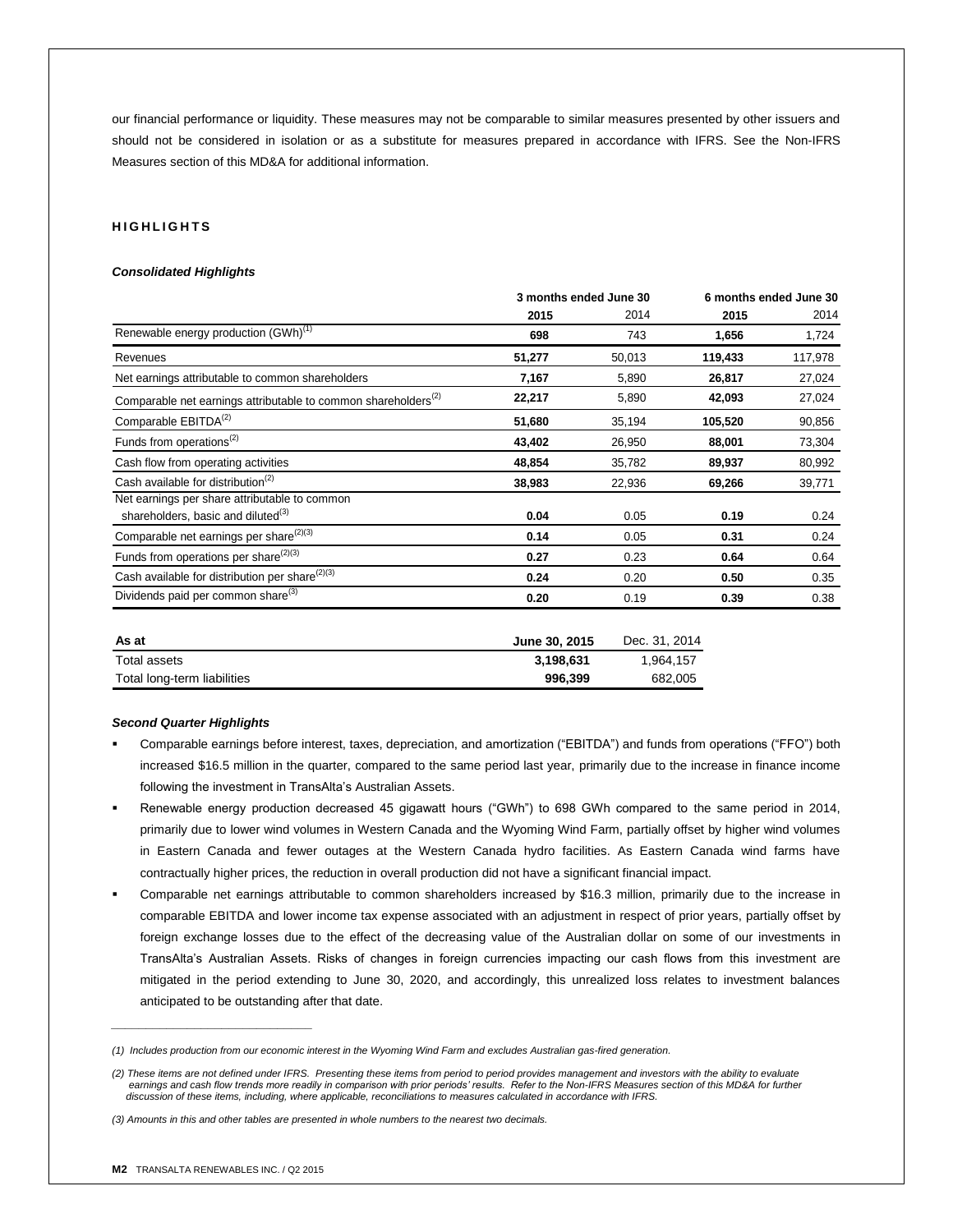- Reported net earnings attributable to common shareholders increased by a lower amount, \$1.3 million, as reported earnings were impacted by higher deferred tax charges and the mark-to-market losses from an economic hedge and liability-classified convertible shares.
- Cash available for distribution ("CAFD") increased \$16.0 million in the quarter primarily due higher FFO, partially offset by higher sustaining capital expenditures.

## *Year-To-Date Highlights*

- Comparable EBITDA and FFO both increased \$14.7 million year-to-date, primarily due to the increase in finance income following the investment in TransAlta's Australian Assets, partially offset by the effects of lower renewable energy production.
- Renewable energy production decreased 68 GWh to 1,656 GWh compared to 2014, primarily due to lower wind volumes following above normal volumes last year at Wyoming Wind, closer to normal wind volumes, icing events, and an unplanned substation outage in the first quarter of 2015 in Eastern Canada, partially offset by higher wind volumes, and fewer outages at the Western Canada hydro facilities.
- Changes in reported and comparable net earnings attributable to common shareholders on a year-to-date basis are primarily due to the variances that arose in the second quarter.
- CAFD increased \$29.5 million year-to-date, primarily due to higher FFO and an early payment on amortizing term debt in 2014, partially offset by higher sustaining capital expenditures.

# **S I G N I F I C A N T E V E N T S**

## *Investment in TransAlta's Western Australian Portfolio*

On May 7, 2015, we invested in an economic interest that is based on the cash flows of TransAlta's Australian assets (the "Transaction"). The Transaction was originally announced on March 23, 2015. TransAlta's Australia assets, held by TransAlta Energy (Australia) Pty Ltd. ("TEA"), presently consists of 425 MW of power generation from six gas-fueled operating facilities and the 150 MW South Hedland Power Station project, currently under construction, as well as the recently commissioned 270 kilometre gas pipeline (the "Australian Assets"). TransAlta will continue to own, manage, and operate the Australian Assets. The Transaction value was set at \$1.78 billion, and consists of an initial investment and a commitment to fund the remaining construction costs for the South Hedland project. The investment agreement provides us with certain protections in relation to exchange rates, the cost to complete the construction of the South Hedland project, and the timing of the commencement of its commercial operation.

On closing, we immediately increased our dividend by 9 per cent, to an annualized rate of \$0.84. In addition, we expect to realize the following benefits from the Transaction:

- An additional 6 to 7 per cent increase in the dividend once South Hedland is fully commissioned.
- Initial mid-teen per cent increase in CAFD per share. When South Hedland is fully commissioned, currently scheduled for mid-2017, we expect to increase our CAFD by approximately \$127 million, or 140 per cent.
- Long-term, highly contracted cash flows.
- Increase in the scale and diversity of the Corporation.
- Provides a Right of First Offer on select potential growth initiatives in Australia.
- Increased the size of the public float by approximately 50 per cent.

#### *Initial investment*

Our initial investment was set at \$1,284 million and consists of securities of TEA which provide us a priority return on invested capital MRPS, Class A TPS issued by another subsidiary of TransAlta, which provide an economic interest based on cash flows of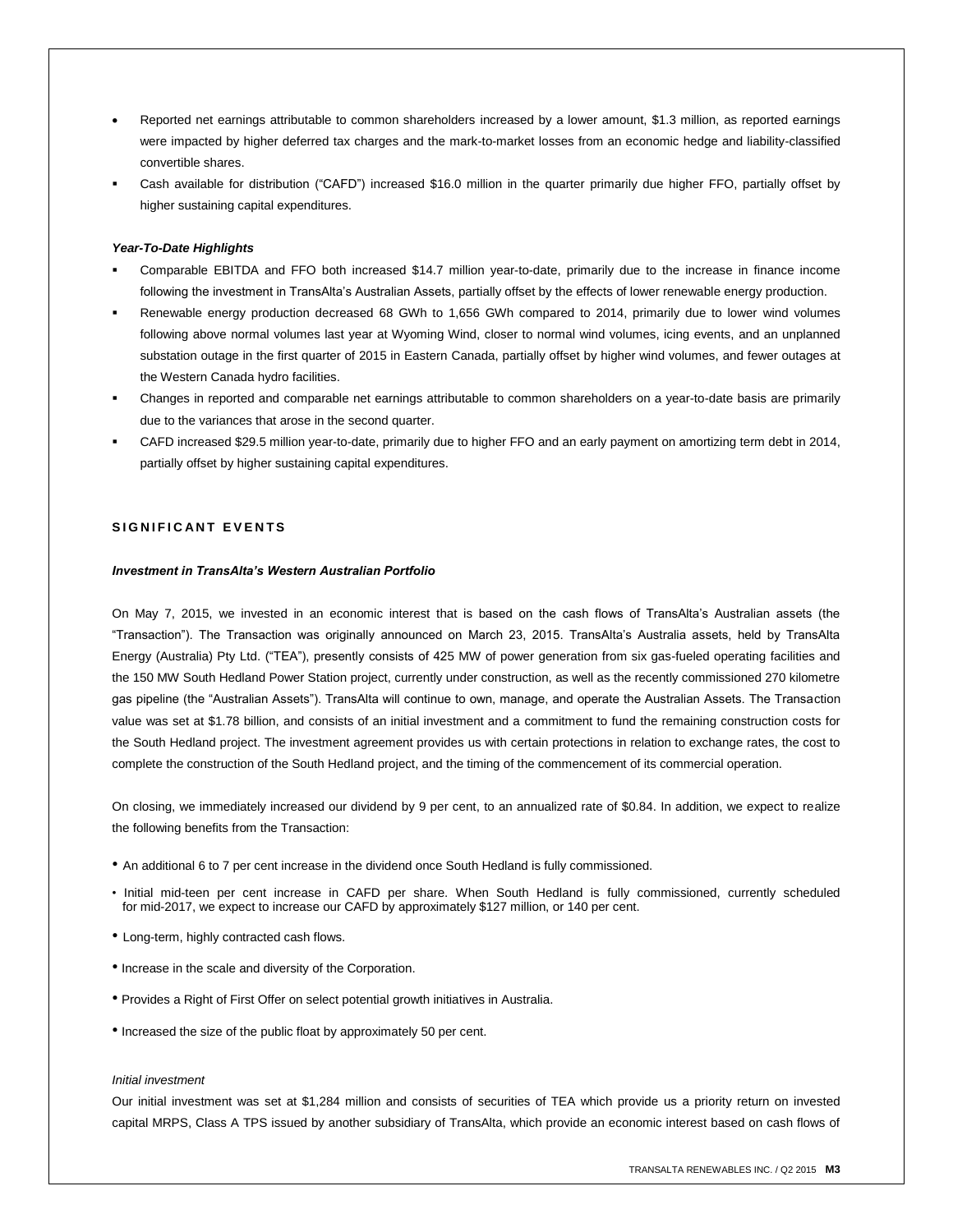the Australian Assets broadly equal to the underlying net distributable profits of TEA, and a return based on guarantees of TEA obligations indirectly assumed by the Corporation.

As consideration, we provided to TransAlta \$216.9 million in cash, 58,270,933 Common Shares, and 26,086,956 Class B Shares. The Class B Shares provide voting rights equivalent to the Common Shares and are non-dividend paying, and will convert to Common Shares when the South Hedland project is fully commissioned. The number of Common Shares that TransAlta will receive on the conversion of the Class B Shares will be adjusted based on the actual amount that we fund for the construction and commissioning of the South Hedland project relative to the budgeted costs. In the event that the construction amount funded by us exceeds the budgeted costs, TransAlta will receive fewer Common Shares upon conversion and, comparably, TransAlta will receive more Common Shares in the event that we fund less than the budgeted costs.

We funded the cash proceeds through the public offering of 17,858,423 subscription receipts (each, a "Subscription Receipt") at a price of \$12.65 per Subscription Receipt. The offering closed in two parts on April 15 and 23, 2015. In total, we received approximately \$226 million in gross proceeds, and incurred \$8.2 million in share issue costs, net of \$3.1 million income tax recovery thereon. Upon the closing of the Transaction, each holder of Subscription Receipts received one common share of the Corporation and a cash dividend equivalent payment of \$0.06416 for each Subscription Receipt held. As a result, we issued 17,858,423 Common Shares and paid a total dividend equivalent of \$1.1 million.

Upon closing of the Transaction, the Transaction values were revised to fair values on that day in accordance with IFRS requirements, as described further in the Financial Instruments section of this MD&A.

## *Commitment to fund construction of the South Hedland project*

The remaining budgeted costs to be funded by us in connection with the construction and commissioning of the South Hedland project (through the "Contribution Agreement") are estimated at approximately \$491 million (AUD\$507 million), and are expected to be funded through a combination of internally generated cash flow and borrowings under a credit facility. Under the Contribution Agreement, when funds are required by TEA for construction purposes, we will subscribe for and purchase preferred shares or MRPS, or other securities issued by TEA, all of which will be denominated and payable in Australian dollars. We expect to fund these costs over an approximate two year time period, until the anticipated commissioning of the South Hedland project in mid-2017. To protect against adverse fluctuations in the exchange rate between the Canadian and Australian dollars over this period, and the impact such fluctuations will have on the total Canadian dollar funding cost, we entered into a hedge agreement with TransAlta, whereby the cost of the Australian dollars has been fixed at \$0.9684 Canadian per Australian dollar. The hedge on the contribution commitment is considered a held-for-trading derivative and accordingly it is accounted for as at fair value through profit and loss.

Additional information on the Transaction is available in the prospectus filed under the Corporation's profile on SEDAR at www.sedar.com.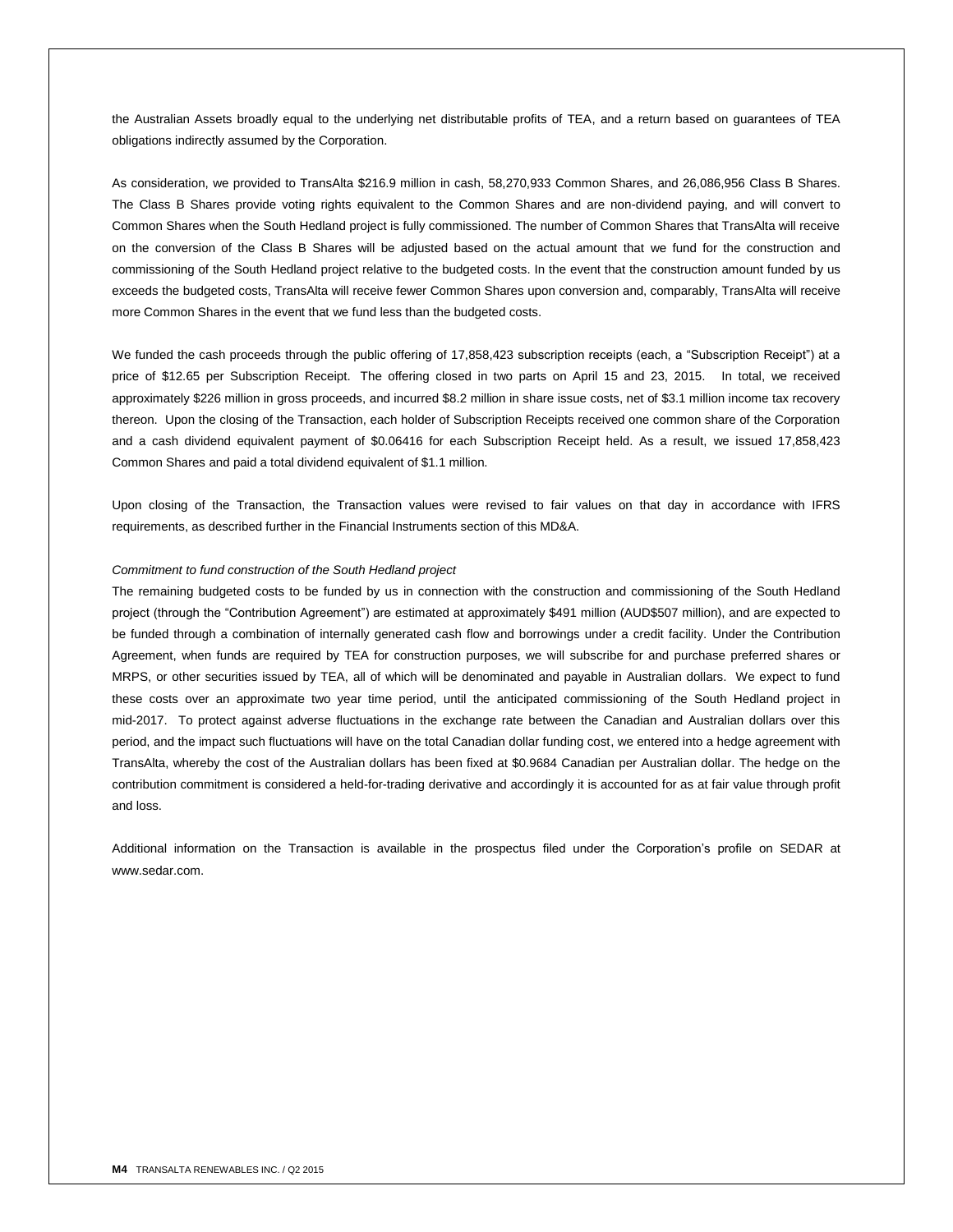## *Alberta Specified Gas Emitters Regulation*

On June 29, 2015, the Alberta Government announced changes to its provincial greenhouse gas ("GHG") regulation, referred to as the Specified Gas Emitters Regulation ("SGER"). Specifically, the government announced a scheduled increase in the carbon levy as follows:

- On Jan 1, 2016, an increase in the GHG reduction obligation for large emitters from 12 per cent to 15 per cent of emissions, with the compliance price of the technology fund rising from \$15 per tonne to \$20 per tonne.
- On Jan. 1, 2017, a further increase to a 20 per cent reduction requirement and a \$30 per tonne compliance price.

At the same time, the Alberta Government announced an intention to develop a broader climate change program which could result in greater emissions reductions over time. That program is to be developed by the fall of 2015 through consultations with Albertans and advice from an independent expert panel. It is not clear at this time if this broader climate change program will supplant the SGER framework, or be incremental to it.

The GHG offsets created by our Alberta wind facilities are expected to increase in value through 2017, as greenhouse gas emitters can use them as compliance instruments in place of contributing to the technology fund.

## *South Hedland Power Project*

Construction commenced in January 2015. In May 2015, bulk earthworks and soil remediation work was completed. Civil works have commenced and contractors were mobilized. Long lead equipment was ordered and manufacturing is underway with no reported delays in delivery. Factory acceptance testing was completed on various pieces of equipment. Detailed engineering of the power island is ongoing.

## *Bond Issuance*

On Feb. 11, 2015, we refinanced maturing debt at our Pingston hydro facility. Our share of gross proceeds was \$45 million. The bonds bear interest at the annual fixed interest rate of 2.95 per cent, payable semi-annually with no principal repayments until maturity in May 2023. Proceeds were used to repay the \$35 million secured debenture bearing interest at 5.28 per cent. Excess proceeds, net of transaction costs, are to be used for general corporate purposes.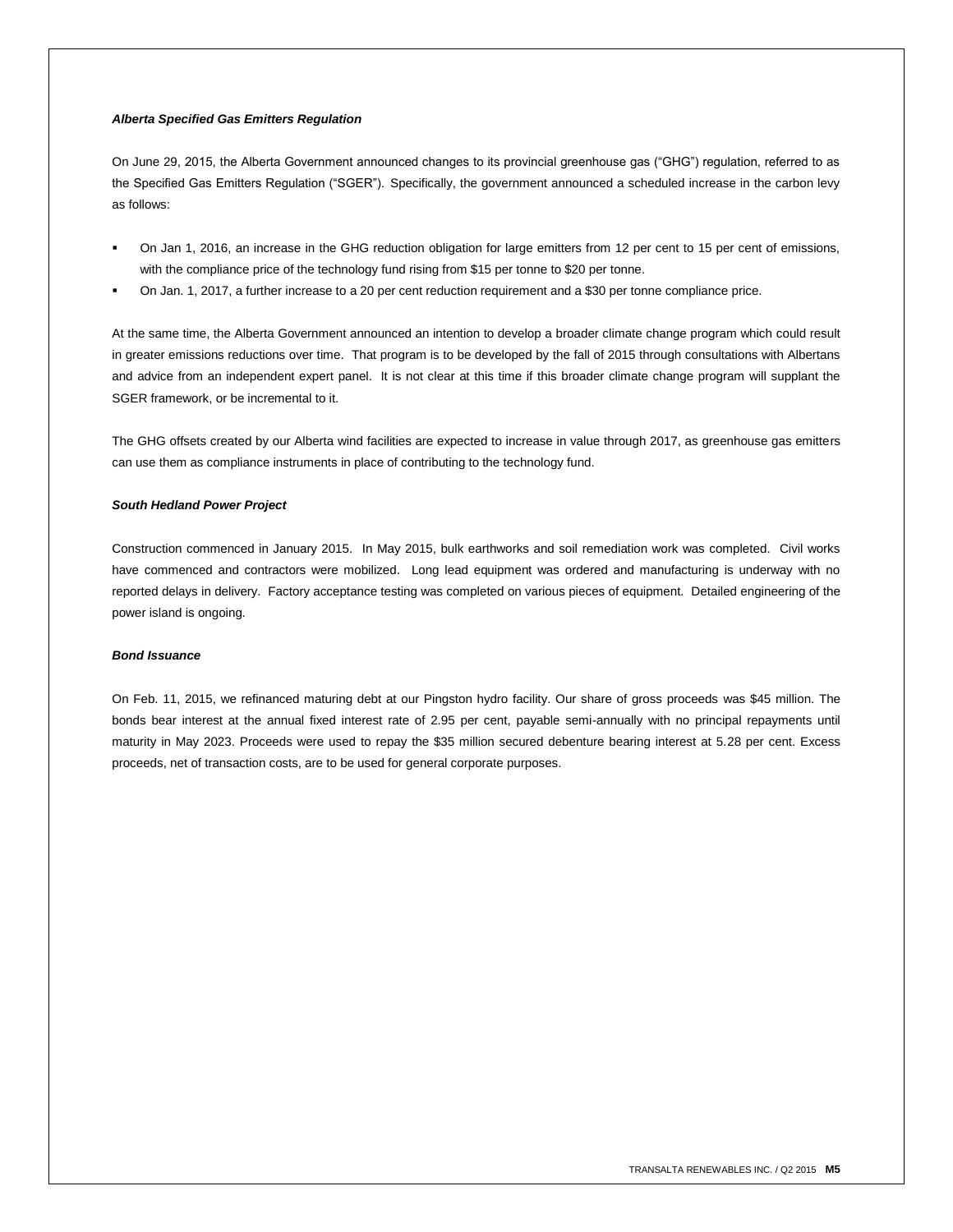# **RESULTS OF OPERATIONS**

The comparable results of operations are as follows:

| 3 months ended June 30, 2015                       | <b>Gross installed</b><br>capacity (MW) | Production<br>(GWh) | Availability <sup>(1)</sup> | Revenues | <b>Royalties and</b><br>other costs of<br>sales | Operating<br>$costs^{(2)}$ | Comparable<br><b>EBITDA</b> | <b>EBITDA</b> per<br>produced<br>MWh <sup>(3)</sup> |
|----------------------------------------------------|-----------------------------------------|---------------------|-----------------------------|----------|-------------------------------------------------|----------------------------|-----------------------------|-----------------------------------------------------|
| Western Canada wind                                | 418                                     | 165                 | 96.45%                      | 6,696    | 768                                             | 4,561                      | 1,367                       | 8.28                                                |
| Eastern Canada wind                                | 616                                     | 349                 | 94.59%                      | 36,420   | 1,415                                           | 4,482                      | 30,523                      | 87.46                                               |
| Hydro                                              | 105                                     | 128                 |                             | 8,161    | 421                                             | 1,716                      | 6,024                       | 47.06                                               |
| Dividend income - Wyoming Wind Farm <sup>(4)</sup> | 144                                     | 56                  | 98.51%                      |          |                                                 |                            | 365                         | 6.52                                                |
| Total - Renewable energy                           | 1.283                                   | 698                 | 95.73%                      | 51.277   | 2,604                                           | 10.759                     | 38.279                      | 54.84                                               |
| Finance income - Australian Assets <sup>(5)</sup>  | 425                                     | 214                 | 92.59%                      |          | ٠                                               | ۰                          | 16,653                      | 77.82                                               |
| Corporate costs                                    |                                         | ۰                   |                             |          | $\blacksquare$                                  | 3,252                      | (3,252)                     |                                                     |
| <b>Total</b>                                       | 1.708                                   | 912                 | 95.17%                      | 51.277   | 2.604                                           | 14.011                     | 51.680                      | 56.67                                               |

| 3 months ended June 30, 2014                       | Gross installed<br>capacity (MW) | Production<br>(GWh)      | Availability <sup>(1)</sup> | Revenues | Royalties and<br>other costs of<br>sales | Operating<br>$costs^{(2)}$ | Comparable<br><b>EBITDA</b> | <b>EBITDA</b> per<br>produced<br>MWh <sup>(3)</sup> |
|----------------------------------------------------|----------------------------------|--------------------------|-----------------------------|----------|------------------------------------------|----------------------------|-----------------------------|-----------------------------------------------------|
| Western Canada wind                                | 418                              | 218                      | 92.56%                      | 9,087    | 862                                      | 4,878                      | 3,347                       | 15.35                                               |
| Eastern Canada wind                                | 616                              | 328                      | 95.78%                      | 33.724   | 2.029                                    | 3,809                      | 27.886                      | 85.02                                               |
| Hydro                                              | 105                              | 118                      |                             | 7,202    | 604                                      | 1,485                      | 5,113                       | 43.33                                               |
| Dividend income - Wyoming Wind Farm <sup>(4)</sup> | 144                              | 79                       | 93.92%                      |          |                                          | $\overline{\phantom{0}}$   | 1,859                       | 23.53                                               |
| Total - Renewable energy                           | .283                             | 743                      | 94.41%                      | 50.013   | 3.495                                    | 10,172                     | 38,205                      | 51.42                                               |
| Corporate costs                                    | $\overline{\phantom{a}}$         | $\overline{\phantom{a}}$ | $\overline{\phantom{a}}$    |          | $\overline{a}$                           | 3.011                      | (3,011)                     |                                                     |
| Total                                              | .283                             | 743                      | 94.41%                      | 50.013   | 3.495                                    | 13.183                     | 35.194                      | 47.37                                               |

| 6 months ended June 30, 2015                       | Gross installed<br>capacity (MW) | Production<br>(GWh) | Availability <sup>(1)</sup> | <b>Revenues</b> | <b>Royalties and</b><br>other costs of<br>sales | Operating<br>$costs^{(2)}$ | Comparable<br><b>EBITDA</b> | <b>EBITDA</b> per<br>produced<br>MWh <sup>(3)</sup> |
|----------------------------------------------------|----------------------------------|---------------------|-----------------------------|-----------------|-------------------------------------------------|----------------------------|-----------------------------|-----------------------------------------------------|
| Western Canada wind                                | 418                              | 528                 | 96.62%                      | 24,522          | 2,061                                           | 9,600                      | 12,861                      | 24.36                                               |
| Eastern Canada wind                                | 616                              | 806                 | 94.51%                      | 84.114          | 3,428                                           | 8,535                      | 72,151                      | 89.52                                               |
| Hydro                                              | 105                              | 168                 | ٠                           | 10,797          | 801                                             | 2,873                      | 7,123                       | 42.40                                               |
| Dividend income - Wyoming Wind Farm <sup>(4)</sup> | 144                              | 154                 | 98.87%                      |                 | $\blacksquare$                                  |                            | 3,399                       | 22.07                                               |
| Total - Renewable energy                           | 283, ا                           | 1,656               | 95.79%                      | 119,433         | 6,290                                           | 21.008                     | 95.534                      | 57.69                                               |
| Finance income - Australian Assets <sup>(5)</sup>  | 425                              | 214                 | 92.59%                      |                 | $\blacksquare$                                  | -                          | 16.653                      | 77.82                                               |
| Corporate costs                                    | $\blacksquare$                   |                     |                             |                 | $\blacksquare$                                  | 6,667                      | (6,667)                     |                                                     |
| Total                                              | .708                             | 1.870               | 95.52%                      | 119.433         | 6.290                                           | 27.675                     | 105,520                     | 56.43                                               |

| 6 months ended June 30, 2014                       | Gross installed<br>capacity (MW) | Production<br>(GWh) | Availability <sup>(1)</sup> | Revenues | Royalties and<br>other costs of<br>sales | Operating<br>$costs^{(2)}$ | Comparable<br><b>EBITDA</b> | EBITDA per<br>produced<br>MWh <sup>(3)</sup> |
|----------------------------------------------------|----------------------------------|---------------------|-----------------------------|----------|------------------------------------------|----------------------------|-----------------------------|----------------------------------------------|
| Western Canada wind                                | 418                              | 504                 | 93.46%                      | 22.715   | 2.157                                    | 9.812                      | 10.746                      | 21.32                                        |
| Eastern Canada wind                                | 616                              | 839                 | 96.51%                      | 86.424   | 4,496                                    | 7.669                      | 74.259                      | 88.51                                        |
| Hydro                                              | 105                              | 139                 |                             | 8,839    | 841                                      | 2,539                      | 5,459                       | 39.27                                        |
| Dividend income - Wyoming Wind Farm <sup>(4)</sup> | 144                              | 242                 | 95.28%                      |          |                                          | $\overline{\phantom{a}}$   | 6.224                       | 25.72                                        |
| Total - Renewable energy                           | .283                             | 1.724               | 95.27%                      | 117.978  | 7.494                                    | 20.020                     | 96.688                      | 56.08                                        |
| Corporate costs                                    |                                  |                     |                             |          |                                          | 5,832                      | (5,832)                     |                                              |
| Total                                              | .283                             | 1.724               | 95.27%                      | 117.978  | 7.494                                    | 25.852                     | 90,856                      | 52.70                                        |

## *Western Canada Wind*

Production for the three months ended June 30, 2015 decreased 53 GWh compared to the same period in 2014 due to lower wind volumes.

<sup>(1)</sup> Availability includes generating assets, except hydro generation.<br>(2) Excludes depreciation and amortization.<br>(3) The amounts per MWh are presented in whole dollars to the nearest two decimals.<br>(4) Dividend income from

*<sup>(5)</sup> Quarterly production pro-rated from the date of Transaction.*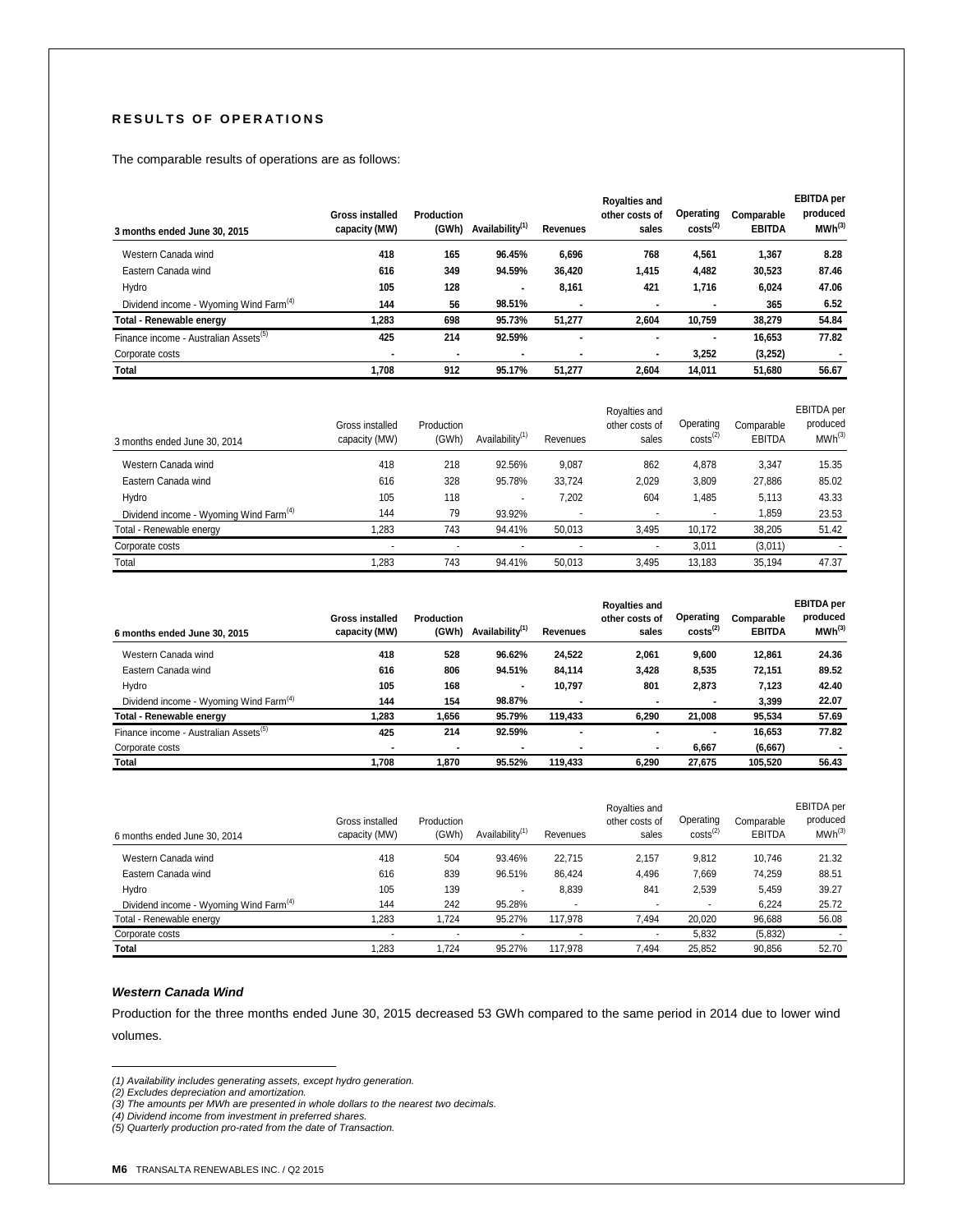For the six months ended June 30, 2015, production increased 24 GWh compared to the same period in 2014 due to higher wind volumes in the first quarter of 2015.

Comparable EBITDA for the three months ended June 30, 2015 decreased \$2.0 million compared to the same period in 2014, primarily due to lower revenue in relation to reduced production.

For the six months ended June 30, 2015, Comparable EBITDA increased \$2.1 million compared to the same period in 2014, primarily due to higher production and higher emission reduction credit sales, offset by lower government incentives associated with the expiry of Summerview 1 government incentives in September 2014.

## *Eastern Canada Wind*

Production for the three months ended June 30, 2015 increased 21 GWh compared to the same period in 2014, primarily due to higher wind resources.

For the six months ended June 30, 2015, production decreased 33 GWh compared to the same period in 2014, primarily due to lower and closer to normal wind volumes, icing events, and an unplanned substation outage in the first quarter of 2015.

Changes in comparable EBITDA for the three and six months ended June 30, 2015 are primarily due to changes in production. Price escalations have offset higher operating costs in the periods.

## *Hydro*

Production for the three and six months ended June 30, 2015 increased 10 GWh and 29 GWh, respectively, compared to the same periods in 2014, primarily due to fewer outages in Western Canada, offsetting lower water resources.

Comparable EBITDA for the three and six months ended June 30, 2015 increased \$0.9 million and \$1.7 million, respectively, compared to the same periods in 2014, primarily due to higher production at our facilities in Western Canada, partially offset by an increase in operating costs due to major maintenance work in Western Canada.

## *Economic Interest in Wyoming Wind Farm*

For the three and six months ended June 30, 2015, production at the Wyoming Wind Farm decreased 23 GWh and 88 GWh, respectively, compared to the same periods in 2014. The decrease is primarily due to lower wind volumes following above normal volumes in the first quarter last year.

Comparable EBITDA for the three and six months ended June 30, 2015 decreased \$1.5 million and \$2.8 million, respectively, compared to the same periods in 2014, primarily due to lower production and timing of the dividends received.

Dividends received on the preferred shares associated with the Wyoming Wind Farm during the second quarter of 2014 and 2015 are based on pre-tax earnings of TransAlta Wyoming Wind LLC during the months of March, April and May.

## *Economic Interest in Australian Assets*

During the three months ended June 30, 2015, we have commenced earning finance income following the acquisition of the investment on May 7, 2015. Finance income includes interest income and guarantee fees earned from that date and the dividends earned following their declaration.

Availability of TEA power stations was 92.6 per cent in the period, which is in line with TransAlta's long-range forecasts for these assets.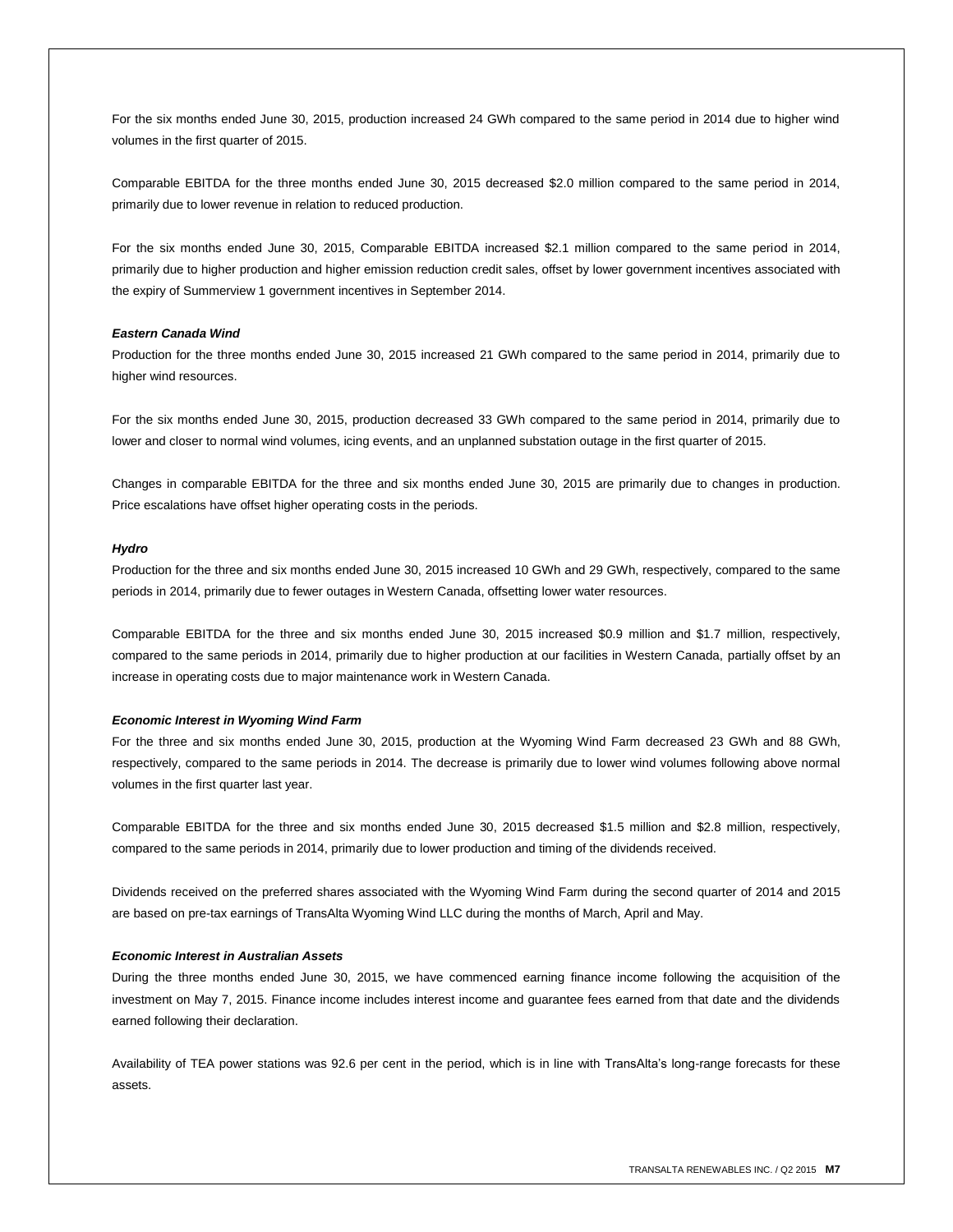Business operations and results of TEA have been in line with historical experience of TransAlta prior to our investment, except for the contribution from a full quarter of operation of the Fortescue Gas River Pipeline, following its commissioning on March 19, 2015. The project, TransAlta's first pipeline, was completed within a nine month time frame and now provides gas to TEA's Solomon power station.

## *Corporate*

For the three and six months ended June 30, 2015 corporate costs increased \$0.2 million and \$0.8 million, respectively, primarily due to regulatory costs and the higher G&A Reimbursement Fee following the April 2014 rate adjustment related to the acquisition of an economic interest in the Wyoming Wind Farm and contractual cost escalation.

# **O T H E R C O N S O L I D A T E D R E S U L T S**

#### *Depreciation and Amortization*

During the first quarter, we recognized an adjustment to give effect to an indemnity from TransAlta for the benefit of the Corporation in respect of a dispute for final disbursements in relation to a construction project completed prior to the formation of the Corporation. As a result, as at June 30, 2015, we received \$10.0 million from TransAlta, applied a reduction to property, plant & equipment ("PP&E") of \$8.2 million, and recognized a liability of \$1.2 million in excess of a previously recognized accounts payable amount.

## *Net Interest Expense*

The components of net interest expense are shown below:

|                                                                   | 3 months ended June 30 |       |        | 6 months ended June 30 |
|-------------------------------------------------------------------|------------------------|-------|--------|------------------------|
|                                                                   | 2015                   | 2014  | 2015   | 2014                   |
| Interest on debt                                                  | 8,527                  | 8.869 | 17.513 | 17.894                 |
| Interest on letters of credit and quarantees pledged by TransAlta | 25                     | 3     | 45     | 24                     |
| Interest income                                                   | (74)                   | (2)   | (112)  | (5)                    |
| Accretion of provisions                                           | 264                    | 238   | 525    | 458                    |
| Net interest expense                                              | 8.742                  | 9.108 | 17.971 | 18.371                 |

For the three and six months ended June 30, 2015, net interest expense decreased compared to the same periods in 2014, primarily due to lower interest on the Amortizing Term Loan and higher interest income, partially offset by the higher interest costs on the Wyoming Wind Acquisition Loan due to unfavorable foreign exchange against the U.S. dollar.

## *Class B Shares*

As at June 30, 2015, there are 26,086,956 Class B shares outstanding (Dec. 31, 2014 – nil), following closing of the Transaction. As Class B shares are convertible into common shares at a variable rate, they are classified as liabilities and their change in value is recognized in the statements of earnings. Changes in value of Class B shares are unrealized and relate to the change in value of underlying common shares during the period (net of the effect of estimated foregone dividends, as discounted using a risk-free rate for the period to conversion). Additional information on Class B shares is presented in Note 11 of our interim condensed consolidated financial statements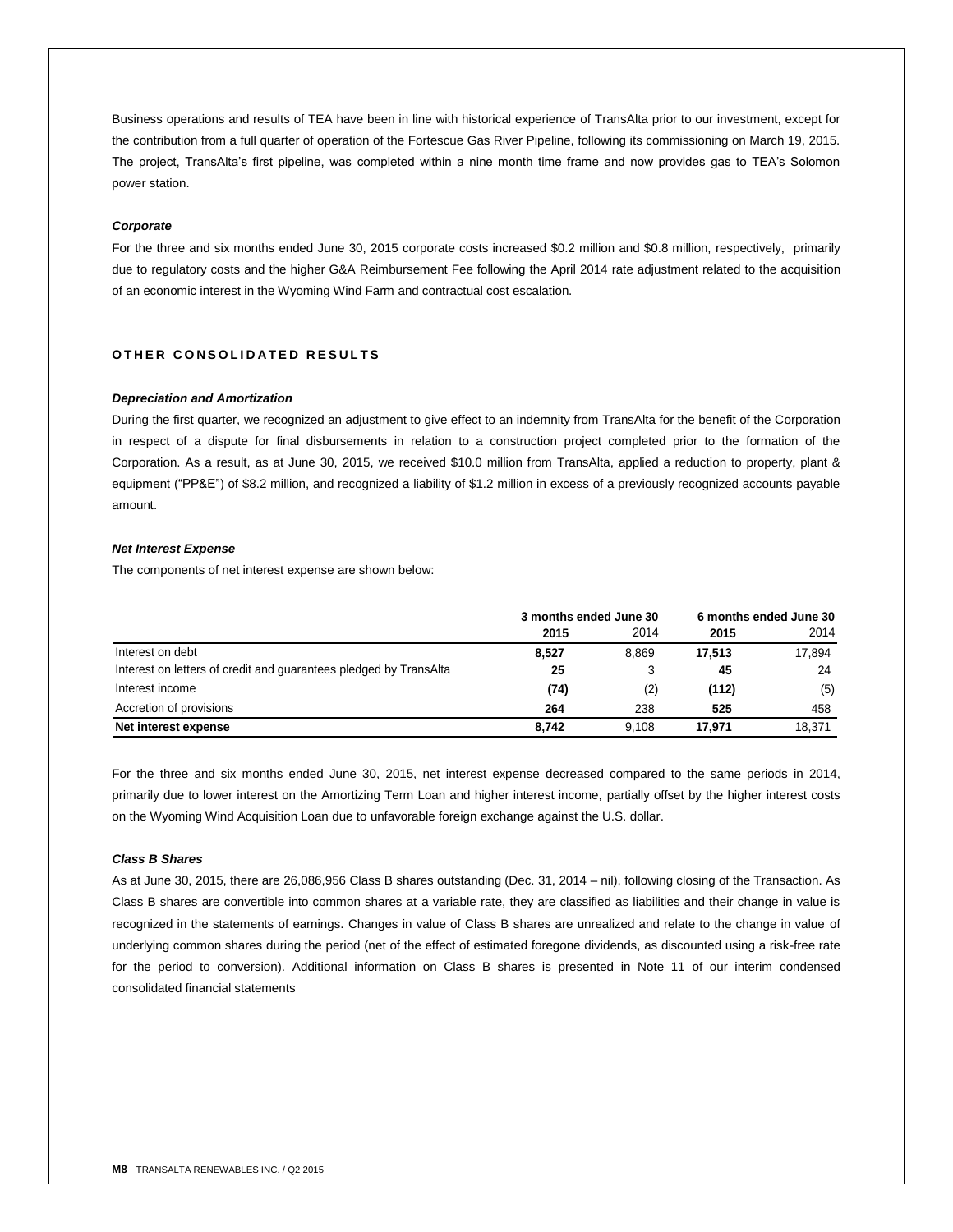# *Income Taxes*

A reconciliation of income taxes and effective tax rates on earnings excluding non-comparable items is presented below:

|                                                                                     | 3 months ended June 30 |       | 6 months ended June 30 |         |
|-------------------------------------------------------------------------------------|------------------------|-------|------------------------|---------|
|                                                                                     | 2015                   | 2014  | 2015                   | 2014    |
| Earnings before income taxes                                                        | 17,354                 | 7,461 | 44,114                 | 35,645  |
| Income attributable to non-controlling interest                                     | (854)                  | (527) | (1, 927)               | (1,686) |
| Change in fair value of Class B shares                                              | 1,742                  |       | 1,742                  |         |
| Economic hedge on South Hedland contribution commitment                             | 4,180                  |       | 4,180                  |         |
| <b>Comparable earnings attributable to TransAlta Renewables</b>                     |                        |       |                        |         |
| shareholders subject to tax                                                         | 22,422                 | 6,934 | 48,109                 | 33,959  |
| Comparable income tax adjustments:                                                  |                        |       |                        |         |
| Income tax recovery related to economic hedge on South Hedland                      |                        |       |                        |         |
| contribution commitment                                                             | 564                    |       | 564                    |         |
| Income tax expense related to writeoff of deferred income tax assets <sup>(1)</sup> | (1,710)                |       | (1,936)                |         |
| Income tax expense related to changes in corporate income tax rates <sup>(2)</sup>  | (3,782)                |       | (3,782)                |         |
| Income tax expense related to Transaction fair value differences at                 |                        |       |                        |         |
| initial recognition                                                                 | (4,200)                |       | (4,200)                |         |
| Total comparable income tax expense adjustments                                     | (9, 128)               |       | (9, 354)               |         |
| Income tax expense                                                                  | 9,333                  | 1,044 | 15,370                 | 6,935   |
| Comparable income tax expense                                                       | 205                    | 1,044 | 6,016                  | 6,935   |
| Comparable effective tax rate on earnings attributable to                           |                        |       |                        |         |
| common shareholders (%)                                                             |                        | 15    | 13                     | 20      |

*(1) Relates to the write down of the deferred tax assets on realized and unrealized foreign exchange capital losses as we do not expect to realize capital gains in the foreseeable future.*

*(2) Impact of increase in Alberta income tax rate from 10 per cent to 12 per cent.*

Comparable income tax expense for the three and six months ended June 30, 2015 decreased compared to the same periods in 2014, primarily due to an adjustment in respect of prior years, offset by higher comparable earnings.

The comparable effective tax rate on earnings attributable to common shareholders for the three and six months ended June 30, 2015 decreased compared to the same periods in 2014, due to an adjustment in respect of prior years and the effect of an increase in dividend income not subject to tax.

## *Non-Controlling Interest*

Natural Forces Technologies Inc. owns a 17 per cent interest in the Kent Hills 1 and 2 wind farms, which have 150 MW of gross generating capacity.

Net earnings attributable to the non-controlling interest for the three and six months ended June 30, 2015 increased \$0.3 million and \$0.2 million, respectively, compared to the same periods in 2014, primarily due to increased production.

## *Other Comprehensive Income ("OCI")*

As part of the acquisition of the economic interest in TransAlta's Australian Assets we acquired TPS issued by another subsidiary of TransAlta (see the Significant Events and Financial Instruments Sections of this MD&A). Under IFRS accounting requirements, we designated these shares as an available for sale financial asset with the result that changes in the fair value of these shares are recognized in OCI each period. During the three and six months ended June 30, 2015 we recognized a \$14.9 million increase in fair value in OCI.

Changes in the fair value of TPS during the period from issuance to June 30, 2015 are primarily attributable to the increased value of the U.S. dollar.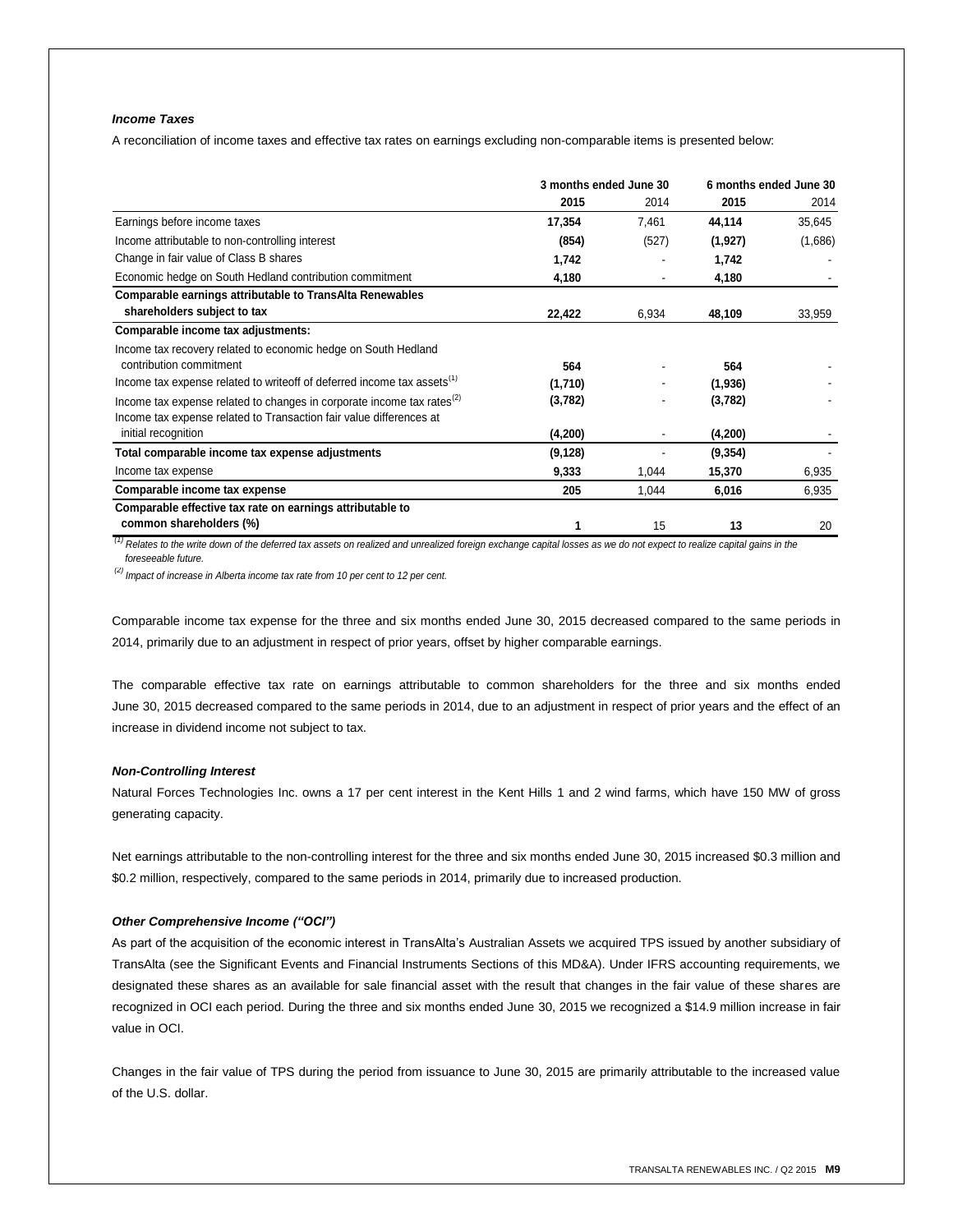# **L I Q U I D I T Y A N D C A P I T A L R E S O U R C E S**

Liquidity risk arises from our ability to meet general funding needs, engage in trading and hedging activities, and manage the assets, liabilities, and capital structure of the Corporation. Liquidity risk is managed by maintaining sufficient liquid financial resources to fund obligations as they come due in the most cost-effective manner.

Our liquidity needs are met through a variety of sources, including capital markets, cash generated from operations and funding from TransAlta. Our primary uses of funds are operational expenses, capital expenditures, distributions to non-controlling interest, interest and principal payments on debt, and dividends.

# *Financial Position*

The following chart highlights significant changes in the Condensed Consolidated Statements of Financial Position from Dec. 31, 2014 to June 30, 2015:

|                                                     | Increase/  |                                                                                                                                                                                                              |
|-----------------------------------------------------|------------|--------------------------------------------------------------------------------------------------------------------------------------------------------------------------------------------------------------|
|                                                     | (decrease) | Primary factors explaining change                                                                                                                                                                            |
| Cash and cash equivalents                           | 26,849     | Timing of receipts and payments                                                                                                                                                                              |
| Prepaid expenses                                    | 5,766      | Annual insurance and property tax premiums, and long-term<br>service agreement payments paid in the period                                                                                                   |
| Property, plant, and equipment, net                 | (38, 315)  | Depreciation and adjustment with TransAlta, partially offset<br>by additions                                                                                                                                 |
| Intangible assets                                   | (3,752)    | Amortization                                                                                                                                                                                                 |
| Investments in subsidiaries of TransAlta            | 1,240,865  | Increase due to the acquisition of economic interest in the<br><b>Australian Assets</b>                                                                                                                      |
| Dividends payable                                   | 11,997     | Issuance of common shares as part of the Transaction                                                                                                                                                         |
| Long-term debt (including current portion)          | 7,710      | Refinancing of our Pingston facility and unfavourable<br>changes in foreign exchange rates, partially offset by<br>principal repayments on the Amortizing Term Loan                                          |
| Class B shares liability                            | 278,786    | Issuance of Class B shares as part of the Transaction                                                                                                                                                        |
| Deferred income tax liabilities                     | 12,601     | Decreases in tax loss carryforwards and increases in taxable<br>temporary differences                                                                                                                        |
| Risk management liabilities (current and long-term) | 17,334     | Derivative hedge liability on contribution commitment                                                                                                                                                        |
| Equity attributable to shareholders                 | 908,172    | Net earnings for the period, increase in fair value of available-<br>for-sale financial assets recognized in other comprehensive<br>income, and common shares issued, partly offset by<br>dividends declared |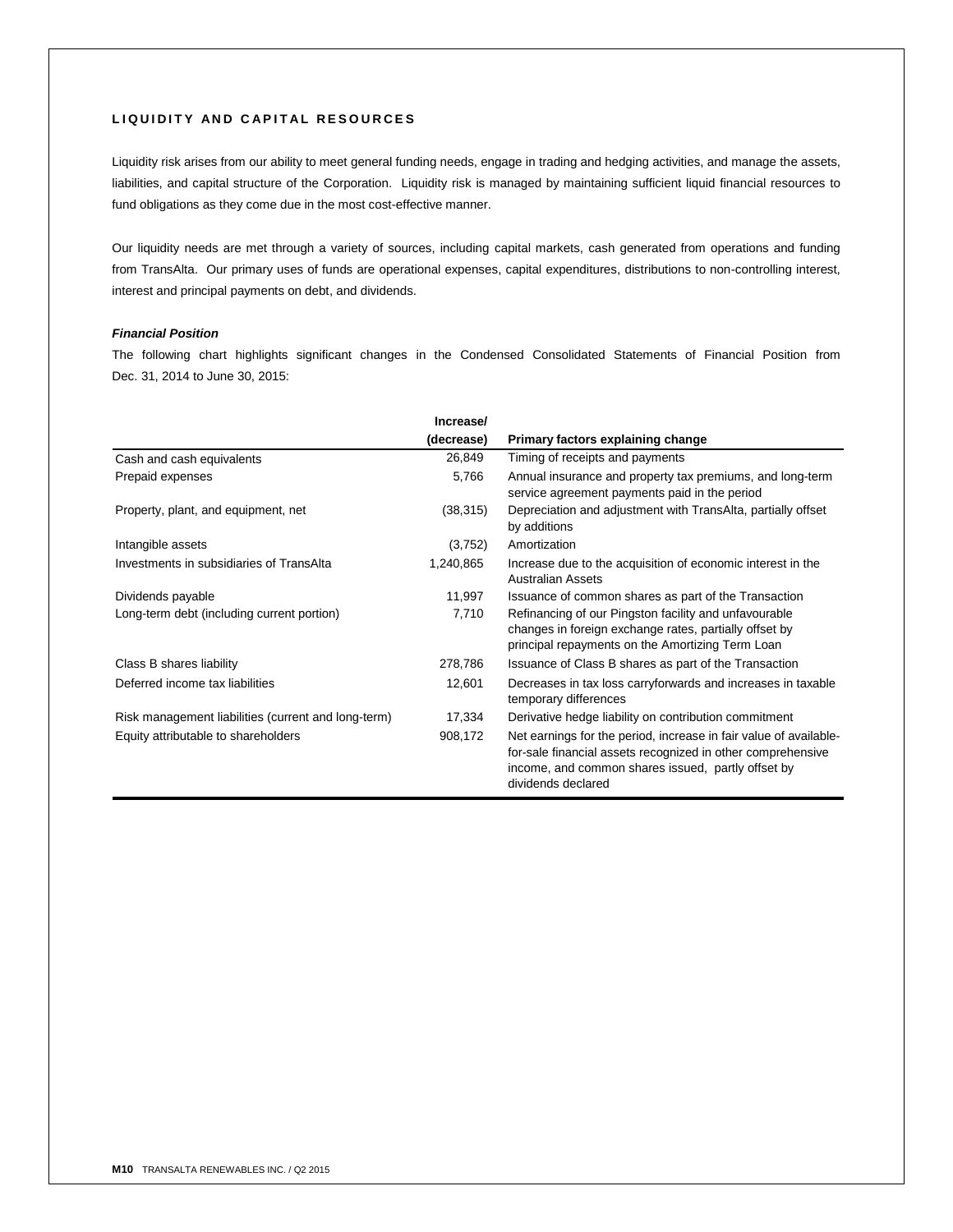# *Cash Flows*

The following chart highlights significant changes in the Condensed Consolidated Statements of Cash Flows for the three and six months ended June 30, 2015 compared to the same periods in 2014:

| 3 months ended June 30                            | 2015       |        | 2014 Primary factors explaining change                                                                                                                                                                                                                                                                                                                                            |
|---------------------------------------------------|------------|--------|-----------------------------------------------------------------------------------------------------------------------------------------------------------------------------------------------------------------------------------------------------------------------------------------------------------------------------------------------------------------------------------|
| Cash and cash equivalents, beginning of period    | 37,288     | 11.945 |                                                                                                                                                                                                                                                                                                                                                                                   |
|                                                   |            |        |                                                                                                                                                                                                                                                                                                                                                                                   |
| Provided by (used in):                            |            |        |                                                                                                                                                                                                                                                                                                                                                                                   |
| Operating activities                              | 48,854     |        | 35,782 Higher cash earnings of \$16.5 million and unfavourable<br>changes in working capital of \$3.4 million                                                                                                                                                                                                                                                                     |
| Investing activities                              | (220, 103) |        | (1,991) Increase in investment in subsidiaries of TransAlta of \$216.9<br>million, unfavourable change in non-cash investing working<br>capital balances of \$0.8 million, and an increase in additions<br>to property, plant and equipment of \$0.5 million                                                                                                                      |
| Financing activities                              | 184,730    |        | (23,620) Net proceeds on the issuance of common shares of \$213.5<br>million, favourable change in non-cash financing working<br>capital balances of \$0.4 million, partially offset by an increase<br>in dividends paid on common shares of \$6.0 million                                                                                                                        |
| Translation of foreign currency cash              | (194)      | (22)   |                                                                                                                                                                                                                                                                                                                                                                                   |
| Cash and cash equivalents, end of period          | 50,575     | 22,094 |                                                                                                                                                                                                                                                                                                                                                                                   |
|                                                   |            |        |                                                                                                                                                                                                                                                                                                                                                                                   |
| 6 months ended June 30                            | 2015       |        | 2014 Primary factors explaining change                                                                                                                                                                                                                                                                                                                                            |
| Cash and cash equivalents, net of bank overdraft, | 23,726     | 18,365 |                                                                                                                                                                                                                                                                                                                                                                                   |
| beginning of period                               |            |        |                                                                                                                                                                                                                                                                                                                                                                                   |
|                                                   |            |        |                                                                                                                                                                                                                                                                                                                                                                                   |
| Provided by (used in):                            |            |        |                                                                                                                                                                                                                                                                                                                                                                                   |
| Operating activities                              | 89,937     |        | 80,992 Higher cash earnings of \$14.7 million and unfavourable<br>changes in working capital of \$5.8 million                                                                                                                                                                                                                                                                     |
| Investing activities                              | (223, 124) |        | (3,043) Increase in investment in subsidiaries of TransAlta of \$216.9<br>million, increase in additions to plant, property and equipment<br>of \$1.6 million, a favourable change in non-cash investing<br>working capital of \$1.2 million, and a decrease in proceeds<br>on the sale of assets of \$0.3 million                                                                |
| <b>Financing activities</b>                       | 159,781    |        | (74,212) Net proceeds on the issuance of common shares of \$213.5<br>million, issuance of long-term debt of \$45 million, and a<br>favourable change in non-cash financing working capital<br>balances of \$0.4 million, partially offset by an increase in the<br>repayment of long-term debt of \$18.9 million, increase in<br>dividends paid on common shares of \$6.2 million |
| Translation of foreign currency cash              | 255        | (8)    |                                                                                                                                                                                                                                                                                                                                                                                   |
| Cash and cash equivalents, end of period          |            |        |                                                                                                                                                                                                                                                                                                                                                                                   |
|                                                   | 50,575     | 22,094 |                                                                                                                                                                                                                                                                                                                                                                                   |

# *Debt*

Long-term debt, including amounts owing to TransAlta, totalled \$666.2 million at June 30, 2015 compared to \$658.5 million Dec. 31, 2014. Long-term debt increased from Dec. 31, 2014 primarily due to the refinancing of our Pingston facility and unfavorable changes in foreign exchange rates, partially offset by principal repayments on the Amortizing Term Loan.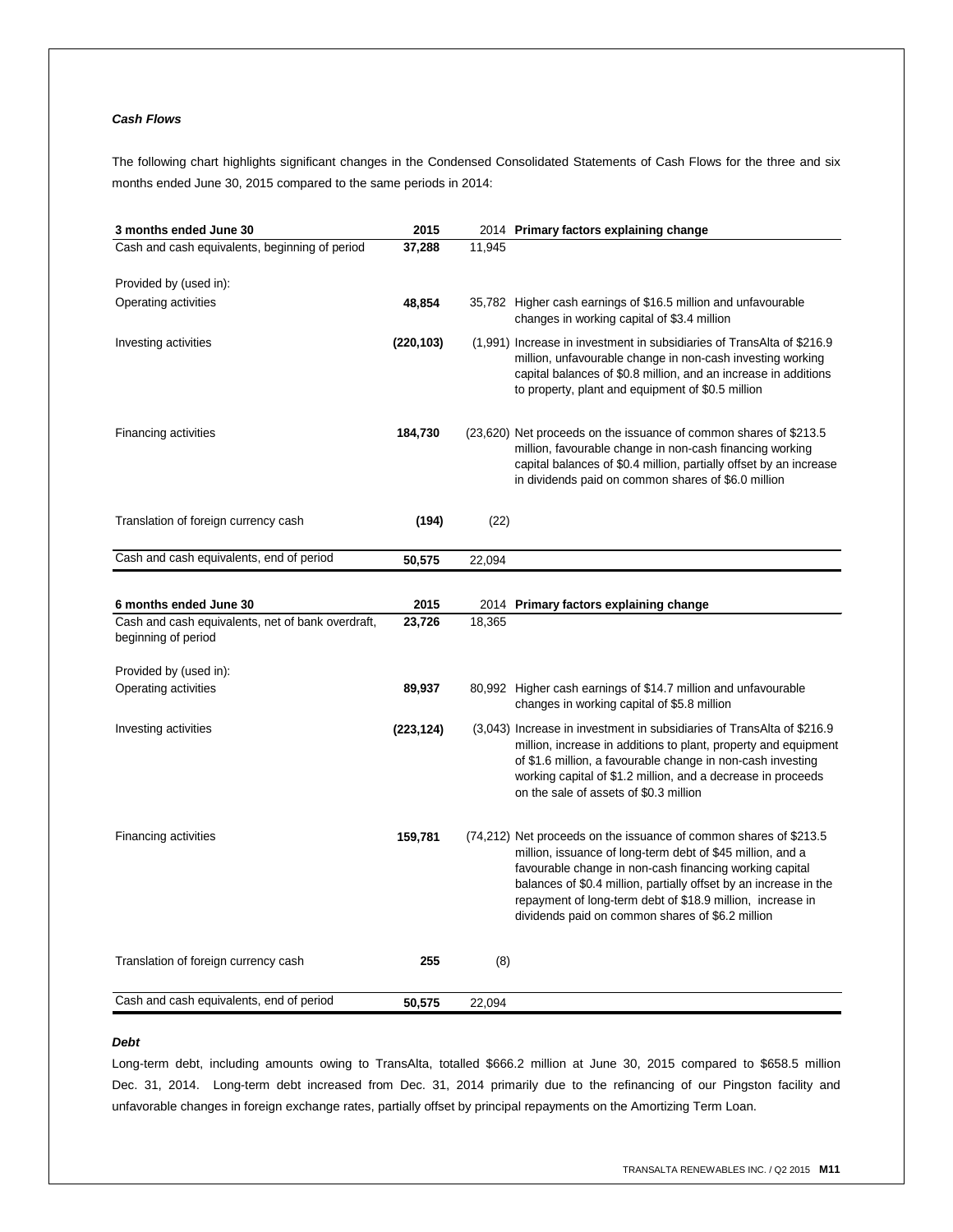At June 30, 2015, \$274.9 million of our long-term debt was due to TransAlta (Dec. 31, 2014 - \$279.3 million).

## *Working Capital Credit Facility*

We have a \$350 million unsecured Working Capital Credit Facility with TransAlta available to us. The facility is available for general corporate purposes, including financing ongoing working capital requirements. At June 30, 2015, no amounts were drawn on the facility. The Working Capital Credit Facility increased from \$100 million following the close of the Transaction described in the Significant Events section of this MD&A.

## *Share Capital*

On June 30, 2015 and July 30, 2015, we had 190.8 million common shares and 26.1 million Class B shares issued and outstanding.

During the three months ended June 30, 2015, 76.1 million common shares and 26.1 million Class B shares were issued. Information on issued shares is presented in the Significant Events section of this MD&A.

On July 30, 2015, we declared dividends of \$0.07 per common share, payable on Sept. 30, 2015, Oct. 30, 2015 and Nov. 30, 2015.

# **2 0 1 5 O U T L O O K**

## *Business Environment*

## *Economic Environment*

We expect low growth in Western Canada in 2015. The slowdown in the oil and gas sector is expected to cut economic growth as a result of investment slowdown and lower consumer spending. Growth in Eastern Canada has not been as strong as expected, and as a result the Bank of Canada has lowered interest rates in the midst of two consecutive quarters of negative growth.

In West Australia, depressed commodity prices combined with the completion of the large iron ore expansion projects are driving a slowdown in the economy which we expect to continue for the balance of 2015. Unemployment rates are increasing, currently around 6.0 per cent nationally and expected to reach 6.5 per cent by year end. The prevailing theme is one of reduced spending (by companies and governments) and driving for operational efficiencies. Asset sales are expected to remain strong as companies evaluate and restructure their balance sheets to mitigate the impact of lower revenue forecasts. Forecasts for Australian GDP growth are in the range of 2.5 per cent to 3.0 per cent.

Counterparty credit risk is monitored and we operate in accordance with our established risk management policies. We do not anticipate any material change to our existing credit practices and continue to deal primarily with investment grade counterparties.

### *Environmental Legislation*

As noted in the Significant Events section, Alberta's current greenhouse gas program has been renewed and expanded. We expect value realized from our environmental attributes generated in the province in 2015 to be consistent with prior years. Revenue from environmental attributes generated in Alberta amounted to \$3.4 million year to date in 2015 and \$7.5 million in the full year 2014.

On April 13, 2015, the Ontario Government announced that Ontario will be implementing a greenhouse gas cap-and-trade system in an effort to reduce emissions and fight climate change. The cap-and-trade system will impose a hard ceiling on the GHG emissions allowed in each sector of the economy. The details of the cap-and-trade system (such as specifics on a potential cap, covered sectors, or anticipated launch date) currently remain absent but are to be developed through stakeholder consultations.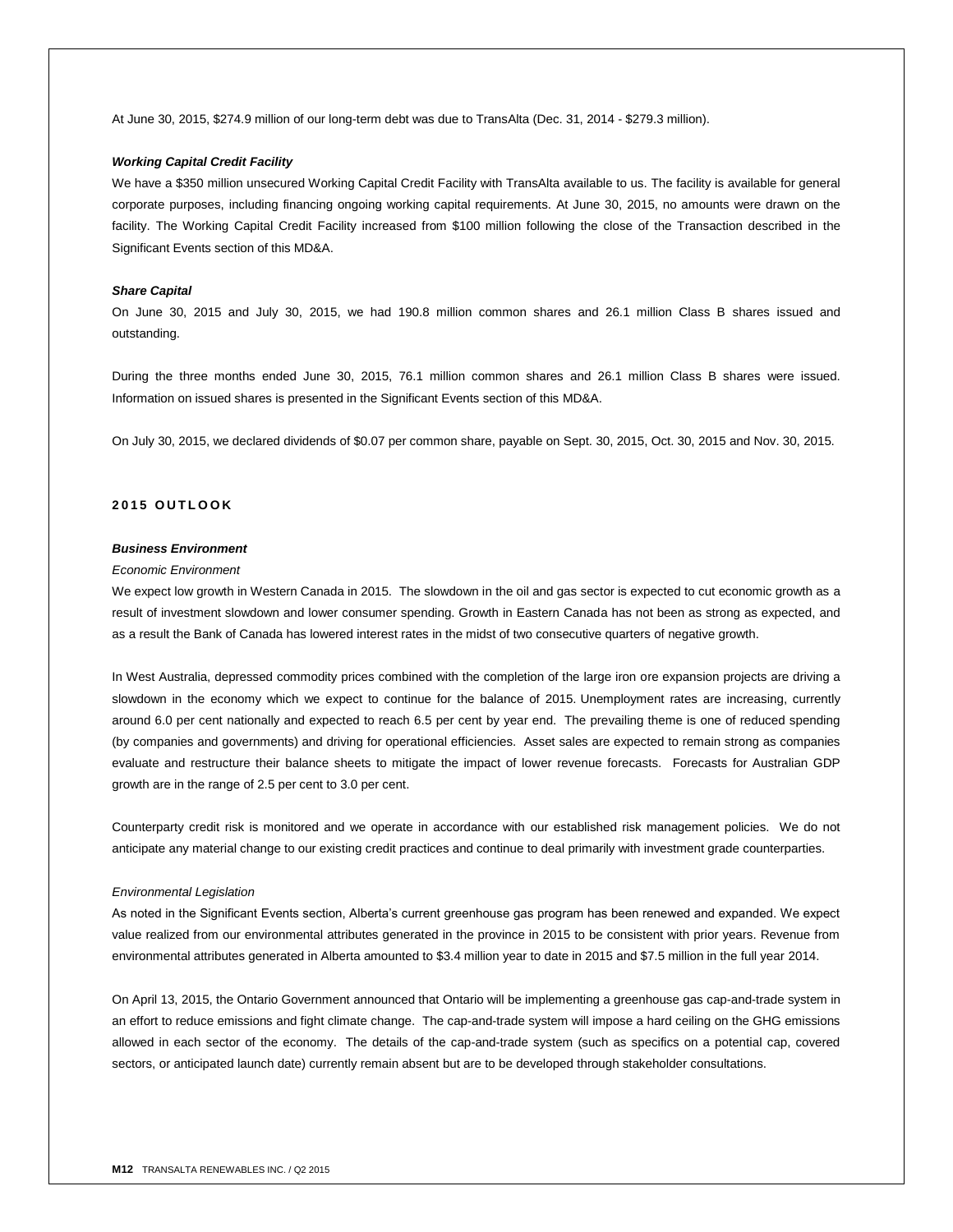# *Operations*

## *Production*

Including production from the Wyoming Wind Farm, we expect renewable energy production in 2015 to be in the range of 3,250 to 3,550 GWh. Australian gas-fired generation contracts primarily provide compensation for capacity, and accordingly, production is not a significant performance indicator of that business.

We expect wind and Australian Asset availability to be in the range of 95 to 97 per cent and 91 to 93 per cent, respectively, in 2015.

## *Contracted Cash Flows*

Through the use of PPAs, including the TransAlta PPAs, our facilities and those in which we have an economic interest have a capacity-weighted average contractual life remaining of 16 years. In addition, for 2015, approximately 75 per cent and 98 per cent of the environmental attributes from our wind and hydro facilities, respectively, have been sold.

The contract with respect to our 10 MW Akolkolex facility expired in April 2015, however the current contract terms are expected to remain in place until the buyer finalizes its renewal process.

#### *Government Incentives*

Certain of our wind and hydro facilities are eligible to receive incentives under the Wind Power Production Incentive or the ecoENERGY for Renewable Power incentive programs sponsored by the Canadian federal government to encourage the development of clean power generation projects in Canada. Qualifying facilities receive specified incentive payments for every kilowatt hour of energy production for a period of up to ten years from commissioning. We are expecting a reduction in revenues in 2015 associated with the expiry of the Summerview 1 incentives in September 2014. Incentives earned at Summerview 1 amounted to \$1.0 million in the full year 2014.

# *Operations, Maintenance, and Administration Costs ("OM&A")*

We expect OM&A costs for 2015 to remain consistent with 2014. We have long-term service agreements in place for many of our wind facilities, which allow us to stabilize costs.

## *Economic Interest in Wyoming Wind Farm*

We expect declining dividends from our investment in the Wyoming Wind Preferred Shares in 2015 compared to 2014, due to lower than normal wind volumes in the first half of the year.

## *Exposure to Fluctuations in Foreign Currencies*

We expect that we will be exposed to fluctuations in the exchange rate between the Canadian, Australian and U.S. dollars as a result of our economic interest in the Wyoming Wind Farm and TransAlta's Australian portfolio of assets, which includes our commitment to fund the remaining construction costs for the South Hedland Power Station in Australian dollars. U.S. dollar exposures related to the Wyoming Wind Farm are partially offset by the U.S.-denominated Wyoming Wind Acquisition Loan, our U.S.\$20.0 million debenture, and the related payment of U.S.-denominated interest thereon. The Australian assets have cash flows in both Australian and U.S. dollars; however, the Corporation's near-term exposure to exchange rate fluctuations is limited, as TransAlta has agreed to set AUD/CAD and USD/CAD exchange rates for the first five years of cash flows from the Australian assets. TransAlta has also agreed to a set AUD/CAD exchange rate for the Corporation's Australian dollar commitment to fund the remaining construction costs for the South Hedland Power Station, which is expected to be completed in 2017. Any changes in foreign investments or foreign-denominated debt may change our exposure.

All of our other assets are located in Canada, and as a result, there is minimal additional exposure to fluctuations in foreign currencies. We may acquire equipment from foreign suppliers for future capital or unplanned maintenance projects, which could create exposure to fluctuations in the value of the Canadian dollar related to these currencies.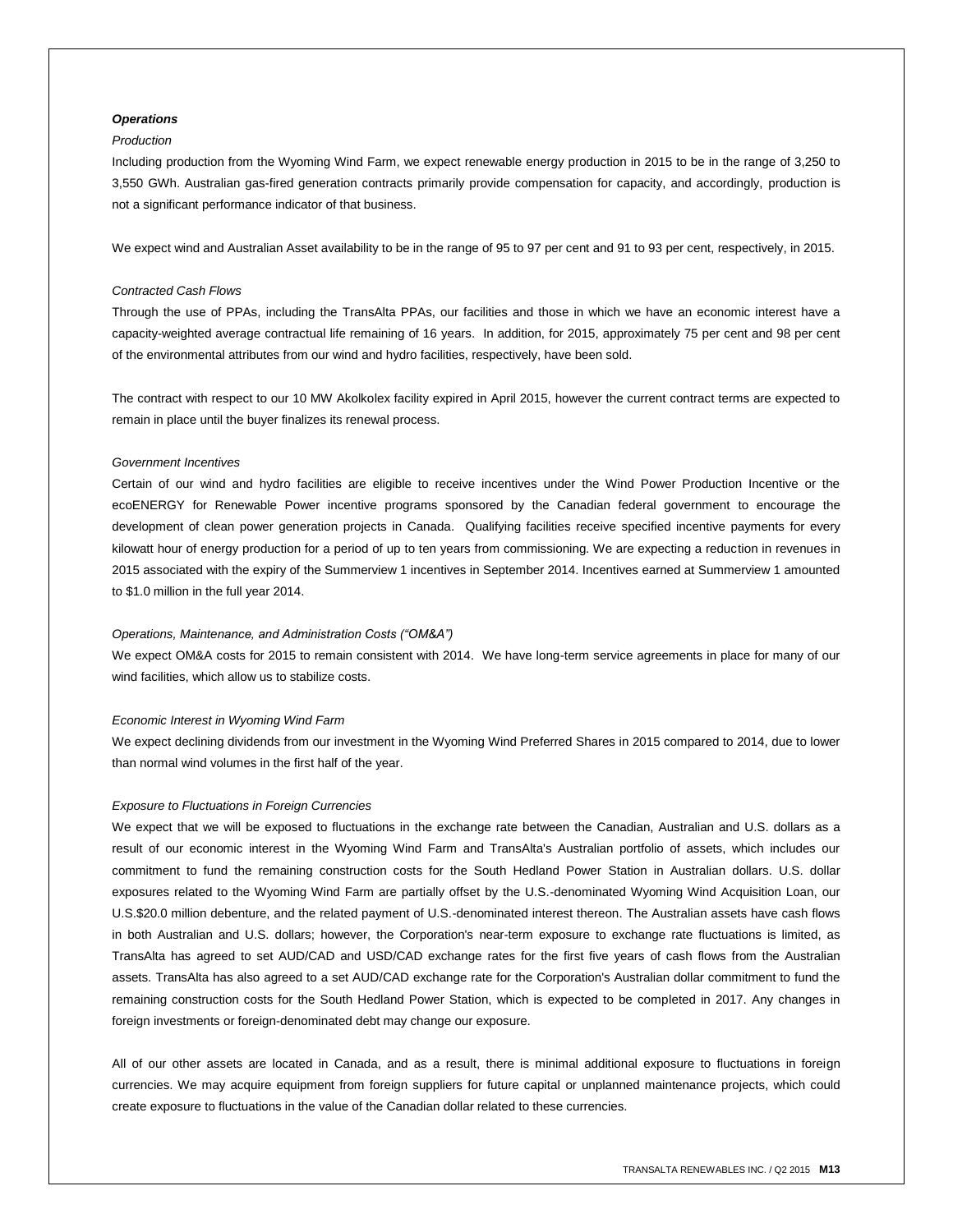Our strategy is to minimize the impact, if any, of near-term fluctuations in the Canadian dollar against the Australian dollar, U.S. dollar, and other currencies by entering into foreign exchange contracts, to the extent that foreign denominated expenses and revenues do not offset.

## *Net Interest Expense*

We are not exposed to interest rate risk from long-term debt as all instruments bear interest at a fixed rate. Net interest for 2015 is expected to be lower than 2014, primarily due to the lower carrying value and principal repayments on the Amortizing Term Loan and Wyoming Wind Acquisition Loan. However, changes in the value of the Canadian dollar relative to the U.S. dollar can affect the amount of interest expense incurred.

## *Liquidity and Capital Resources*

If there are low wind volumes, low hydro resource, or unexpected maintenance costs, we may need additional liquidity in the future. We expect to maintain adequate available liquidity under our Working Capital Credit Facility with TransAlta.

The Corporation manages liquidity risk associated with debentures due in 2015 and beyond by preparing and revising long-term external financing plans reflecting business plans and market availability of capital. The Corporation anticipates refinancing its maturing debt based on reasonable commercial terms.

## *Income Taxes*

The effective tax rate on earnings excluding non-comparable items for 2015 is expected to be approximately 9 to 14 per cent, which is lower than the statutory tax rate of 26 per cent, primarily due to certain earnings that are not subject to tax.

Our expectation of the effective tax rate has decreased from the prior quarter, as a result of the investment in Australian Assets currently generating finance income that is subject to tax at an average rate substantially lower than the statutory tax rate.

Dividends on TPS related to TEA are based on a value that is net of cash taxes paid by TEA. While we do not incur a tax expense for these cash taxes, they reduce finance income by an equivalent amount. For the period since May 7, 2015 to Dec. 31, 2015, TransAlta anticipates that TEA will pay no cash taxes that are attributable to our economic interest, as a result of deductions available to reduce taxable income.

### *Capital Expenditures and Investments*

#### *Sustaining Capital*

Our sustaining capital is comprised of the ongoing capital costs associated with maintaining the existing generating capacity of our facilities.

For 2015, our estimate for total sustaining capital, net of any contributions received, is allocated among the following:

|                                      |                                                           | Spend to        |                          |
|--------------------------------------|-----------------------------------------------------------|-----------------|--------------------------|
|                                      |                                                           | $date^{(1)(2)}$ | <b>Expected spend in</b> |
| Category                             | <b>Description</b>                                        | in 2015         | $2015^{(2)}$             |
| Routine capital                      | Expenditures to maintain our existing generating capacity | 0.8             | 1 - 2                    |
| Planned maintenance                  | Regularly scheduled maintenance                           | 4.1             | 5 - 7                    |
| <b>Total sustaining expenditures</b> |                                                           | 4.9             | $6 - 9$                  |

The facilities of TransAlta in which we own economic interests also incur sustaining capital expenditures. While we are not required to fund these expenditures, they reduce finance income we derive from our investments. For 2015, estimated sustaining capital expenditures of the facilities which we do not own, but in which we own economic interests, ranges from \$8 to \$10 million<sup>(3)</sup>. As at June 30, 2015, \$0.8 million<sup>(3)</sup> of this total has been spent.

*\_\_\_\_\_\_\_\_\_\_\_\_\_\_\_\_\_\_\_\_\_\_\_\_\_*

*<sup>(1)</sup> As at June 30, 2015.*

*<sup>(2)</sup> Amounts reported in millions of dollars.*

<sup>(3)</sup> *Including pro-rata sustaining capital expenditures of TEA from the second quarter of 2015.*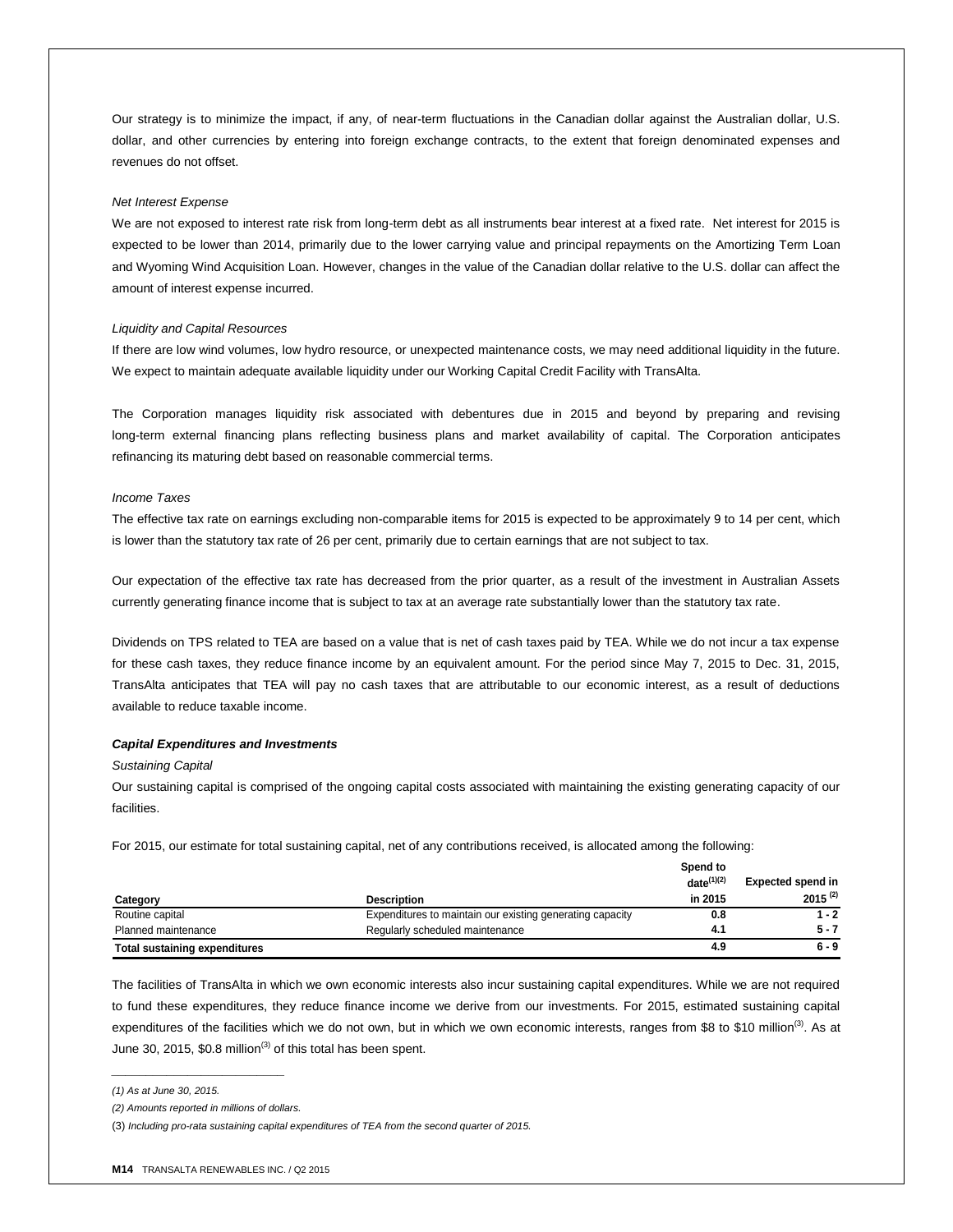## *Investments*

During 2015, we anticipate investing \$156 million in TEA towards the South Hedland project out of the estimated total contribution commitment of \$491 million. We expect that the power station will be commissioned in the second quarter of 2017.

## *Financing*

Financing for these capital expenditures and investments is expected to be provided by cash flow from operating activities and existing borrowing capacity through TransAlta.

## **FINANCIAL INSTRUMENTS**

Refer to Note 12 of our most recent annual consolidated financial statements and Note 8 of our interim condensed consolidated financial statements as at and for the three months ended June 30, 2015 for details on Financial Instruments. Also refer to the Financial Instruments section of our most recent annual MD&A for additional details.

Following the close of the Transaction, we acquired or issued the following financial instruments:

## *Class B Common Shares*

We issued 26,086,956 Class B shares to TransAlta. Because the Class B shares are convertible into common shares at a variable rate, they are classified as a financial liability and not as equity. As explained in Note 8 of our interim condensed consolidated financial statements, we have chosen to designate the Class B shares as a *financial liability to be carried at fair value through profit and loss*. Under IFRS, a *financial liability to be carried at fair value through profit and loss* is measured at fair value initially and on an on-going basis, with changes in fair value recognized in net earnings. As a result, at every period end, the fair value of the Class B shares will be determined and the carrying amount of the financial liability will be adjusted, with the change in the fair value recognized in net earnings.

Changes in fair value of the Class B shares relate to the change in value of the underlying common shares during the period (net of the effect of estimated foregone dividends, discounted using a risk-free rate for the period to conversion). Estimates of the fair value of the Class B shares can vary based on the estimated cost of construction and commissioning of the South Hedland project by TEA, which can vary based on emergent or unforeseen capital needs of the project, or release of uncommitted planned contingency funds.

## *Mandatory Redeemable Preferred Shares*

We acquired MRPS issued by TEA. The MRPS are non-voting and rank subordinate to all present and future secured and unsecured indebtedness of TEA, but senior to all other classes of issued and outstanding shares in the capital of TEA. We are entitled to receive cash dividends on the MRPS. The MRPS are subject to mandatory redemption in whole, on their maturity date or earlier at TEA's option. The MRPS are classified as a *loans and receivables* financial asset and are carried at amortized cost. The MRPS are denominated in Australian dollars and will be translated into their Canadian dollar equivalent at each period end except for earnings and redemptions of the period to June 30, 2020 which are hedged with TransAlta. We recognize the resulting foreign exchange gains or losses in net earnings.

#### *Tracking Preferred Shares*

We acquired Canadian dollar-denominated TPS issued by another subsidiary of TransAlta, which provide cumulative variable dividends, when declared, that are broadly equal to the underlying net distributable profits of TEA. As explained in Note 8 of our interim condensed consolidated financial statements, we have designated the TPS as an *available for sale financial asset*. Under IFRS, an *available for sale financial asset* is measured at fair value initially and on an on-going basis, with changes in fair value recognized in OCI. Accordingly, at every period end, the fair value of the TPS will be determined and the carrying amount of the TPS will be revised, with the resulting change in the fair value recognized in OCI. The initial fair value of the TPS is estimated by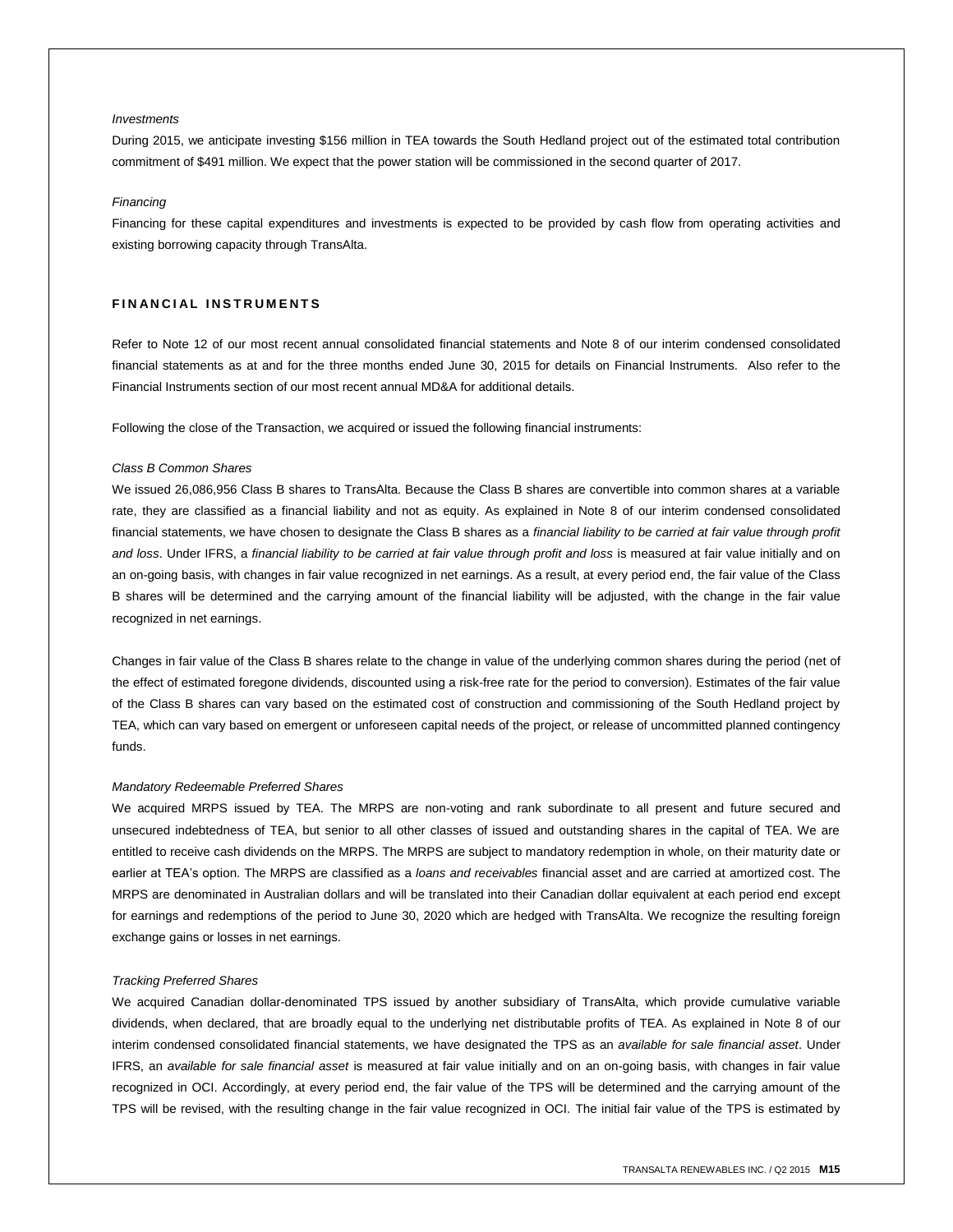reference to the net value of the other instruments at closing date. The period end fair value of the TPS is estimated using a discounted cash flow method, using estimates and assumptions about sales prices, production, capital expenditures, asset retirement costs, and other related cash inflows and outflows of the Australian Assets. Refer to Note 4 of our interim condensed consolidated financial statements for additional information.

#### *Hedge on Contribution Commitment*

As part of the Transaction, we entered into a Contribution Agreement with TEA and other TransAlta subsidiaries, related to our commitment to fund the remaining costs for the construction and commissioning of the South Hedland project, which at closing of the Transaction and at June 30, 2015 are estimated to be approximately \$491 million. Under the Contribution Agreement, when funds are required by TEA for construction purposes, we will subscribe for and purchase Preferred Shares or MRPS, issued by TEA, both of which will be denominated and payable in Australian dollars. We expect to fund these costs over an approximate two year time period, until the anticipated commissioning of the South Hedland project in mid-2017. To protect against adverse fluctuations in the exchange rate between the Canadian and Australian dollars over this period, and the impact such fluctuations will have on our total Canadian dollar funding cost, we entered into a hedge agreement with TransAlta (the "Hedge on Contribution Commitment"), whereby we have fixed the cost of the Australian dollars we will need at \$0.9684 Canadian per Australian dollar. The Hedge on Contribution Commitment is considered a held-for-trading derivative and accordingly we are required to account for this as *at fair value through profit and loss*. As a result, it was initially recognized at fair value and at every period end, the fair value is determined and the carrying amount adjusted, with the change in the fair value recognized in net earnings and included in foreign exchange gain (loss). On our statement of financial position, the fair value of the Hedge on Contribution Commitment is included in risk management assets or liabilities, as appropriate.

# **RISK FACTORS**

Risk is an inherent factor in doing business. Following the closing of the Transaction, some, but not all, additional risk factors that could affect our future results and our activities in mitigating those risks are outlined below. These risks do not occur in isolation, but must be considered in conjunction with each other.

#### *Nature of interests*

TransAlta indirectly retains legal title to the Australian Assets and we have no legal rights in respect of the Australian Assets. Rather, we own securities providing an economic interest based on the cash flows from TEA broadly equal to the underlying net distributable profits of TEA. This means that we are not be able to dispose of the Australian Assets or exercise other rights of ownership of the Australian Assets, nor do we have any ability to directly oversee or manage the ownership and operation of the Australian Assets. Consequently, the rights to us in relation to the Australian Assets may be of less value compared to direct ownership of the Australian Assets.

### *Insufficient funds to satisfy distributions*

We are entitled to receive quarterly preferential cash dividend payments on the TPS issued by a subsidiary of TransAlta. This subsidiary's only source of income is the distributions it receives from a 43 per cent owned limited partnership with TransAlta. In turn, the assets the partnership owns are the Australian Assets along with other gas and renewables facilities. There can be no certainty that the Australian Assets, along with the additional assets within the limited partnership, will generate sufficient income, such that the distributions it pays will, in aggregate, be sufficient to satisfy the dividend payments in respect of the TPS.

## *Dependence on financial performance of the Australian Assets*

The value of our common shares depends, in part, on the financial performance and profitability of TEA derived from the Australian Assets. Any decline in the financial performance of the Australian Assets or adverse change in such other factors could have an adverse effect on us and the value and market price of our common shares. In addition, the Australian Assets are potentially subject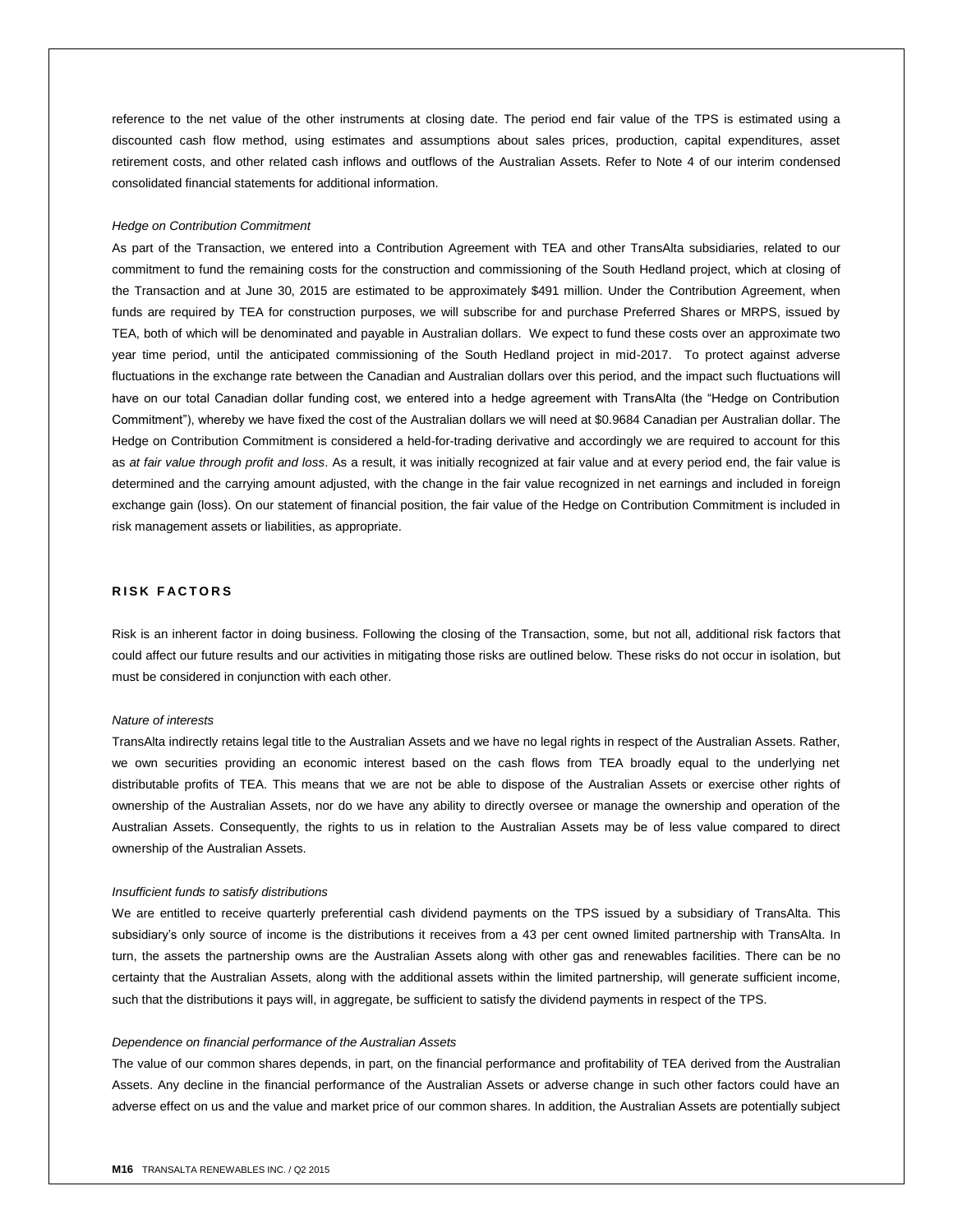to the liabilities attributed to TransAlta Corporation, even if those liabilities arise from lawsuits, contracts or indebtedness that do not relate or are otherwise attributed to TEA or the Corporation.

## *Income Taxes*

Our operations and investments are complex and located in several countries. The computation of the provision for income taxes involves tax interpretations, regulations, and legislation that are continually changing. Our tax filings are subject to audit by taxation authorities. Management believes that it has adequately provided for income taxes as required by IFRS, based on all the information currently available.

## *Construction of South Hedland facility*

While we have committed funding to TEA for the construction of the South Hedland power station, our risks associated thereto are mitigated by the adjustment mechanisms of the Class B shares, which provide a compensating effect to contributions above or below target through the issuance of fewer or more common shares upon conversion. We have obtained further protections with respect to the risk of the power station not being commissioned before June 1, 2017, through compensating features embedded in the terms of the TPS.

## *Other financial risks*

- Credit risk: As at June 30, 2015, TEA had one below investment grade customer whose outstanding balances of \$442.1 million accounted for 96 per cent of total trade accounts receivable and finance lease receivable outstanding. Risk of significant loss arising from this counterparty has been assessed as low, considering the counterparty's financial position, and how TEA provides its services in an area of the counterparty's lower-cost operations, and TransAlta's other credit risk management practices.
- Foreign currency risks: Refer to the 2015 Outlook section of this MD&A.
- Other market, credit and liquidity risks: Refer to Note 8 of our interim condensed consolidated financial statements.

# **R E L A T E D P A R T Y T R A N S A C T I O N S A N D B A L A N C E S**

Refer to the Related Party Transactions and Balances – Post-Acquisition Relationship with TransAlta section of our most recent annual MD&A for information about agreements and transactions with TransAlta.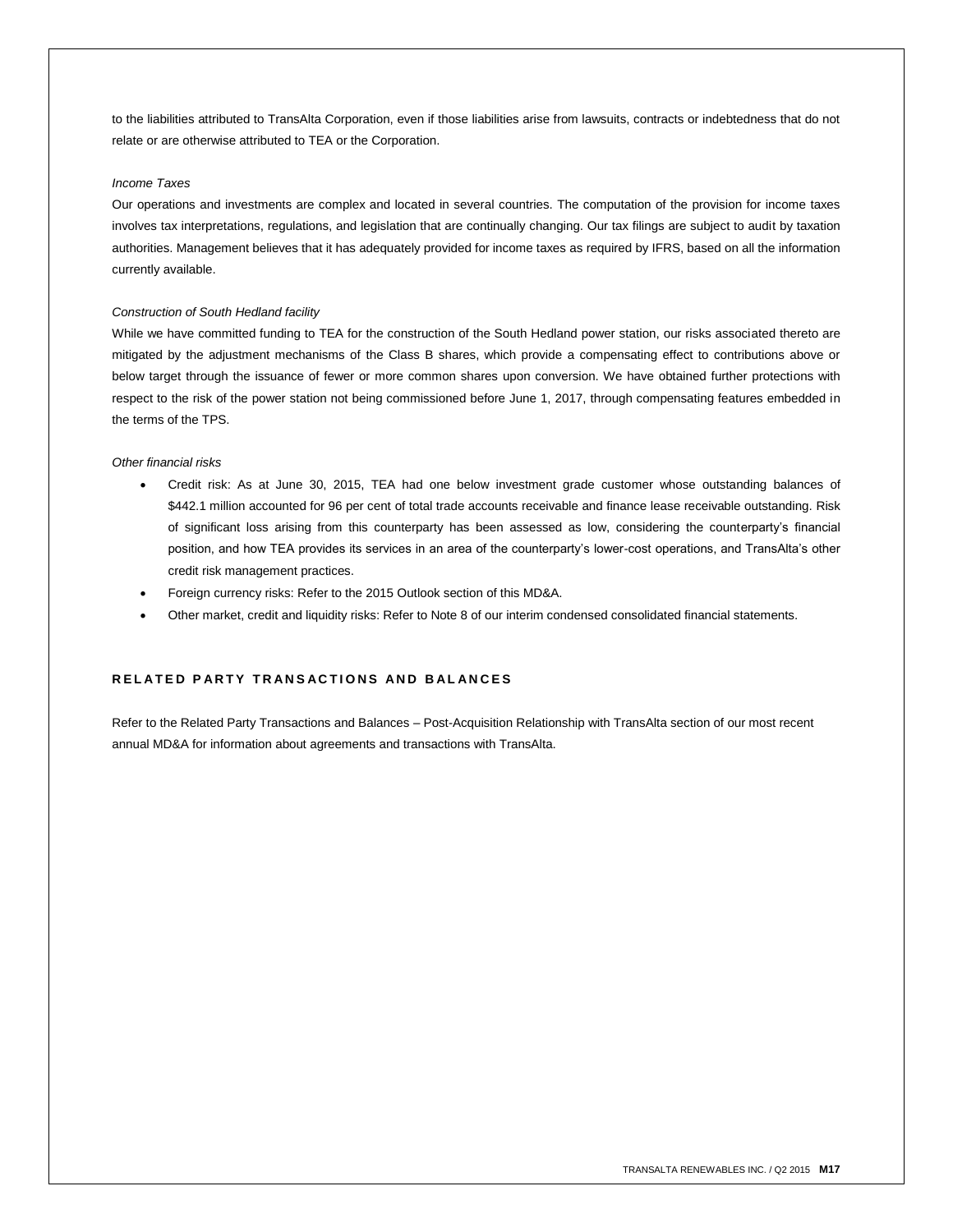# **Related Party Transactions**

Amounts recognized from transactions with TransAlta or subsidiaries of TransAlta, excluding those affected on May 7 at the close of the Transaction as described in the Significant Events section of this MD&A, are as follows:

|                                                        | 3 months ended June 30 |       |        | 6 months ended June 30 |
|--------------------------------------------------------|------------------------|-------|--------|------------------------|
|                                                        | 2015                   | 2014  | 2015   | 2014                   |
| Revenue from TransAlta PPAs                            | 6,037                  | 7.055 | 16.606 | 15.006                 |
| Royalty and other revenue-based costs adjustments      | (41)                   |       | (31)   |                        |
| Revenue from emission reduction credits <sup>(1)</sup> | 80                     |       | 2,320  |                        |
| Finance income related to subsidiaries of TransAlta    | 17,018                 | 1.859 | 20,052 | 6.224                  |
| G&A Reimbursement Fee                                  | 2,657                  | 2.619 | 5,285  | 5,142                  |
| Interest expense on Amortizing Term Loan               | 1,667                  | 1,888 | 3.364  | 3,802                  |
| Interest expense on letters of credit and quarantees   | 25                     | 3     | 45     | 24                     |
| Interest expense on Wyoming Wind Acquisition Loan      | 1.068                  | 942   | 2.165  | 2.077                  |

 $^{(1)}$ For the six months ended June 30, 2015 the value of the emission reduction credits was \$2,240, determined by reference to market information for similar instruments, including historical transactions with third parties, with the transaction ultimately reviewed and approved by the Corporation's independent members of the Board of Directors.

# **Related Party Balances**

Related party balances include the following balances with TransAlta or subsidiaries of TransAlta:

| As at                                                              | June 30, 2015 | Dec. 31, 2014 |
|--------------------------------------------------------------------|---------------|---------------|
| Trade and other receivables                                        | 16,490        | 7,136         |
| Trade accounts payable                                             | 4,316         | 3,142         |
| Dividends payable                                                  | 19,944        | 10,345        |
| Interest payable                                                   | 2,602         | 2,795         |
| Investment in subsidiaries of TransAlta                            | 1,360,044     | 119,179       |
| Net risk management liabilities                                    | (17, 444)     | (117)         |
| Amortizing Term Loan                                               | 167,188       | 178,364       |
| Wyoming Wind Acquisition Loan                                      | 107,723       | 100,912       |
| Class B shares liability                                           | 278,786       |               |
| Letters of credit issued by TransAlta on behalf of the Corporation | 5,167         | 4,503         |
| Guarantees provided by TransAlta on behalf of the Corporation      | 226,500       | 226,500       |
| Indemnification guarantee provided by the Corporation to TransAlta | 939,492       |               |

## **Indemnification Guarantee Provided by the Corporation to TransAlta**

As part of the Transaction, we entered into a Guarantee and Indemnification Agreement in favour of TransAlta related to certain guarantees it has provided to third parties in respect of certain obligations of TEA (the "TEA Guarantees"). We have agreed to indemnify TransAlta from and against all claims, actions, proceedings, liabilities, losses, costs, expenses or damages against or incurred by it arising out of or in connection with the TEA Guarantees and to reimburse TransAlta in full for the amount of any payment made by it under and in accordance with the TEA Guarantees, relating to actions, omissions, events and circumstances which occur on or after May 7, 2015. As consideration for this indemnity that we have provided, TransAlta is required to pay us the Canadian dollar equivalent of the guarantor fees it receives from TEA in respect of any of the TEA Guarantees.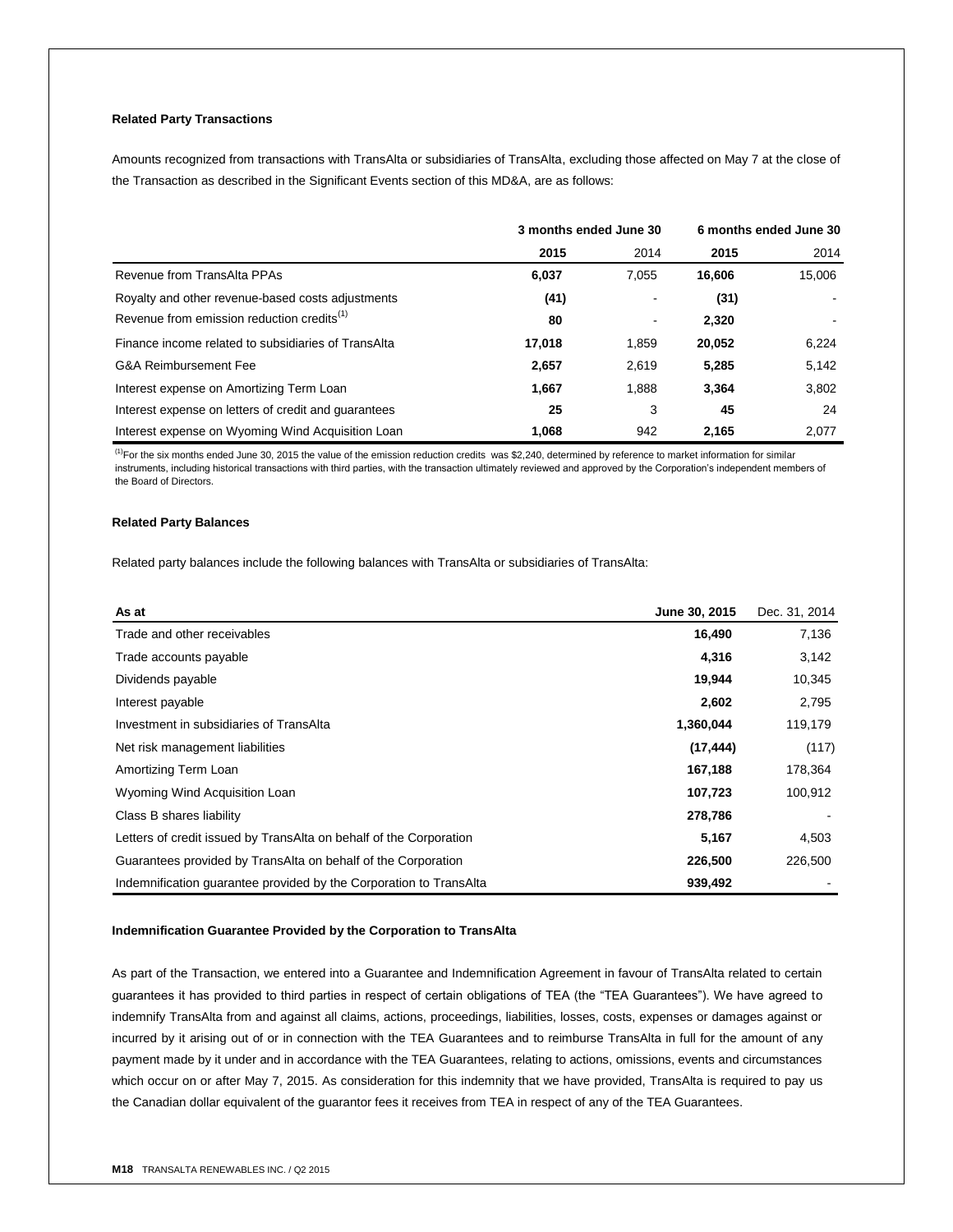# **A D D I T I O N A L I F R S M E A S U R E S**

An additional IFRS measure is a line item, heading, or subtotal that is relevant to an understanding of the financial statements but is not a minimum line item mandated under IFRS, or the presentation of a financial measure that is relevant to an understanding of the financial statements but is not presented elsewhere in the financial statements. We have included line items entitled "gross margin" and "operating income" in our Condensed Consolidated Statements of Earnings for the three months and six months ended June 30, 2015 and 2014. Presenting these line items provides management and investors with a measurement of ongoing operating performance that is readily comparable from period to period.

# **N O N - I F R S M E A S U R E S**

We evaluate our performance using a variety of measures. Those discussed below, and elsewhere in this MD&A, are not defined under IFRS and, therefore, should not be considered in isolation or as an alternative to or to be more meaningful than net earnings attributable to common shareholders or cash flow from operating activities, as determined in accordance with IFRS, when assessing our financial performance or liquidity. These non-IFRS measures are not necessarily comparable to a similarly titled measure of another company.

Typically, for comparability purposes, we exclude the impact of asset impairment charges and other adjustments to earnings, such as gains on sales of assets, as management believes these transactions are not representative of our business operations. Following completion of the Transaction, we also exclude the earnings impact of the mark-to-market change in fair value on the hedge of the South Hedland contribution commitment and the change in fair value of the Class B shares. These gains or losses are unrealized and are recognized in earnings as a result of applying IFRS requirements to these financial instruments. Refer to the Financial Instruments section of this MD&A for further information on these items. We also exclude the income tax expense related to the Transaction, to changes in corporate income tax rates and writedowns of deferred income tax assets as these amounts do not relate to tax impacts on current earnings.

Earnings on a comparable basis per share are calculated using the weighted average common shares outstanding during the period.

Comparable operating income and EBITDA also include the finance income related to subsidiaries of TransAlta. The finance income is used as a proxy for the EBITDA of the Wyoming Wind Farm and Australian Assets.

Presenting comparable EBITDA from period to period provides management and investors with a proxy for the amount of cash generated from operating activities before net interest expense, non-controlling interest, and income taxes.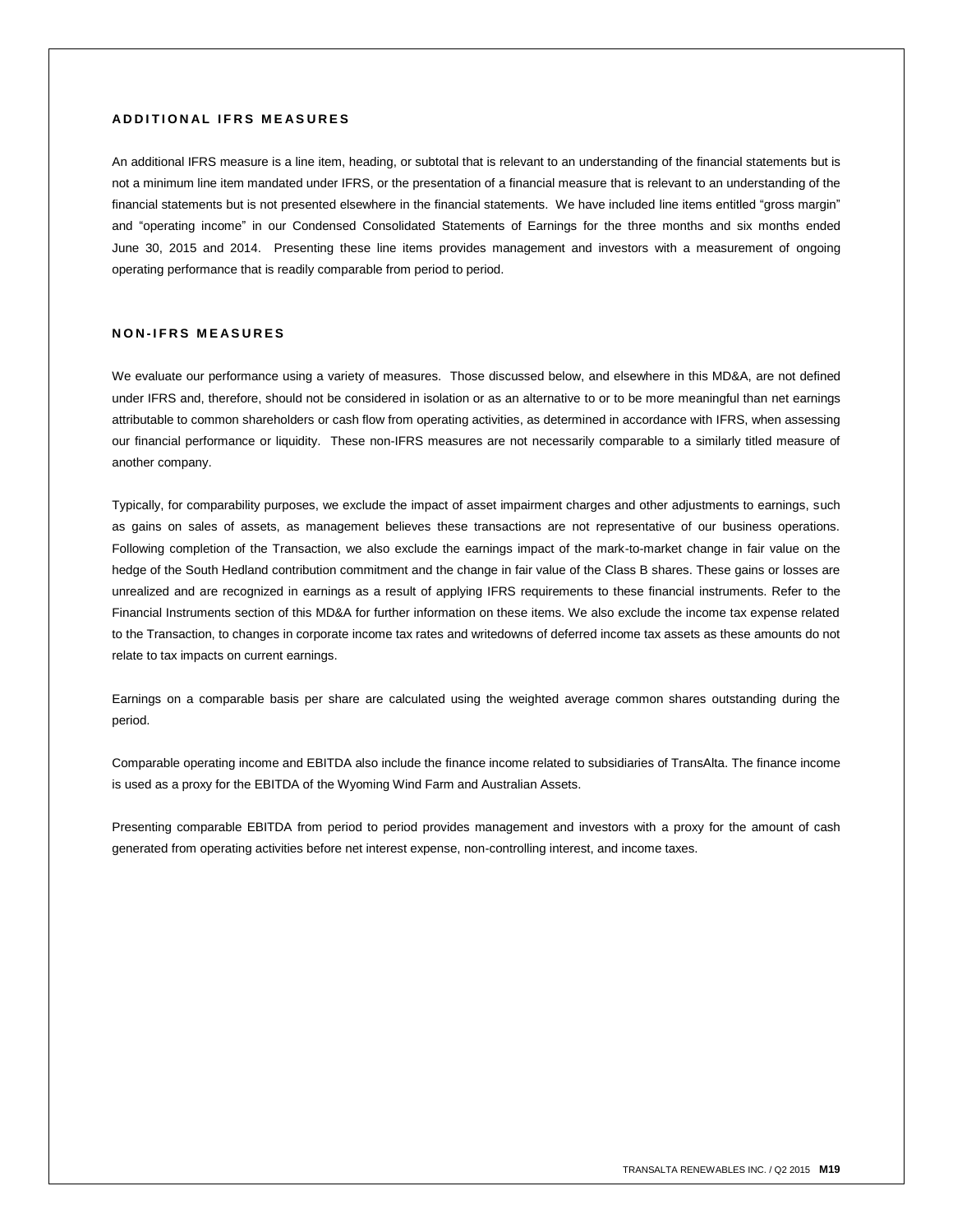A reconciliation of comparable results to reported results is as follows:

|                                                     |          | 3 months ended June 30, 2015 |                     | 6 months ended June 30, 2015 |                           |                     |
|-----------------------------------------------------|----------|------------------------------|---------------------|------------------------------|---------------------------|---------------------|
|                                                     | Reported | Comparable<br>adjustments    | Comparable<br>total | Reported                     | Comparable<br>adjustments | Comparable<br>total |
| Revenues                                            | 51.277   |                              | 51.277              | 119.433                      |                           | 119,433             |
| Royalties and other costs of sales                  | 2,604    |                              | 2,604               | 6,290                        |                           | 6,290               |
| Gross margin                                        | 48,673   |                              | 48,673              | 113,143                      | ٠                         | 113,143             |
| Operations, maintenance, and administration         | 12,184   |                              | 12,184              | 24,343                       | ٠                         | 24,343              |
| Taxes, other than income taxes                      | 1,827    |                              | 1,827               | 3,625                        |                           | 3,625               |
| Finance income related to subsidiaries of TransAlta |          | $(17,018)$ <sup>(1)</sup>    | (17,018)            |                              | $(20,052)$ <sup>(1)</sup> | (20, 052)           |
| Insurance recovery                                  |          |                              |                     | (293)                        |                           | (293)               |
| Earnings before interest, taxes, depreciation, and  |          |                              |                     |                              |                           |                     |
| amortization                                        | 34,662   | 17,018                       | 51,680              | 85,468                       | 20,052                    | 105,520             |
| Depreciation and amortization                       | 18,230   |                              | 18,230              | 36,492                       |                           | 36,492              |
| <b>Operating income</b>                             | 16,432   | 17,018                       | 33,450              | 48,976                       | 20,052                    | 69,028              |
| Finance income related to subsidiaries of TransAlta | 17,018   | (1)<br>(17, 018)             |                     | 20,052                       | $(20,052)$ <sup>(1)</sup> |                     |
| Change in fair value of Class B shares              | (1,742)  | (2)<br>1,742                 |                     | (1,742)                      | (2)<br>1,742              |                     |
| Foreign exchange loss                               | (5,612)  | (3)<br>4,180                 | (1, 432)            | (5,201)                      | (3)<br>4,180              | (1,021)             |
| Earnings before interest and taxes                  | 26,096   | 5,922                        | 32,018              | 62,085                       | 5,922                     | 68,007              |
| Net interest expense                                | 8,742    |                              | 8,742               | 17,971                       |                           | 17,971              |
| Income tax expense                                  | 9,333    | $(9,128)$ <sup>(4)</sup>     | 205                 | 15,370                       | $(9,354)$ <sup>(4)</sup>  | 6,016               |
| Net earnings                                        | 8,021    | 15,050                       | 23,071              | 28,744                       | 15,276                    | 44,020              |
| Non-controlling interest                            | 854      |                              | 854                 | 1.927                        |                           | 1,927               |
| Net earnings attributable to common shareholders    | 7,167    | 15.050                       | 22,217              | 26,817                       | 15,276                    | 42,093              |
| Weighted average number of common shares            |          |                              |                     |                              |                           |                     |
| outstanding in the period (millions)                | 160.7    | 160.7                        | 160.7               | 137.8                        | 137.8                     | 137.8               |
| Net earnings per share attributable to common       |          |                              |                     |                              |                           |                     |
| shareholders                                        | 0.04     | 0.10                         | 0.14                | 0.19                         | 0.12                      | 0.31                |

|                                                     | 3 months ended June 30, 2014 |                          |            | 6 months ended June 30, 2014 |                          |                 |
|-----------------------------------------------------|------------------------------|--------------------------|------------|------------------------------|--------------------------|-----------------|
|                                                     |                              | Comparable               | Comparable |                              | Comparable               | Comparable      |
|                                                     | Reported                     | adjustments              | total      | Reported                     | adjustments              | total           |
| Revenues                                            | 50,013                       |                          | 50,013     | 117,978                      |                          | 117,978         |
| Royalties and other                                 | 3,495                        | $\overline{\phantom{a}}$ | 3,495      | 7,494                        |                          | 7,494           |
| Gross margin                                        | 46,518                       | -                        | 46,518     | 110,484                      | $\overline{\phantom{0}}$ | 110,484         |
| Operations, maintenance, and administration         | 11,364                       | $\overline{a}$           | 11,364     | 22,228                       |                          | 22,228          |
| Taxes, other than income taxes                      | 1,819                        |                          | 1,819      | 3,624                        |                          | 3,624           |
| Finance income related to subsidiaries of TransAlta |                              | $(1,859)$ <sup>(1)</sup> | (1, 859)   |                              | (6, 224)                 | (1)<br>(6, 224) |
| Earnings before interest, taxes, depreciation, and  |                              |                          |            |                              |                          |                 |
| amortization                                        | 33,335                       | 1,859                    | 35,194     | 84,632                       | 6,224                    | 90,856          |
| Depreciation and amortization                       | 18,475                       |                          | 18,475     | 36,614                       |                          | 36,614          |
| <b>Operating income</b>                             | 14,860                       | 1,859                    | 16,719     | 48,018                       | 6,224                    | 54,242          |
| Finance income related to subsidiaries of TransAlta | 1,859                        | $(1,859)$ <sup>(1)</sup> |            | 6,224                        | (6, 224)                 | (1)             |
| Foreign exchange loss                               | (150)                        |                          | (150)      | (226)                        |                          | (226)           |
| Earnings before interest and taxes                  | 16,569                       |                          | 16,569     | 54,016                       |                          | 54,016          |
| Net interest expense                                | 9,108                        |                          | 9,108      | 18,371                       |                          | 18,371          |
| Income tax expense                                  | 1,044                        | $\overline{\phantom{a}}$ | 1,044      | 6,935                        |                          | 6,935           |
| Net earnings                                        | 6,417                        | ٠                        | 6,417      | 28,710                       |                          | 28,710          |
| Non-controlling interest                            | 527                          | ٠                        | 527        | 1,686                        | $\overline{\phantom{a}}$ | 1,686           |
| Net earnings attributable to common shareholders    | 5,890                        | $\overline{\phantom{a}}$ | 5,890      | 27,024                       | $\blacksquare$           | 27,024          |
| Weighted average number of common shares            |                              |                          |            |                              |                          |                 |
| outstanding in the period (millions)                | 114.7                        |                          | 114.7      | 114.7                        | $\overline{\phantom{a}}$ | 114.7           |
| Net earnings per share attributable to              |                              |                          |            |                              |                          |                 |
| common shareholders                                 | 0.05                         |                          | 0.05       | 0.24                         |                          | 0.24            |

(1) The finance income related to subsidiaries of TransAlta is used as a proxy for operating income and EBITDA thereof.<br>(2) Class B shares are treated as liabilities at fair value through profit and loss for accounting pur

\_\_\_\_\_\_\_\_\_\_\_\_\_\_\_\_\_\_\_\_\_\_\_\_\_\_\_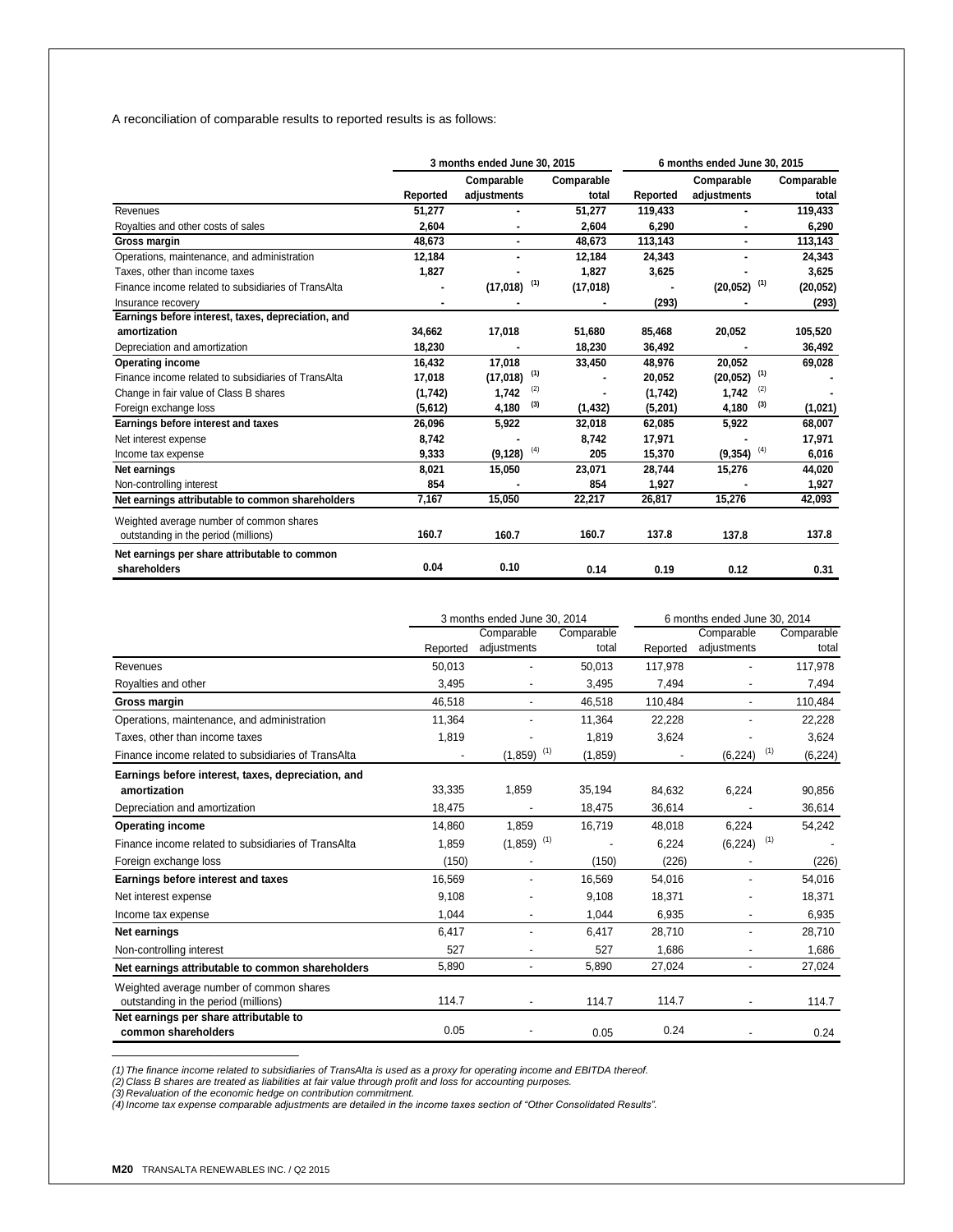# *Funds from Operations*

Presenting FFO from period to period provides management and investors with a proxy for the amount of cash generated from operating activities, before changes in working capital, and provides the ability to evaluate cash flow trends more readily in comparison with results from prior periods.

|                                                                                  | 3 months ended June 30 |         | 6 months ended June 30 |         |
|----------------------------------------------------------------------------------|------------------------|---------|------------------------|---------|
|                                                                                  | 2015                   | 2014    | 2015                   | 2014    |
| Cash flow from operating activities                                              | 48.854                 | 35.782  | 89.937                 | 80.992  |
| Change in non-cash operating working capital balances                            | (5, 452)               | (8,832) | (1,936)                | (7,688) |
| <b>Funds from operations</b>                                                     | 43.402                 | 26.950  | 88,001                 | 73,304  |
| Weighted average number of common shares<br>outstanding in the period (millions) | 160.7                  | 114.7   | 137.8                  | 114.7   |
| Funds from operations per share                                                  | 0.27                   | 0.23    | 0.64                   | 0.64    |

# *Cash Available for Distribution*

CAFD represents the amount of cash generated from operations by our business, before changes in working capital and after nondiscretionary payments. CAFD can be used to invest in growth initiatives, make early principal repayments of debt, pay additional common share dividends, or repurchase common shares.

Sustaining capital for the three and six months ended June 30, 2015 represent total additions to PP&E and intangibles per the Consolidated Statements of Cash Flows.

The reconciliation between cash flow from operating activities and CAFD is outlined below:

|                                                              | 3 months ended June 30 |         | 6 months ended June 30 |           |
|--------------------------------------------------------------|------------------------|---------|------------------------|-----------|
|                                                              | 2015                   | 2014    | 2015                   | 2014      |
| Cash flow from operating activities                          | 48.854                 | 35.782  | 89,937                 | 80.992    |
| Add (deduct):                                                |                        |         |                        |           |
| Changes in non-cash operating working capital                | (5, 452)               | (8,832) | (1,936)                | (7,688)   |
| Sustaining capital expenditures                              | (3,086)                | (2,465) | (4,918)                | (3,273)   |
| Distributions paid to subsidiaries' non-controlling interest | (1, 333)               | (1,549) | (2,641)                | (2,985)   |
| Principal repayments of amortizing debt                      |                        |         | (11, 176)              | (27, 275) |
| Cash available for distribution                              | 38,983                 | 22,936  | 69,266                 | 39,771    |
| Weighted average number of common shares                     |                        |         |                        |           |
| outstanding in the period (millions)                         | 160.7                  | 114.7   | 137.8                  | 114.7     |
| Cash available for distribution per share                    | 0.24                   | 0.20    | 0.50                   | 0.35      |

We seek to maintain sufficient cash balances and Working Capital Credit Facilities to fund periodic net cash outflows related to our business. We maintain the ability to decide on when within the year or half-year periods amortizing term debt principal repayments are made, and optimize our cash balances accordingly. This factor explains the decrease in repayments between 2014 and 2015.

# **C U R R E N T A C C O U N T I N G C H A N G E S**

There were no IFRS or other accounting policy changes adopted in the period.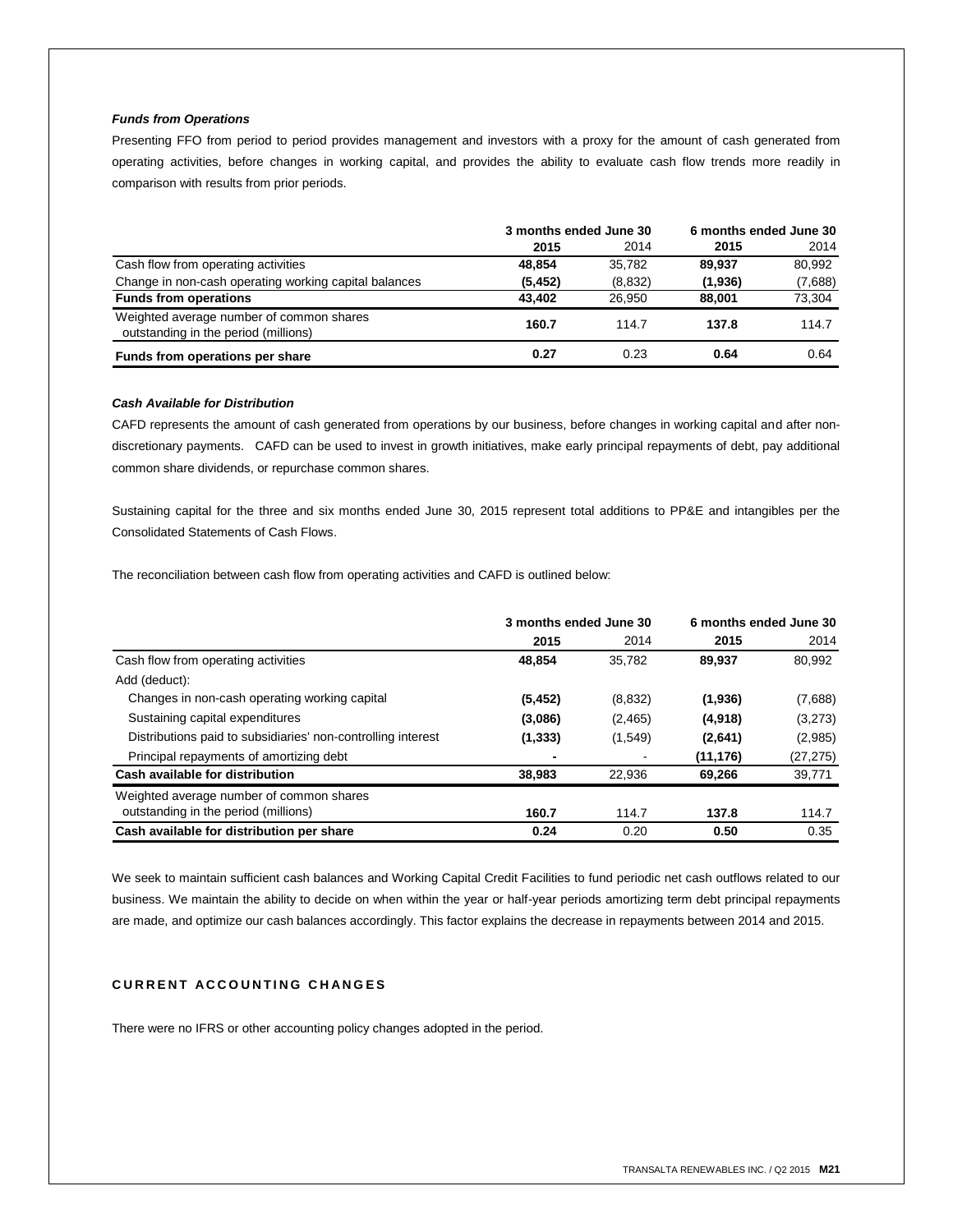# **FUTURE ACCOUNTING CHANGES**

Accounting standards that have been previously issued by the International Accounting Standards Board ("IASB") but not yet effective, and which we have not yet applied include IFRS 9 *Financial Instruments* and IFRS 15 *Revenue from Contracts with Customers*. Refer to the Future Accounting Changes section of our most recent annual MD&A for information regarding the requirements of IFRS 9 and IFRS 15.

IFRS 9 is effective for annual periods beginning on or after Jan. 1, 2018 and IFRS 15 is effective for annual periods beginning on or after Jan. 1, 2017. Early application is permitted for both.

In May 2015 the IASB proposed a deferral of the effective date of IFRS 15 by one year to Jan. 1, 2018, and on July 22, 2015, the IASB voted to confirm the one year deferral.

We continue to assess the impact of adopting these standards on the consolidated financial statements.

# SELECTED QUARTERLY INFORMATION

|                                                                                  | Q3 2014 | Q4 2014 | Q1 2015 | Q <sub>2</sub> 2015 |
|----------------------------------------------------------------------------------|---------|---------|---------|---------------------|
| Revenue                                                                          | 42,596  | 72,870  | 68,156  | 51,277              |
| Net earnings (loss) attributable to common shareholders                          | (31)    | 21,665  | 19,650  | 7,167               |
| Net earnings per share attributable to common shareholders,<br>basic and diluted |         | 0.19    | 0.17    | 0.04                |
| Comparable earnings per share                                                    |         | 0.19    | 0.17    | 0.14                |
| Cash available for distribution per share                                        | 0.05    | 0.38    | 0.26    | 0.24                |
|                                                                                  | Q3 2013 | Q4 2013 | Q1 2014 | Q2 2014             |
| Revenue                                                                          | 43,535  | 69,949  | 67,965  | 50,013              |
| Net earnings attributable to common shareholders                                 | 1,207   | 15,535  | 21,134  | 5,890               |
| Net earnings per share attributable to common shareholders,<br>basic and diluted | 0.01    | 0.13    | 0.18    | 0.05                |
| Comparable earnings per share                                                    | 0.03    | 0.15    | 0.18    | 0.05                |
| Cash available for distribution per share                                        | 0.17    | 0.36    | 0.15    | 0.20                |

Our business results fluctuate with seasonal variations, with the first and fourth quarters seeing largest wind volumes and the second and third recording higher hydro volumes. As wind forms a larger part of our renewable fleet, higher revenues and earnings are expected in the first and fourth quarters. The third quarter of 2013 benefited from the higher merchant prices in Western Canada than the lower prices under the TransAlta PPAs established in August 2013 as part of the initial public offering. In December 2013, we acquired an economic interest in the 144 MW Wyoming Wind Farm through the purchase of preferred shares and started receiving dividends from it in Q1 2014. In May 2015, we acquired an economic interest in the Australian Assets, and approximately doubled our capitalization. The earnings of the second quarter of 2015 include various effects arising from financial instruments and deferred taxes, however, most of those have been eliminated on a comparable basis.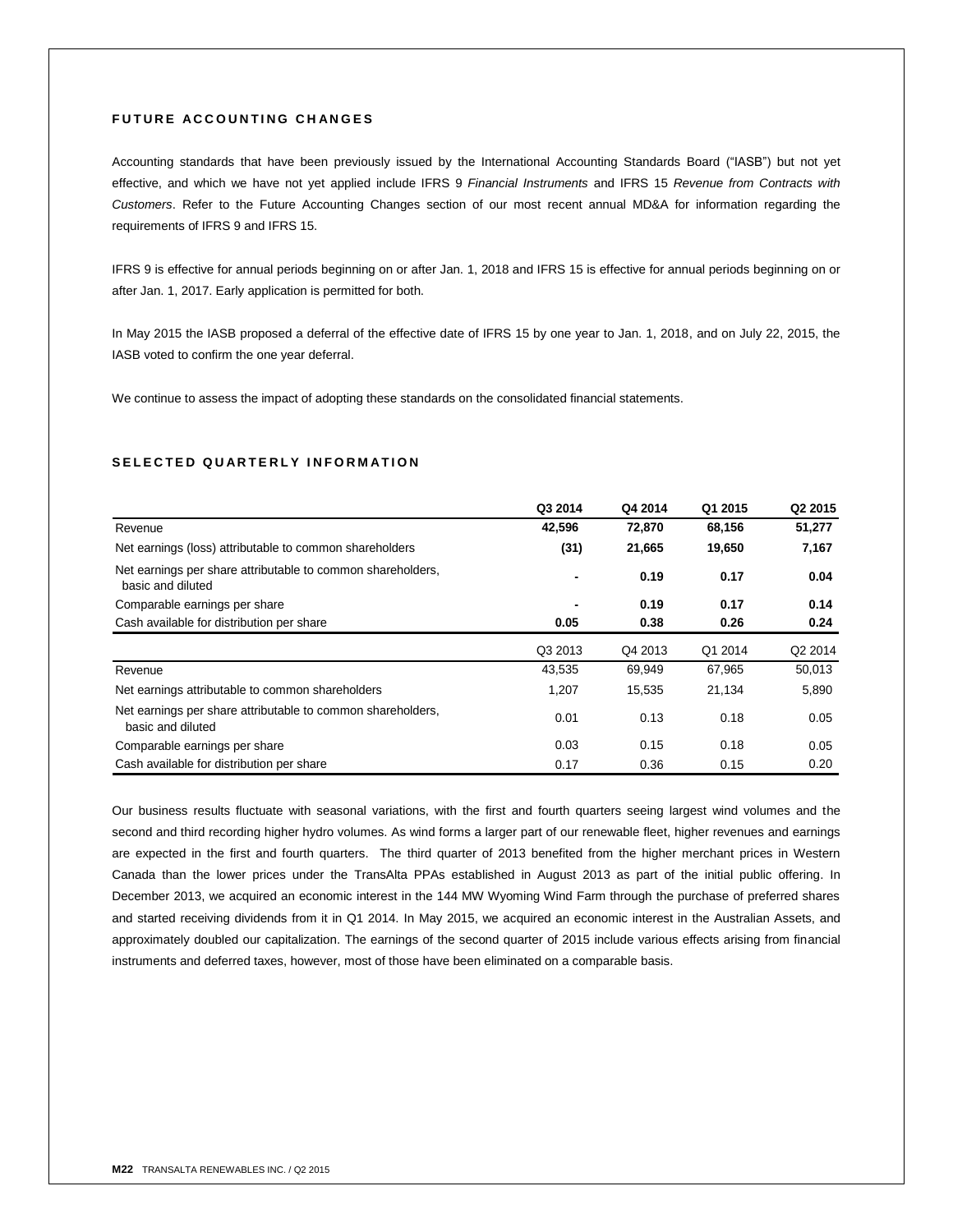## **F O R W A R D - L O O K I N G S T A T E M E N T S**

This MD&A, the documents incorporated herein by reference, and other reports and filings made with securities regulatory authorities include forward-looking statements. All forward-looking statements are based on our beliefs as well as assumptions based on information available at the time the assumption was made and on management's experience and perception of historical trends, current conditions, and expected future developments, as well as other factors deemed appropriate in the circumstances. Forward-looking statements are not facts, but only predictions and generally can be identified by the use of statements that include phrases such as "may", "will", "believe", "expect", "anticipate", "intend", "plan", "foresee", "potential", "enable", "continue", or other comparable terminology. These statements are not guarantees of our future performance and are subject to risks, uncertainties, and other important factors that could cause our actual performance to be materially different from that projected.

In particular, this MD&A contains forward-looking statements pertaining to our business and anticipated financial performance including, but not limited to, for example: spending on growth and sustaining capital and productivity projects, including sustaining capital expenditures of subsidiaries of TransAlta in which we have an economic interest; expectations in terms of the cost of operations, capital spending, and maintenance, including maintenance performed by third parties, and including the variability of those costs; expectations related to future earnings and cash flow from operating and contracting activities; incentive levels from government assistance; the recontracting of our Akolkolex Facility; the anticipated dividend from our economic interest in the Wyoming Wind Farm preferred shares on CAFD; the payment of future dividends; expectations for demand for electricity in both the short term and long term, and the resulting impact on electricity prices; expectations in respect of generation availability, capacity, and production; expectations and plans for future growth, including expansion into existing and new markets and other forms of power generation and acquisition activities, including acquisition activities involving TransAlta; expectations regarding the Transaction (as defined herein); the effect, results and perceived benefits of the Transaction, including forecasts of CAFD and expected CAFD per share accretion, the expected increase to the dividend following the South Hedland project being fully commissioned; and the timing and completion and commissioning of projects under development, including the South Hedland project and the costs thereof; expected governmental regulatory regimes and legislation such as Alberta's greenhouse gas program and their expected impact on us, as well as the cost of complying with resulting regulations and laws; estimates of future tax rates, future tax expense, cash taxes of TEA and the adequacy of tax provisions; accounting estimates; anticipated growth rates in our markets; potential legal and contractual claims; expectations for the ability to access capital markets at reasonable terms; the estimated or potential impact of changes in interest rates and changes in the value of the Canadian dollar relative to the U.S. dollar and the Australian dollar; the monitoring of our exposure to liquidity risk; expectations regarding entering into additional financial instruments; expectations in respect to the global economic environment; estimated cash flow required to settle decommissioning and restoration activities; and expectations regarding borrowing rates and our credit practices.

Factors that may adversely impact our forward-looking statements include risks relating to: changes in general economic conditions, including interest rates; operational risks involving our facilities, including unplanned outages at such facilities; including risks pertaining to the Transaction, the timing and cost of the construction and commissioning of the South Hedland project; disruptions in the transmission and distribution of electricity; the effects of weather; disruptions in the source of water or wind required to operate our facilities; natural disasters; the threat of domestic terrorism, cyberattacks and other man-made disasters; equipment failure and our ability to carry out repairs in a cost-effective or timely manner; industry risk and competition; fluctuations in the value of foreign currencies; the need for additional financing and the ability to access financing at a reasonable cost; structural subordination of securities; counterparty credit risk; insurance coverage; our provision for income taxes; legal and contractual proceedings involving the Corporation; reliance on key personnel; the regulatory and political environments in the jurisdictions in which we operate; increasingly stringent environmental requirements and changes in, or liabilities under, these requirements; and development projects and acquisitions. The foregoing risk factors, among others, are described in further detail in the Risk Factors section of our 2015 AIF for the year ended Dec. 31, 2014 and our 2014 Annual MD&A. Additional risks related to the Transaction are described in the prospectus associated with the offering. All documents are available on SEDAR at www.sedar.com.

Readers are urged to consider these factors carefully in evaluating the forward-looking statements and are cautioned not to place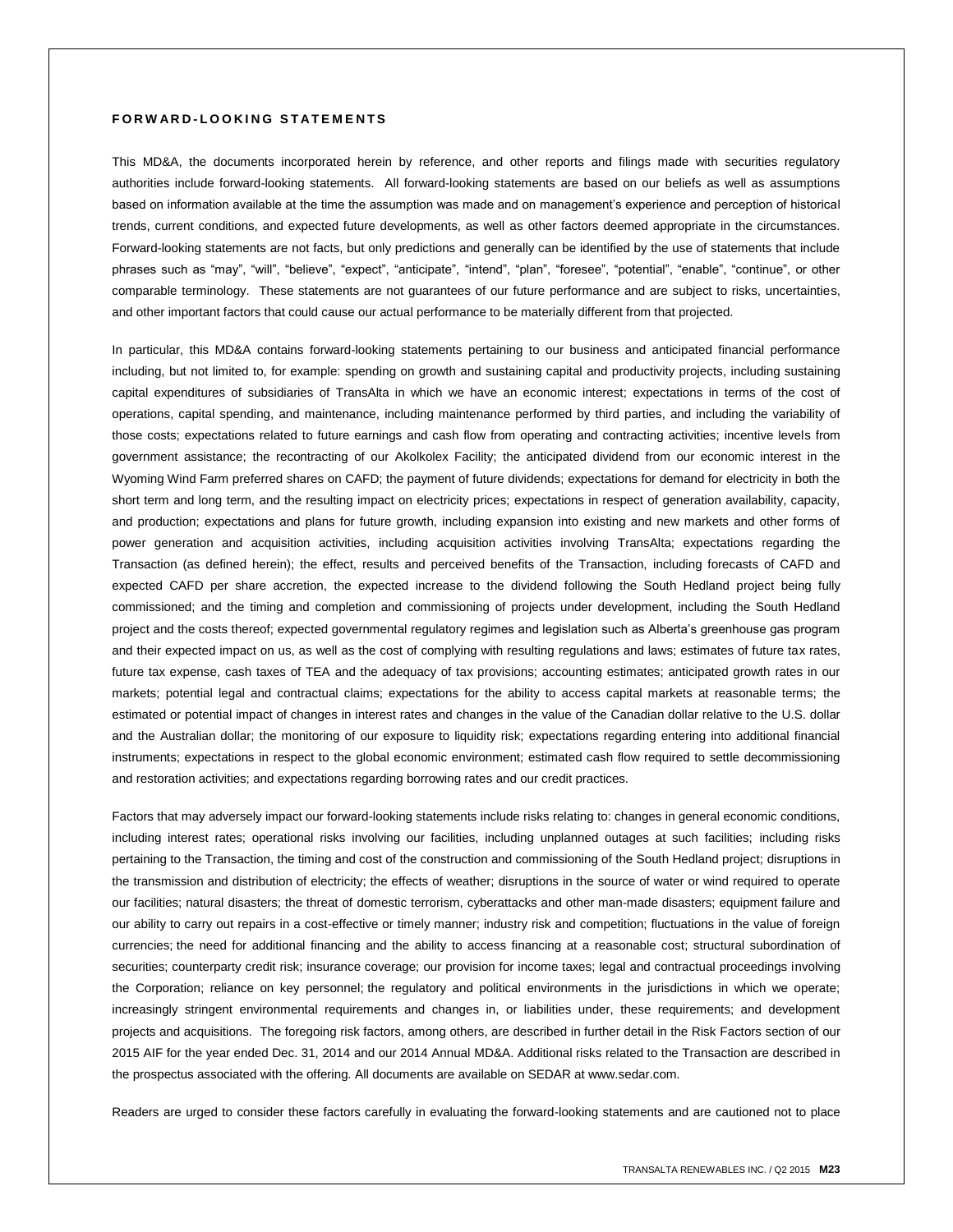undue reliance on these forward-looking statements. The forward-looking statements included in this document are made only as of the date hereof and we do not undertake to publicly update these forward-looking statements to reflect new information, future events or otherwise, except as required by applicable laws. In light of these risks, uncertainties, and assumptions, the forward-looking events might occur to a different extent or at a different time than we have described, or might not occur. We cannot assure that projected results or events will be achieved.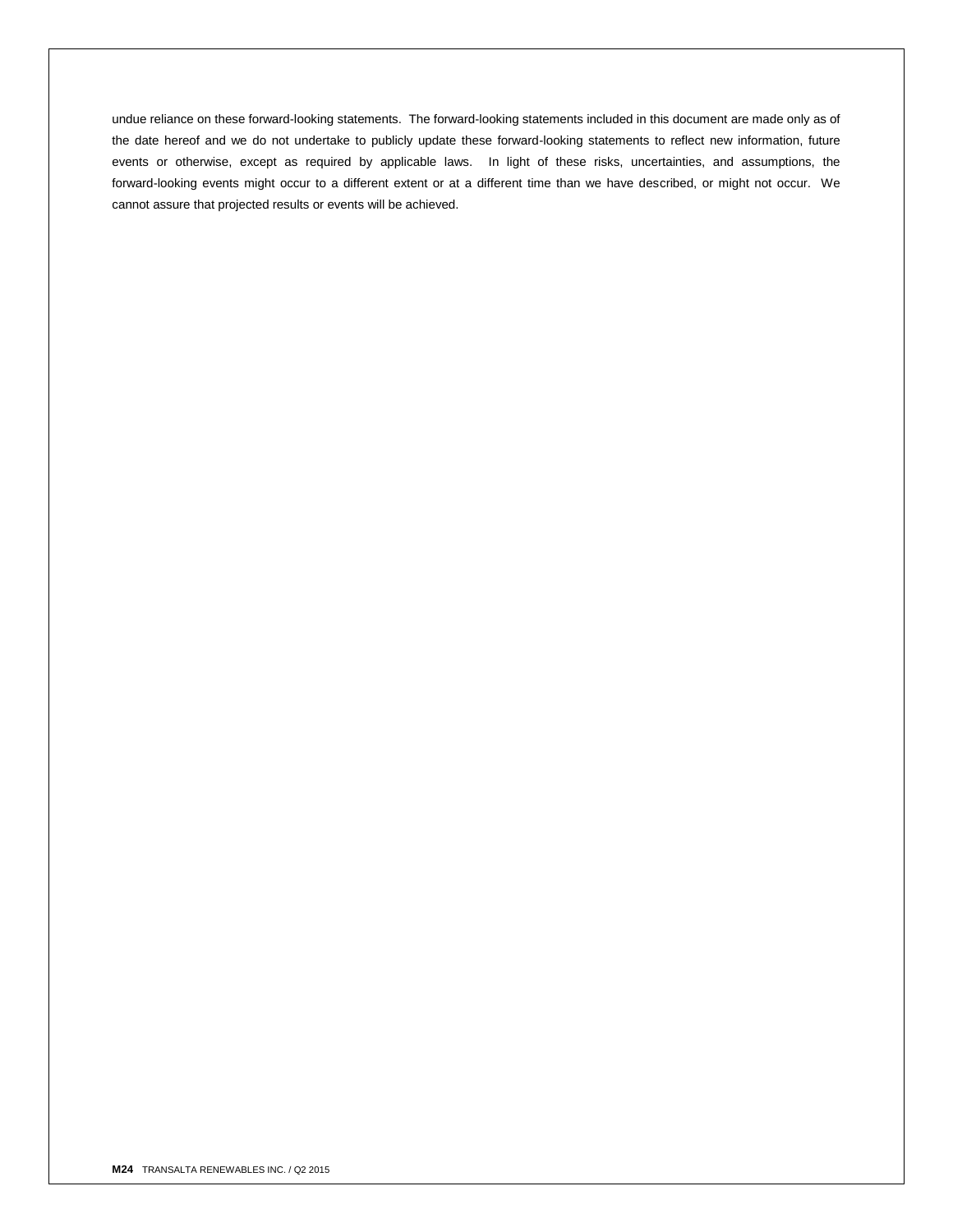# **TRANSALTA RENEWABLES INC.**

# **CONDENSED CONSOLIDATED STATEMENTS OF EARNINGS**

*(in thousands of Canadian dollars, except as otherwise noted)*

|                                                              | 3 months ended June 30 |          | 6 months ended June 30 |           |
|--------------------------------------------------------------|------------------------|----------|------------------------|-----------|
| Unaudited                                                    | 2015                   | 2014     | 2015                   | 2014      |
| Revenues                                                     | 39,582                 | 40,516   | 94,337                 | 94,605    |
| Government incentives                                        | 4,245                  | 4.619    | 10,201                 | 11,165    |
| Lease revenue                                                | 7,450                  | 4,878    | 14,895                 | 12,208    |
| <b>Total revenue</b>                                         | 51,277                 | 50,013   | 119,433                | 117,978   |
| Royalties and other costs of sales                           | 2,604                  | 3,495    | 6,290                  | 7,494     |
| Gross margin                                                 | 48,673                 | 46,518   | 113,143                | 110,484   |
| Operations, maintenance, and administration                  | 12,184                 | 11,364   | 24,343                 | 22,228    |
| Depreciation and amortization                                | 18,230                 | 18,475   | 36,492                 | 36,614    |
| Taxes, other than income taxes                               | 1,827                  | 1,819    | 3,625                  | 3,624     |
| Insurance recovery                                           |                        |          | (293)                  |           |
| <b>Operating income</b>                                      | 16,432                 | 14,860   | 48,976                 | 48,018    |
| Finance income related to subsidiaries of Transalta (Note 4) | 17,018                 | 1,859    | 20,052                 | 6,224     |
| Net interest expense (Note 5)                                | (8, 742)               | (9, 108) | (17, 971)              | (18, 371) |
| Change in fair value of Class B shares (Note 11)             | (1,742)                |          | (1,742)                |           |
| Foreign exchange loss                                        | (5,612)                | (150)    | (5,201)                | (226)     |
| Earnings before income taxes                                 | 17,354                 | 7,461    | 44,114                 | 35,645    |
| Income tax expense (Note 6)                                  | 9,333                  | 1,044    | 15,370                 | 6,935     |
| <b>Net earnings</b>                                          | 8,021                  | 6,417    | 28,744                 | 28,710    |
| Net earnings attributable to:                                |                        |          |                        |           |
| Common shareholders                                          | 7,167                  | 5,890    | 26,817                 | 27,024    |
| Non-controlling interest (Note 7)                            | 854                    | 527      | 1,927                  | 1,686     |
|                                                              | 8,021                  | 6,417    | 28,744                 | 28,710    |
| Weighted average number of common shares                     |                        |          |                        |           |
| outstanding in the period (millions) (Note 12)               | 160.7                  | 114.7    | 137.8                  | 114.7     |
| Net earnings per share attributable to common                |                        |          |                        |           |
| shareholders, basic and diluted (Note 12)                    | 0.04                   | 0.05     | 0.19                   | 0.24      |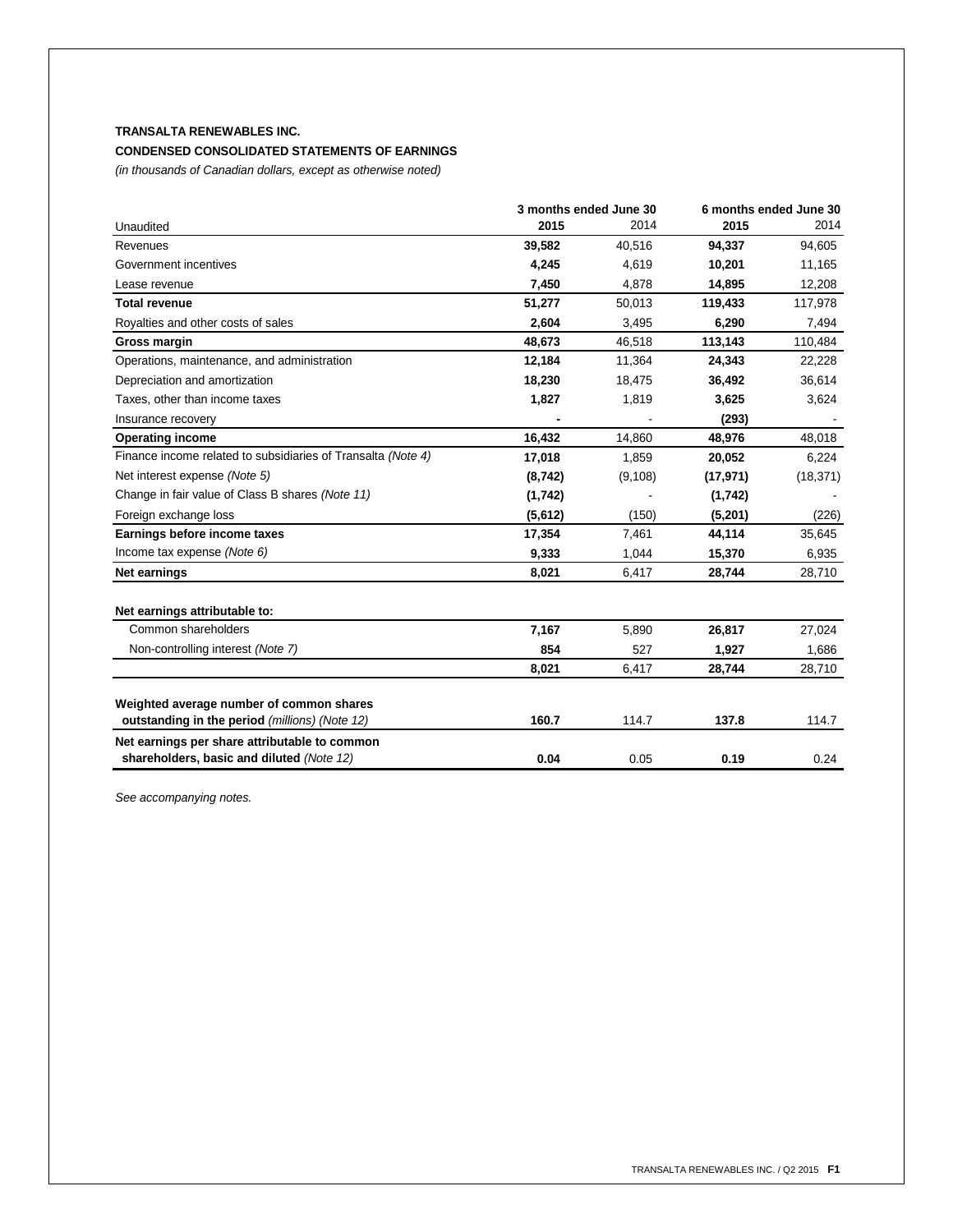# **TRANSALTA RENEWABLES INC.**

# **CONDENSED CONSOLIDATED STATEMENTS OF COMPREHENSIVE INCOME**

*(in thousands of Canadian dollars)*

|                                                                         |        | 3 months ended June 30 | 6 months ended June 30 |        |
|-------------------------------------------------------------------------|--------|------------------------|------------------------|--------|
| Unaudited                                                               | 2015   | 2014                   | 2015                   | 2014   |
| Net earnings                                                            | 8,021  | 6,417                  | 28,744                 | 28,710 |
| Losses on derivatives designated as cash flow hedges,                   |        |                        |                        |        |
| net of $tax^{(1)}$                                                      | (2)    | (89)                   | (100)                  | (29)   |
| Total items that will not be reclassified subsequently to               |        |                        |                        |        |
| net earnings                                                            | (2)    | (89)                   | (100)                  | (29)   |
| Gains (losses) on derivatives designated as cash flow hedges, net of    |        |                        |                        |        |
| $\text{tax}^{(2)}$                                                      | (11)   | (309)                  |                        | 288    |
| Reclassification of (gains) losses on derivatives designated as         |        |                        |                        |        |
| cash flow hedges to net earnings, net of $\text{tax}^{(3)}$             |        | 427                    | (5)                    | (202)  |
| Available-for-sale financial assets - net change in fair value (Note 4) | 14,938 |                        | 14,938                 |        |
| Total items that will be reclassified subsequently to                   |        |                        |                        |        |
| net earnings                                                            | 14,927 | 118                    | 14,933                 | 86     |
| Other comprehensive income                                              | 14,925 | 29                     | 14,833                 | 57     |
| Total comprehensive income                                              | 22,946 | 6,446                  | 43,577                 | 28,767 |
| Total comprehensive income attributable to:                             |        |                        |                        |        |
| Common shareholders                                                     | 22,092 | 5,919                  | 41,650                 | 27,081 |
| Non-controlling interest (Note 7)                                       | 854    | 527                    | 1,927                  | 1,686  |
|                                                                         | 22,946 | 6,446                  | 43,577                 | 28,767 |

*(1) Net of income tax expense of 20 and recovery 16 for the three and six months ended June 30, 2015 (2014 - 30 and 10 recovery), respectively.*

*(2) Net of income tax recovery of 4 and nil for the three and six months ended June 30, 2015 (2014 - 109 recovery and 99 expense), respectively.*

*(3) Net of income tax of nil and expense 2 for the three and six months ended June 30, 2015 (2014 - 187 recovery and 30 expense), respectively.*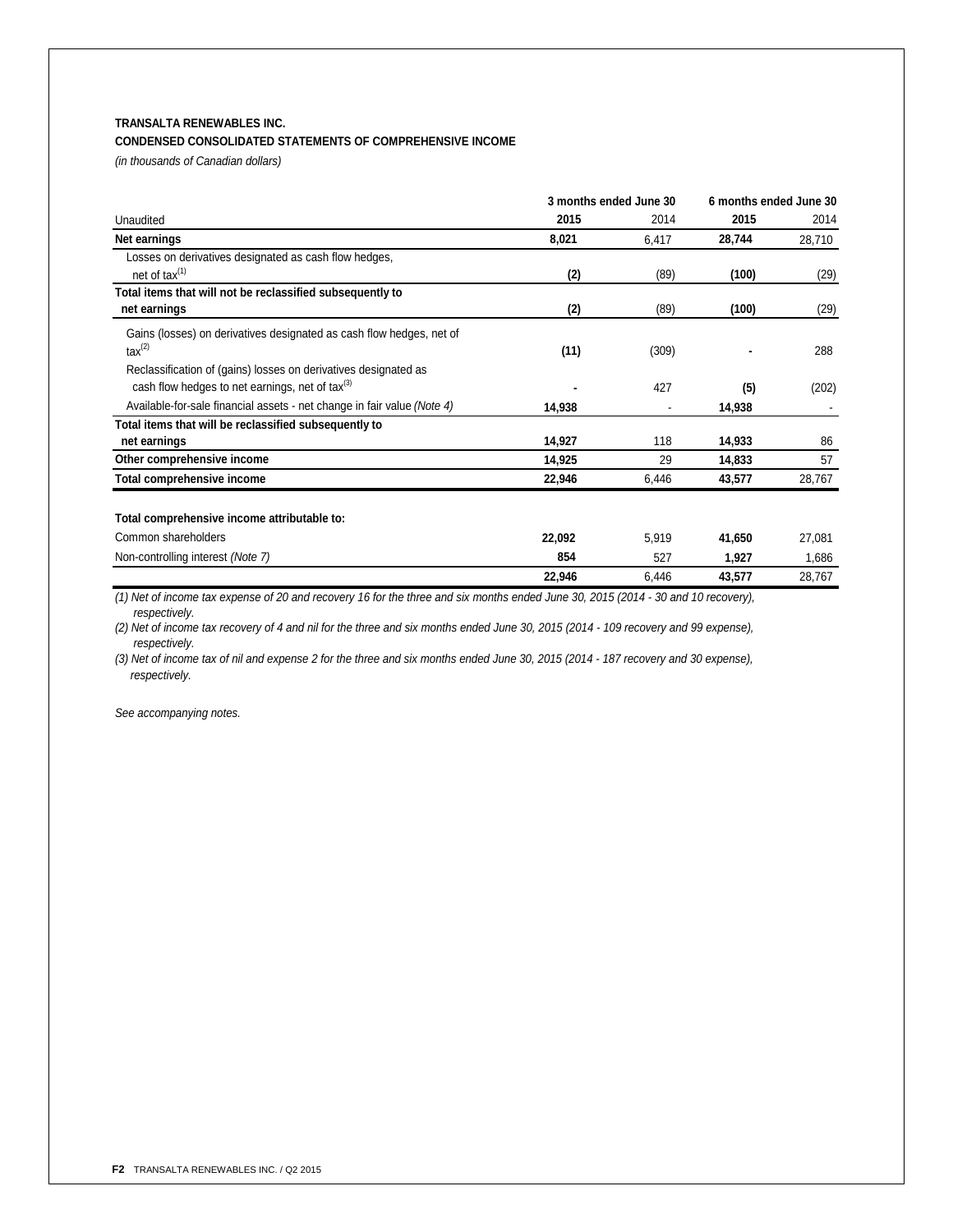# **TRANSALTA RENEWABLES INC. CONDENSED CONSOLIDATED STATEMENTS OF FINANCIAL POSITION**

*(in thousands of Canadian dollars)*

| Unaudited                                         | June 30, 2015 | Dec. 31, 2014 |
|---------------------------------------------------|---------------|---------------|
| Cash and cash equivalents                         | 50,575        | 23,726        |
| Trade and other receivables                       | 37,375        | 35,667        |
| Prepaid expenses                                  | 7,161         | 1,395         |
| Risk management assets (Note 8)                   | 27            | 15            |
| Income taxes receivable                           | 143           |               |
|                                                   | 95,281        | 60,803        |
| Property, plant, and equipment (Note 9)           |               |               |
| Cost                                              | 2,023,215     | 2,029,682     |
| Accumulated depreciation                          | (411, 250)    | (379, 402)    |
|                                                   | 1,611,965     | 1,650,280     |
| Intangible assets                                 | 94,908        | 98,660        |
| Risk management assets (Note 8)                   |               | 5             |
| Other assets                                      | 2,942         | 2,981         |
| Investments in subsidiaries of TransAlta (Note 4) | 1,360,044     | 119,179       |
| Deferred income tax assets                        | 33,491        | 32,249        |
| <b>Total assets</b>                               | 3,198,631     | 1,964,157     |
|                                                   |               |               |
| Accounts payable and accrued liabilities          | 31,810        | 30,893        |
| Risk management liabilities (Note 8)              | 6,482         | 9             |
| Income taxes payable                              | 10            | 405           |
| Dividends payable (Note 12)                       | 26,711        | 14,714        |
| Current portion of deferred revenue               | 425           | 425           |
| Current portion of long-term debt (Note 10)       | 188,581       | 194,951       |
|                                                   | 254,019       | 241,397       |
| Long-term debt (Note 10)                          | 477,584       | 463,504       |
| Class B shares liability (Note 11)                | 278,786       |               |
| Decommissioning provisions                        | 14,565        | 16,287        |
| Deferred revenues                                 | 6,340         | 6,552         |
| Deferred income tax liabilities                   | 208,135       | 195,534       |
| Risk management liabilities (Note 8)              | 10,989        | 128           |
| <b>Total liabilities</b>                          | 1,250,418     | 923,402       |
| <b>Equity</b>                                     |               |               |
| Common shares (Note 12)                           | 2,152,505     | 1,223,845     |
| Deficit                                           | (256, 496)    | (221, 175)    |
| Accumulated other comprehensive income            | 15,071        | 238           |
| Equity attributable to shareholders               | 1,911,080     | 1,002,908     |
| Non-controlling interest (Note 7)                 | 37,133        | 37,847        |
| <b>Total equity</b>                               | 1,948,213     | 1,040,755     |
| <b>Total liabilities and equity</b>               | 3,198,631     | 1,964,157     |

Commitments and contingencies *(Note 13)*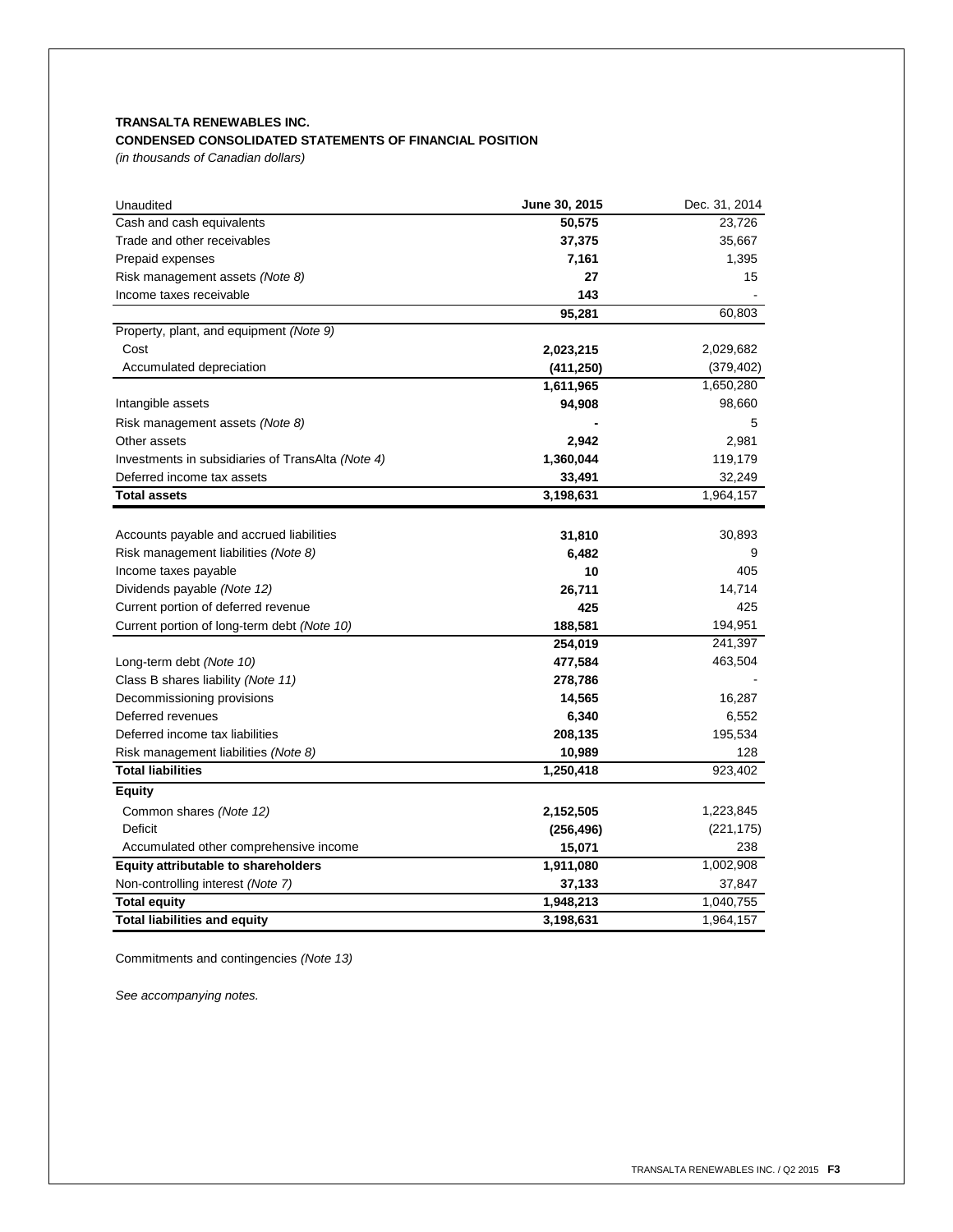# **TRANSALTA RENEWABLES INC.**

# **CONDENSED CONSOLIDATED STATEMENTS OF CHANGES IN EQUITY**

*(in thousands of Canadian dollars)*

|                                                                                                                                  |           |                | <b>Accumulated other</b> |                 | Attributable to |           |
|----------------------------------------------------------------------------------------------------------------------------------|-----------|----------------|--------------------------|-----------------|-----------------|-----------|
|                                                                                                                                  | Common    |                | comprehensive            | Attributable to | non-controlling |           |
| Unaudited                                                                                                                        | shares    | <b>Deficit</b> | income                   | shareholders    | interest        | Total     |
| Balance, Dec. 31, 2014                                                                                                           | 1,223,845 | (221, 175)     | 238                      | 1,002,908       | 37,847          | 1,040,755 |
| Net earnings                                                                                                                     |           | 26,817         |                          | 26.817          | 1,927           | 28,744    |
| Other comprehensive income:                                                                                                      |           |                |                          |                 |                 |           |
| Net losses on derivatives designated<br>as cash flow hedges, net of tax<br>Net change in fair value available-for-sale financial |           |                | (105)                    | (105)           |                 | (105)     |
| assets                                                                                                                           |           |                | 14,938                   | 14,938          |                 | 14,938    |
| Total comprehensive income                                                                                                       |           | 26.817         | 14,833                   | 41,650          | 1,927           | 43,577    |
| Common shares issued to TransAlta                                                                                                | 712,070   |                | ٠                        | 712,070         | ٠               | 712,070   |
| Public offering                                                                                                                  | 216,590   |                |                          | 216,590         |                 | 216,590   |
| Common share dividends                                                                                                           |           | (62, 138)      | ٠                        | (62, 138)       |                 | (62, 138) |
| Distributions to non-controlling interest                                                                                        |           |                |                          |                 | (2,641)         | (2,641)   |
| Balance, June 30, 2015                                                                                                           | 2,152,505 | (256, 496)     | 15,071                   | 1,911,080       | 37,133          | 1,948,213 |

|                                             |               |                | <b>Accumulated other</b> |                 | Attributable to |           |
|---------------------------------------------|---------------|----------------|--------------------------|-----------------|-----------------|-----------|
|                                             | Common        |                | comprehensive            | Attributable to | non-controlling |           |
| Unaudited                                   | <b>Shares</b> | <b>Deficit</b> | income                   | shareholders    | interest        | Total     |
| Balance, Dec. 31, 2013                      | 1.223.845     | (196, 263)     | 187                      | 1.027.769       | 39,290          | 1,067,059 |
| Net earnings                                |               | 27.024         |                          | 27.024          | 1,686           | 28,710    |
| Other comprehensive income:                 |               |                |                          |                 |                 |           |
| Net gains on derivatives designated as cash |               |                |                          |                 |                 |           |
| flow hedges, net of tax                     |               |                | 57                       | 57              |                 | 57        |
| Total comprehensive income                  |               | 27.024         | 57                       | 27.081          | .686            | 28,767    |
| Common share dividends                      |               | (29, 428)      |                          | (29, 428)       |                 | (29, 428) |
| Distributions to non-controlling interest   |               |                |                          |                 | (2,985)         | (2,985)   |
| Balance, June 30, 2014                      | 1.223.845     | (198, 667)     | 244                      | 1.025.422       | 37.991          | 1.063.413 |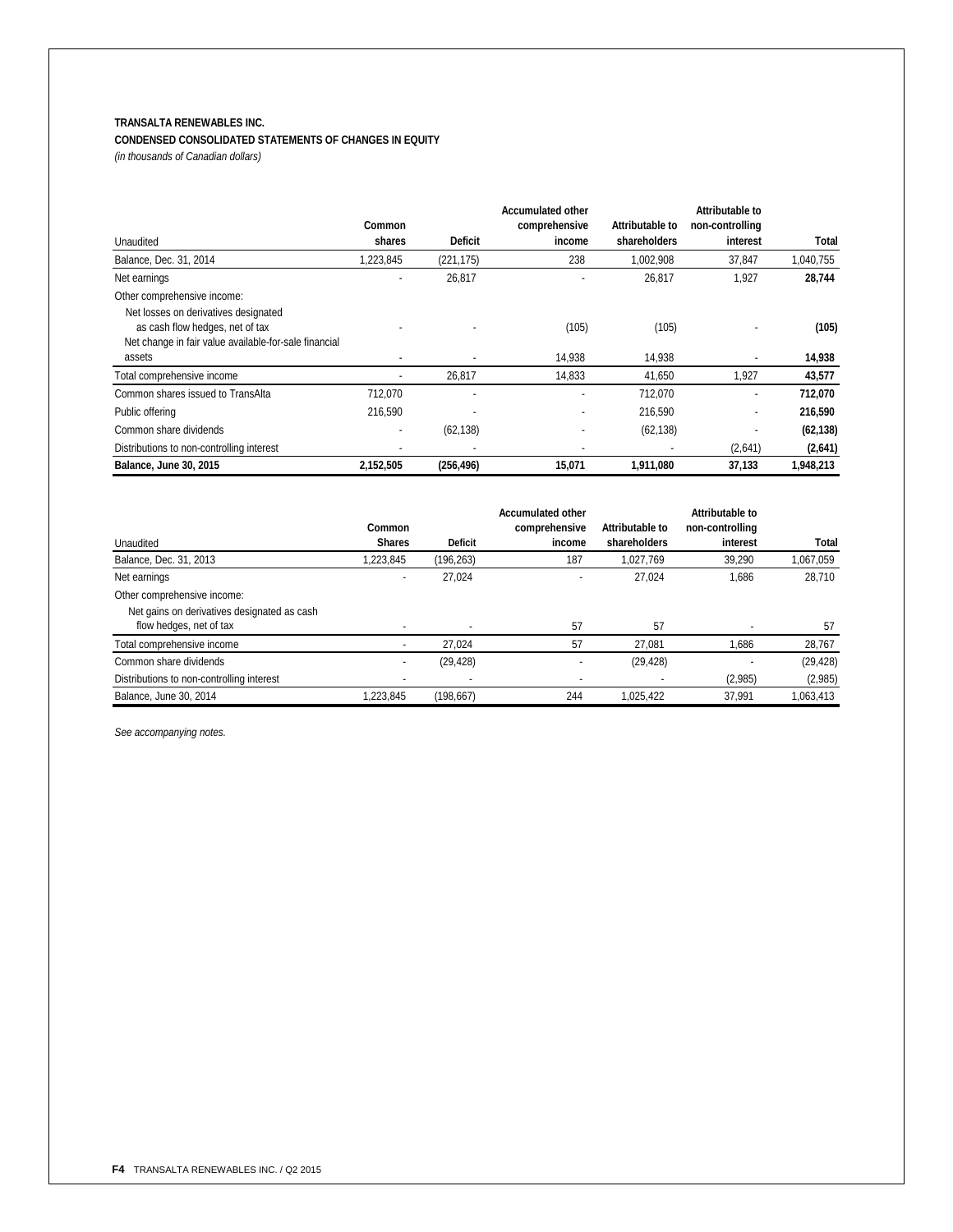# **TRANSALTA RENEWABLES INC.**

# **CONDENSED CONSOLIDATED STATEMENTS OF CASH FLOWS**

*(in thousands of Canadian dollars)*

|                                                                       | 3 months ended June 30 |                | 6 months ended June 30 |           |  |
|-----------------------------------------------------------------------|------------------------|----------------|------------------------|-----------|--|
| Unaudited                                                             | 2015                   | 2014           | 2015                   | 2014      |  |
| <b>Operating activities</b>                                           |                        |                |                        |           |  |
| Net earnings                                                          | 8,021                  | 6,417          | 28,744                 | 28,710    |  |
| Depreciation and amortization                                         | 18,229                 | 18,475         | 36,492                 | 36,614    |  |
| Accretion of provisions (Note 5)                                      | 264                    | 238            | 525                    | 458       |  |
| Deferred income tax expense (Note 6)                                  | 8,952                  | 1,031          | 14,478                 | 6,350     |  |
| Change in fair value of Class B shares                                | 1,742                  |                | 1,742                  |           |  |
| Unrealized foreign exchange loss                                      | 5,924                  | 520            | 5,506                  | 580       |  |
| Unrealized (gain) loss from risk management activities                | 27                     | (9)            | 14                     | 37        |  |
| Other non-cash items                                                  | 243                    | 278            | 500                    | 555       |  |
| Cash flow from operations before changes in working capital           | 43,402                 | 26,950         | 88,001                 | 73,304    |  |
| Change in non-cash operating working capital balances                 | 5,452                  | 8,832          | 1,936                  | 7,688     |  |
| Cash flow from operating activities                                   | 48,854                 | 35,782         | 89,937                 | 80,992    |  |
| <b>Investing activities</b>                                           |                        |                |                        |           |  |
| Additions to property, plant, and equipment (Note 9)                  | (3,086)                | (2,519)        | (4,918)                | (3, 351)  |  |
| Additions to intangibles                                              |                        | (16)           |                        | (16)      |  |
| Proceeds on sale of assets                                            | 3                      |                | 3                      | 312       |  |
| Investment in subsidiaries of TransAlta                               | (216, 873)             | $\blacksquare$ | (216, 873)             |           |  |
| Realized risk management gain (loss)                                  | 16                     | (100)          | (123)                  |           |  |
| Change in non-cash investing working capital balances                 | (162)                  | 645            | (1, 213)               | 13        |  |
| Other                                                                 | (1)                    | (1)            |                        | (1)       |  |
| Cash flow used in investing activities                                | (220, 103)             | (1,991)        | (223, 124)             | (3,043)   |  |
| <b>Financing activities</b>                                           |                        |                |                        |           |  |
| Issuance of long-term debt (Note 10)                                  |                        |                | 45,000                 |           |  |
| Long-term debt repayments (Note 10)                                   |                        |                | (46, 176)              | (27, 275) |  |
| Net proceeds on issuance of common shares                             | 213,533                |                | 213,533                |           |  |
| Dividends paid on common shares (Note 11)                             | (28,070)               | (22,071)       | (50, 141)              | (43, 952) |  |
| Distributions to non-controlling interest                             | (1, 333)               | (1, 549)       | (2,641)                | (2,985)   |  |
| Change in non-cash financing working capital balances                 | 440                    |                | 440                    |           |  |
| Other                                                                 | 160                    | ä,             | (234)                  |           |  |
| Cash flow from (used in) financing activities                         | 184,730                | (23, 620)      | 159,781                | (74, 212) |  |
| Cash flow from operating, investing, and financing activities         | 13,481                 | 10,171         | 26,594                 | 3,737     |  |
| Effect of translation on foreign currency cash                        | (194)                  | (22)           | 255                    | (8)       |  |
| Increase in cash and cash equivalents                                 | 13,287                 | 10,149         | 26,849                 | 3,729     |  |
| Cash and cash equivalents, net of bank overdraft, beginning of period | 37,288                 | 11,945         | 23,726                 | 18,365    |  |
| Cash and cash equivalents, end of period                              | 50,575                 | 22,094         | 50,575                 | 22,094    |  |
| Cash income taxes paid                                                | 330                    | 270            | 1,024                  | 862       |  |
| Cash interest paid                                                    | 8,563                  | 10,313         | 16,787                 | 17,521    |  |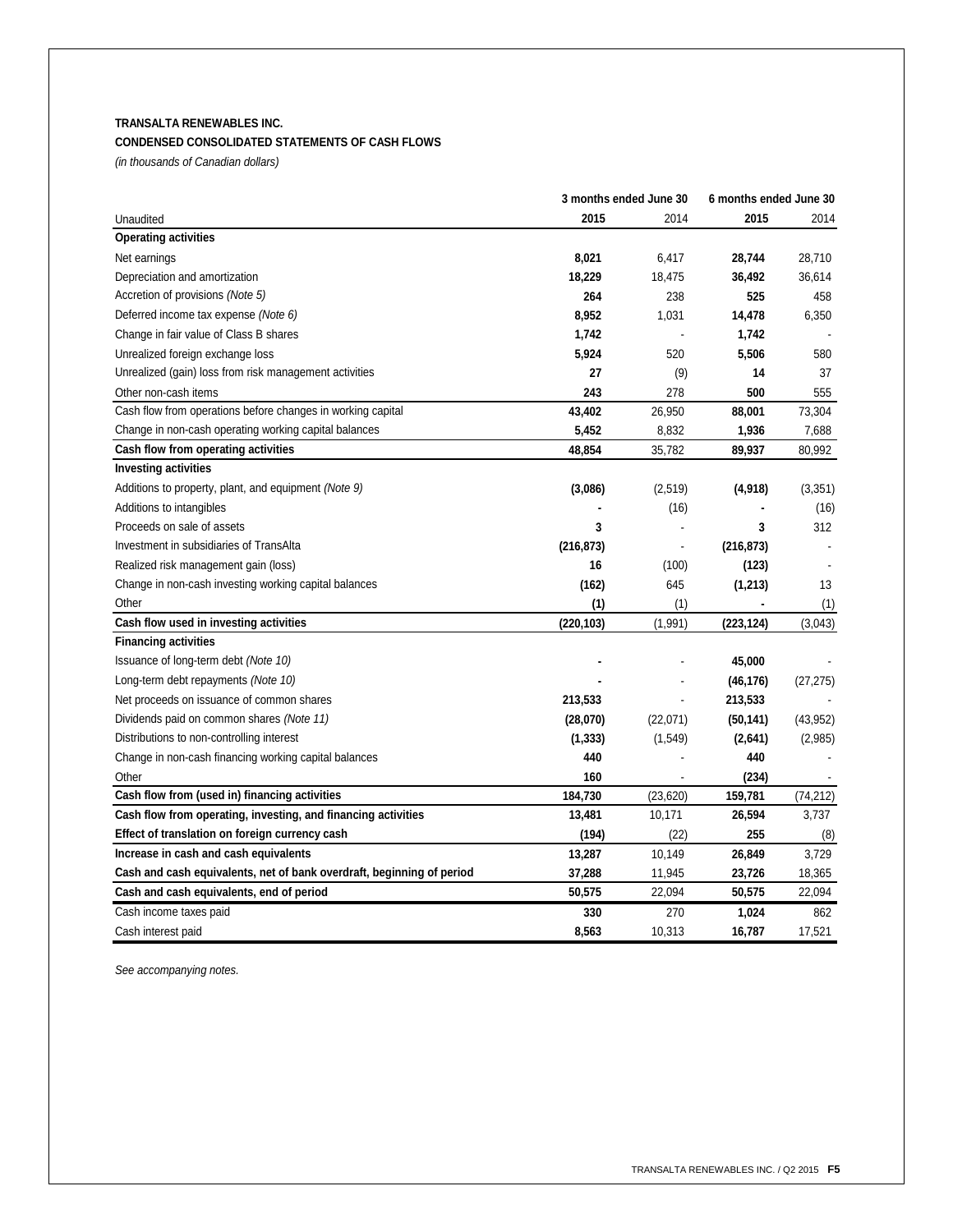# **NOTES TO CONDENSED CONSOLIDATED FINANCIAL STATEMENTS (UNAUDITED)**

*(Tabular amounts in thousands of Canadian dollars, except as otherwise noted)*

# 1. BACKGROUND AND ACCOUNTING POLICIES

## **A. The Corporation**

TransAlta Renewables Inc. ("TransAlta Renewables" or the "Corporation") holds a portfolio of renewable and natural gas power generation facilities, and other infrastructure assets. The Corporation owns 12 hydroelectric ("hydro") facilities and 16 wind farms in Canada, and holds economic interests in a wind farm in the United States (U.S.) and a portfolio of gas-fired generation and related infrastructure assets in Australia. The Corporation's head office is located in Calgary, Alberta.

## **B. Basis of Preparation**

These unaudited interim condensed consolidated financial statements have been prepared by management in compliance with International Accounting Standard ("IAS") 34 *Interim Financial Reporting* using the same accounting policies as those used in the Corporation's most recent annual consolidated financial statements. These unaudited interim condensed consolidated financial statements do not include all of the disclosures included in the Corporation's annual consolidated financial statements. Accordingly, these should be read in conjunction with the Corporation's most recent annual consolidated financial statements which are available on SEDAR at www.sedar.com.

The unaudited interim condensed consolidated financial statements include the accounts of the Corporation and the subsidiaries that it controls.

The unaudited interim condensed consolidated financial statements have been prepared on a historical cost basis, except for derivative financial instruments, which are stated at fair value.

The unaudited interim condensed consolidated financial statements reflect all adjustments that consist of normal recurring adjustments and accruals that are, in the opinion of management, necessary for a fair presentation of results. The Corporation's results are partly seasonal due to the nature of electricity, which is generally consumed as it is generated; and the nature of wind and run-of-river hydro resources, which fluctuate based on both seasonal patterns and annual weather variation. Typically, run-ofriver hydro facilities generate most of their electricity and revenues during the spring and summer months when melting snow starts feeding watersheds and rivers. Inversely, wind speeds are historically greater during the cold winter months and lower in the warm summer months.

These unaudited interim condensed consolidated financial statements were authorized for issue by the Board of Directors on July 30, 2015.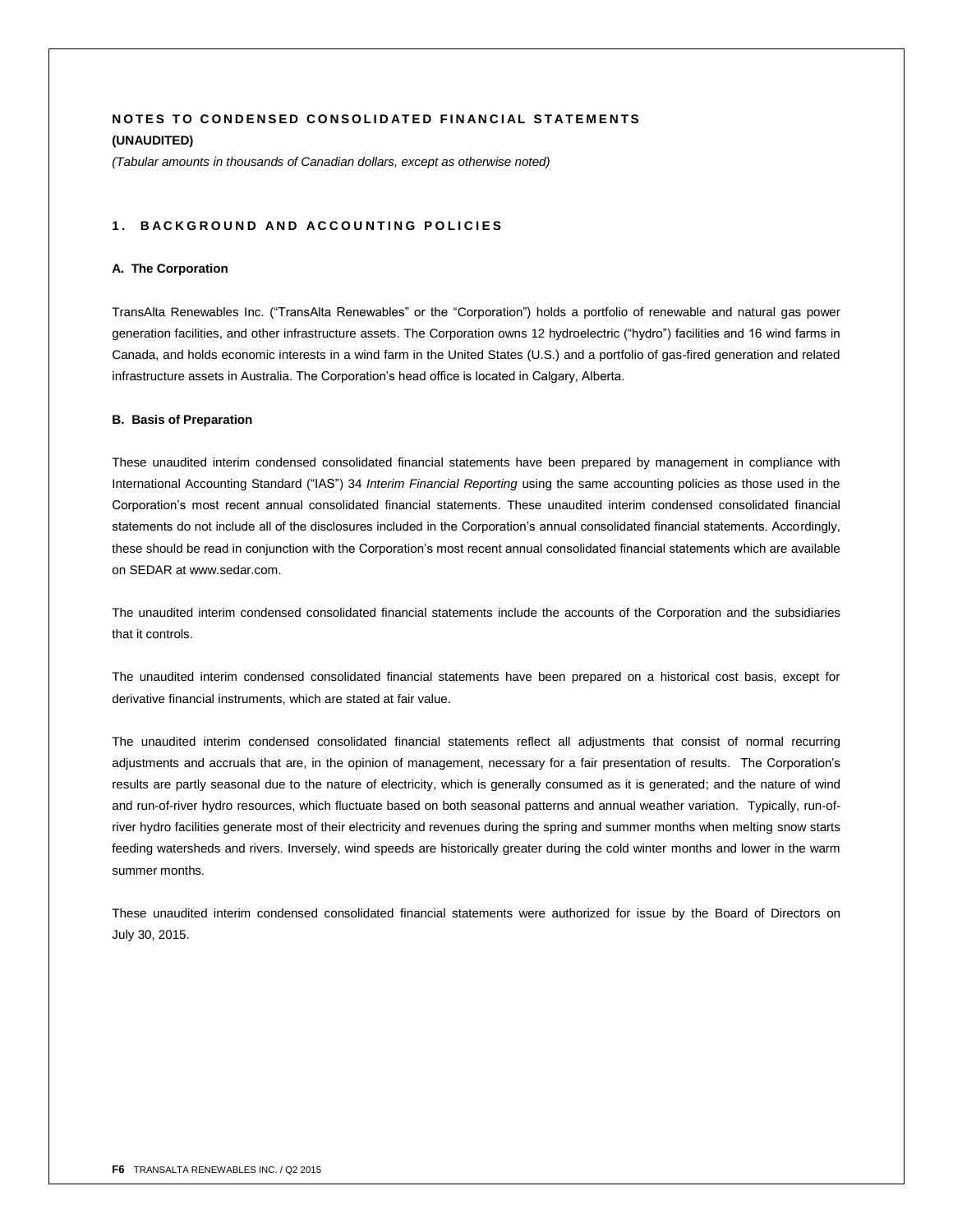## **C. Use of Estimates and Significant Judgments**

The preparation of these unaudited interim condensed consolidated financial statements in accordance with IAS 34 requires management to use judgment and make estimates and assumptions that could affect the reported amounts of assets, liabilities, revenues, and expenses, and disclosures of contingent assets and liabilities. These estimates are subject to uncertainty. Actual results could differ from these estimates due to factors such as fluctuations in interest rates, foreign exchange rates, inflation and commodity prices, and changes in economic conditions, legislation, and regulations. Refer to Note 2(Q) of the Corporation's most recent annual consolidated financial statements for a more detailed discussion of the significant accounting judgments and key sources of estimation uncertainty. Additional significant judgments are described in the following Note 2(A).

# **2 . A C C O U N T I N G C H A N G E S**

## **A. Current Accounting Changes**

During the three month period ended June 30, 2015, the Corporation entered into financial instruments and derivatives that are accounted for at fair value, with the initial and subsequent changes in fair value affecting earnings in the period the change occurs. The fair values of financial instruments and derivatives are classified within three levels, with Level III fair values determined using inputs for the asset or liability that are not readily observable. These fair value levels are outlined and discussed in more detail in Note 8*.* Some of the Corporation's fair values are included in Level III because they require the use of internal valuation techniques or models to determine fair value. The determination of the fair value of these contracts can be complex and relies on judgments and estimates concerning operating revenue, costs, discount rates and business alternatives, among other factors. These fair value estimates may not necessarily be indicative of the amounts that could be realized or settled, and changes in these assumptions could affect the reported fair value of financial instruments. Fair values can fluctuate significantly and can be favourable or unfavourable depending on current market conditions.

## **B. Future Accounting Changes**

Accounting standards that have been previously issued by the International Accounting Standards Board but are not yet effective, and have not been applied by the Corporation include IFRS 9 *Financial Instruments* and IFRS 15 *Revenue from Contracts with Customers*. Refer to Note 3 of the Corporation's most recent annual consolidated financial statements for information regarding the requirements of IFRS 9 and IFRS 15.

IFRS 9 is effective for annual periods beginning on or after Jan. 1, 2018 and IFRS 15 is effective for annual periods beginning on or after Jan. 1, 2017. Early application is permitted for both.

In May 2015 the IASB proposed a deferral of the effective date of IFRS 15 by one year to Jan. 1, 2018, and on July 22, 2015, the IASB voted to confirm the one year deferral.

The Corporation continues to assess the impact of adopting these standards on its consolidated financial statements.

# **3. SIGNIFICANT EVENTS**

#### **Investment in TransAlta Corporation's ("TransAlta") Western Australian Portfolio**

On May 7, 2015, the Corporation invested in an economic interest that is based on the cash flows of TransAlta's Australian assets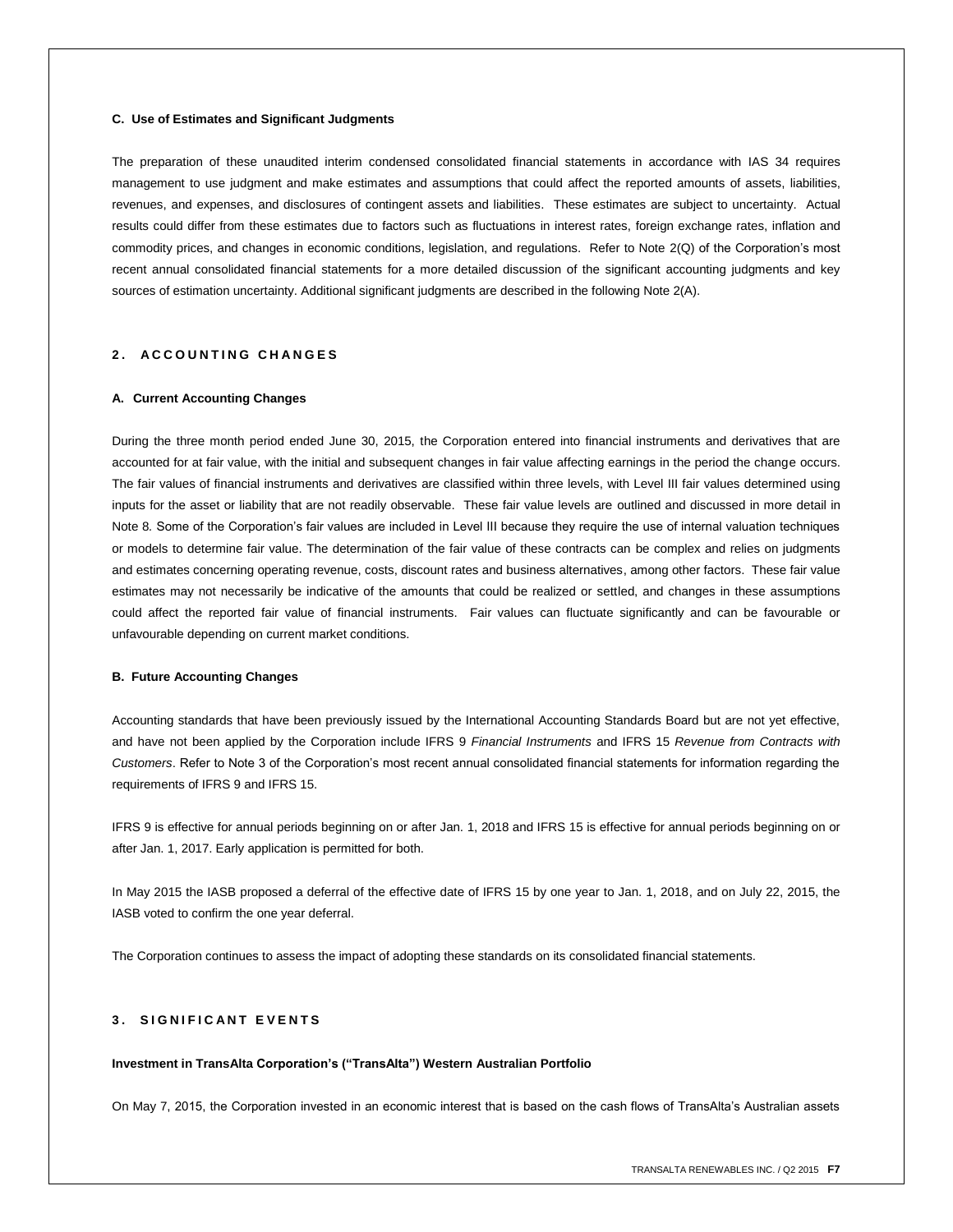(the "Transaction"). The Transaction was originally announced on March 23, 2015. TransAlta's Australia assets, held by TransAlta Energy (Australia) Pty Ltd. ("TEA"), presently consists of 425 MW of power generation from six gas-fueled operating facilities and the 150 MW South Hedland Power Station project, currently under construction, as well as the recently commissioned 270 kilometre gas pipeline (the "Australian Assets"). TransAlta will continue to own, manage, and operate the Australian Assets. The Transaction was set at \$1.78 billion, and consists of an initial investment and a commitment to fund the remaining construction costs for the South Hedland project. The investment agreement provides the Corporation with certain protections in relation to exchange rates, the cost to complete the construction of the South Hedland project, and the timing of the commencement of its commercial operation.

## *Initial investment*

The Corporation's initial investment was set at \$1,284 million and consists of securities of TEA which provide the Corporation a priority return on invested capital (mandatory redeemable preferred shares or "MRPS"), Class A Preferred shares (tracking preferred shares) issued by another subsidiary of TransAlta, which provide an economic interest based on cash flows of the Australian Assets broadly equal to the underlying net distributable profits of TEA, and a return based on guarantees of TEA obligations indirectly assumed by the Corporation.

As consideration, the Corporation provided to TransAlta \$216.9 million in cash, 58,270,933 Common Shares, and 26,086,956 Class B Shares. The Class B Shares provide voting rights equivalent to the Common Shares and are non-dividend paying, and will convert to Common Shares when the South Hedland project is fully commissioned. The number of Common Shares that TransAlta will receive on the conversion of the Class B Shares will be adjusted based on the actual amount that the Corporation funds for the construction and commissioning of the South Hedland project relative to the budgeted costs. In the event that the construction amount funded by the Corporation exceeds the budgeted costs, TransAlta will receive fewer Common Shares upon conversion and, comparably, TransAlta will receive more Common Shares in the event that the Corporation funds less than the budgeted costs.

The Corporation funded the cash proceeds through the public issuance of 17,858,423 subscription receipts (each, a "Subscription Receipt") at a price of \$12.65 per Subscription Receipt. The offering closed in two parts on April 15 and 23, 2015. In total, the Corporation received approximately \$226 million in gross proceeds, and incurred \$8.2 million in share issue costs, net of \$3.1 million income tax recovery. Upon the closing of the Transaction, each holder of Subscription Receipts received one common share of the Corporation and a cash dividend equivalent payment of \$0.06416 for each Subscription Receipt held. As a result, the Corporation issued 17,858,423 Common Shares and paid a total dividend equivalent of \$1.1 million.

Upon closing of the Transaction, the Transaction values were revised to fair values on that day in accordance with IFRS requirements, as described in Note 8.

## *Commitment to fund construction of the South Hedland project*

The remaining budgeted costs to be funded by the Corporation in connection with the construction and commissioning of the South Hedland project (through the "Contribution Agreement") are estimated at approximately \$491 million (AUD\$507 million), and are expected to be funded through a combination of internally generated cash flow and borrowings under a credit facility. Under the Contribution Agreement, when funds are required by TEA for construction purposes, the Corporation will subscribe for and purchase preferred shares, MRPS, or other securities issued by TEA, all which will be denominated and payable in Australian dollars. The Corporation expects to fund these costs over an approximate two year time period, until the anticipated commissioning of the South Hedland project in mid-2017. To protect against adverse fluctuations in the exchange rate between the Canadian and Australian dollars over this period, and the impact such fluctuations will have on the total Canadian dollar funding cost, the Corporation entered into a hedge agreement with TransAlta, whereby the cost of the Australian dollars has been fixed at \$0.9684 Canadian per Australian dollar. The hedge on contribution commitment is considered a held-for-trading derivative and accordingly it is accounted for as at fair value through profit and loss.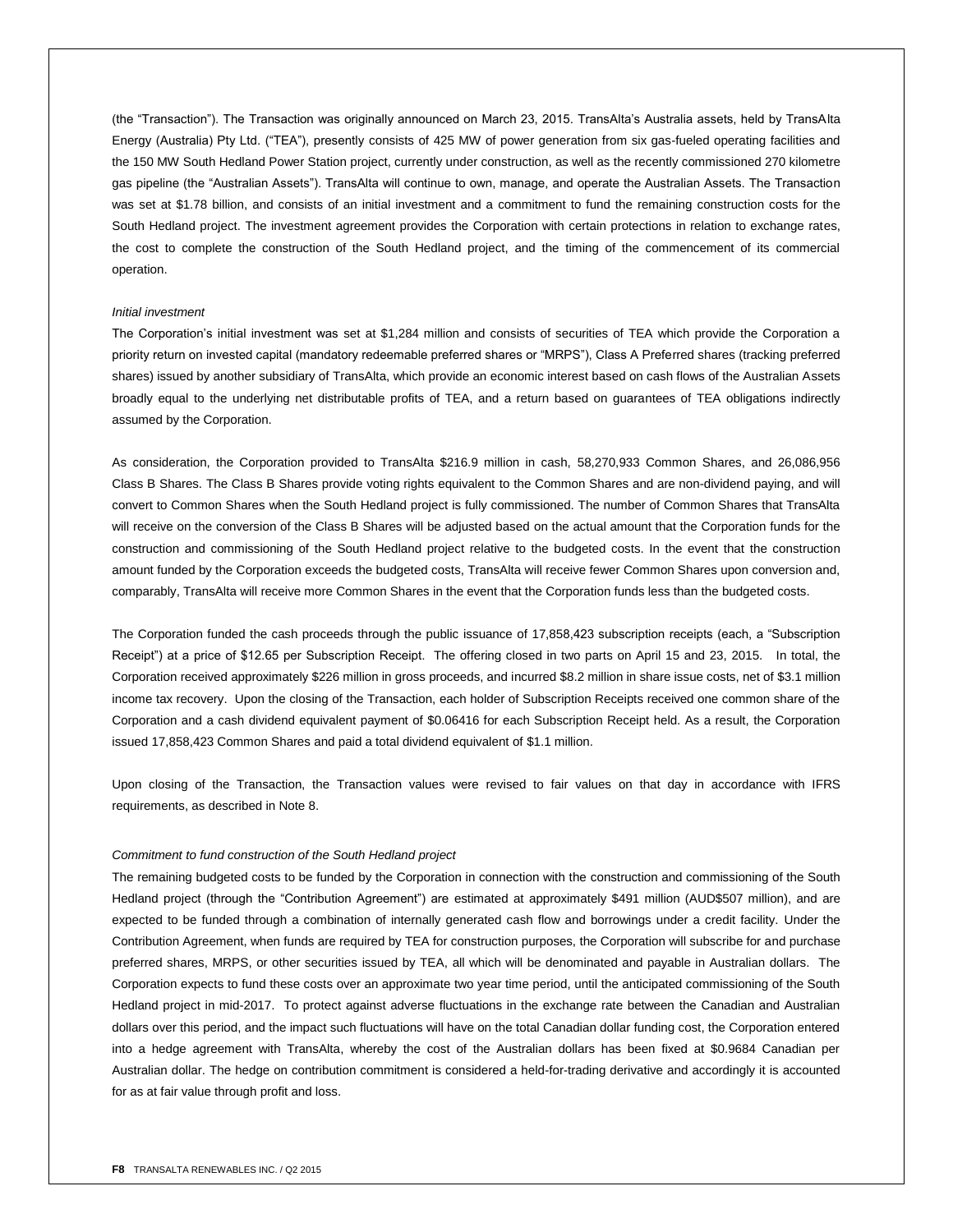# **4 . F I N A N C E I N C O M E R E L A T E D T O S U B S I D I A R I E S O F T R A N S A L T A**

Finance income related to subsidiaries of TransAlta is comprised of income from various interests that in aggregate and over time indirectly provide the Corporation with cash flows based on those of TEA and TransAlta Wyoming Wind LLC, respectively.

|                                                          | 3 months ended June 30 |       | 6 months ended June 30 |       |
|----------------------------------------------------------|------------------------|-------|------------------------|-------|
|                                                          | 2015                   | 2014  | 2015                   | 2014  |
| Interest income from investment in mandatory redeemable  |                        |       |                        |       |
| preferred shares of TEA                                  | 4,608                  |       | 4,608                  |       |
| Fee income from indirect guarantee of TEA obligations    | 2,845                  |       | 2,845                  |       |
| Dividend income from investment in preferred shares      |                        |       |                        |       |
| tracking adjusted TEA amounts                            | 9.200                  |       | 9.200                  |       |
| Total finance income related to TEA                      | 16,653                 |       | 16,653                 |       |
| Dividend income from investment in preferred shares      |                        |       |                        |       |
| tracking earnings and distributions of TransAlta Wyoming |                        |       |                        |       |
| Wind LLC                                                 | 365                    | 1.859 | 3.399                  | 6,224 |
| Total                                                    | 17.018                 | 1.859 | 20.052                 | 6.224 |

Finance income is recognized in cash flows from operating activities in the Condensed Consolidated Statements of Cash Flows. Foreign exchange gains and losses related to monetary investments in subsidiaries of TransAlta are recognized within foreign exchange gains or loss in the Condensed Consolidated Statements of Earnings.

Summary of investments in subsidiaries of TransAlta:

| As at                                                        | June 30, 2015 | Dec. 31, 2014 |
|--------------------------------------------------------------|---------------|---------------|
| Investment in mandatory redeemable preferred shares of TEA   | 421,899       |               |
| Investment in preferred shares tracking adjusted TEA amounts | 810,921       |               |
| Total investments in subsidiaries related to TEA             | 1,232,820     |               |
| Investment in preferred shares tracking earnings and         |               |               |
| distributions of TransAlta Wyoming Wind LLC                  | 127.224       | 119.179       |
| <b>Total investment in subsidiaries of TransAlta</b>         | 1,360,044     | 119.179       |

# **A. Finance income related to TEA**

Interest income from the investment in MRPS of TEA represents income realized from the average coupon rates. The Corporation also receives a fee for providing the guarantees disclosed in Note 13. Ultimately, these cash flows are deducted from the TEA amounts that form the basis for dividends payable. That basis is broadly comprised of earnings before interest, income taxes, depreciation, and amortization, plus net cash interest, less cash taxes, sustaining capital expenditures and other adjustments. Income from all sources is fixed in Canadian dollars at the following exchange rates:

|                           |      |      |      |      |      | Thereafter until     |
|---------------------------|------|------|------|------|------|----------------------|
|                           | 2015 | 2016 | 2017 | 2018 | 2019 | <b>June 30, 2020</b> |
| Income denominated in AUD | 0.98 | 0.96 | 0.96 | 0.94 | 0.94 | 0.94                 |
| Income denominated in USD | .24  | 1.24 | 1.24 | .24  | 1.24 | .20                  |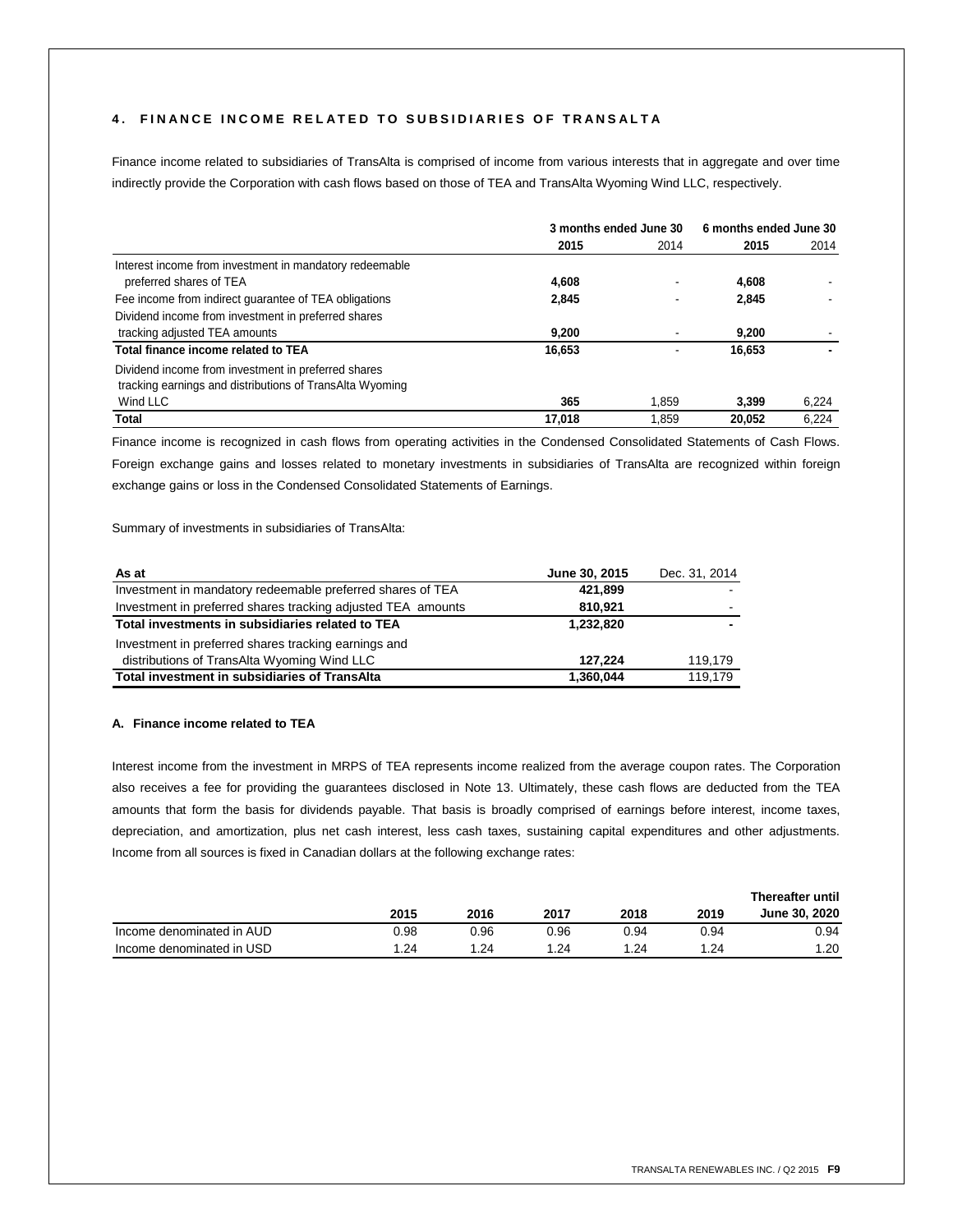Changes in the investments in subsidiaries of TransAlta that relate to TEA are detailed as follows:

|                                                                                    | <b>Mandatory</b><br><b>Preferred Shares of</b><br>$TEA^{(1)}$ | Redeemable Preferred Shares<br><b>Tracking TEA</b><br><b>Amounts</b> |
|------------------------------------------------------------------------------------|---------------------------------------------------------------|----------------------------------------------------------------------|
| Issuance (Note 8)                                                                  | 423,152                                                       | 795.983                                                              |
| Unrealized foreign exchange losses recognized in earnings                          | (1,253)                                                       |                                                                      |
| Net change fair value available-for-sale financial<br>instrument recognized in OCI |                                                               | 14,938                                                               |
| Investment balance at June 30, 2015                                                | 421.899                                                       | 810.921                                                              |

*(1)Principal amount at the date of issuance on May 7th, 2015 and at June 30, 2015 was AUD \$443,527.*

Summarized consolidated financial information relating to TEA is as follows:

| 3 months ended June 30        | 2015   |
|-------------------------------|--------|
| <b>Results of operations</b>  |        |
| Revenues                      | 29,029 |
| Depreciation and amortization | 5,165  |
| Operating income              | 13,165 |
| Finance lease income          | 11,659 |
| Net earnings                  | 17,762 |
| Total comprehensive income    | 10,042 |
| Cash flows                    |        |
| Additions to PP&E:            |        |
| South Hedland                 | 23,065 |
| <b>Sustaining Capital</b>     | 848    |

The dividend basis of the period was pro-rated to the number of days of ownership of the tracking preferred shares.

| As at                      | June 30, 2015 | Dec. 31, 2014 |
|----------------------------|---------------|---------------|
| <b>Financial position</b>  |               |               |
| <b>Current assets</b>      | 49.228        | 49,862        |
| Long-term assets           | 767,881       | 668,759       |
| <b>Current liabilities</b> | (81, 565)     | (26, 881)     |
| Long-term liabilities      | (483, 252)    | (460, 614)    |
| Equity                     | (252, 292)    | (231, 126)    |

The Corporation estimated the fair value of the preferred shares tracking adjusted TEA amounts utilizing significant unobservable inputs such as TEA's long-range forecast as part of a discounted cash flow model, as outlined in Note 8(B)(I)(c).

Key assumptions in respect of significant unobservable inputs used in the fair value measurement include the discount rate and the quarterly cash flows from the instrument and guarantee fees. The model extends over 32 years. The table below summarizes quantitative data regarding these unobservable inputs:

|                      | Inception date    |                   |
|----------------------|-------------------|-------------------|
| Unobservable input   | (May 7, 2015)     | June 30, 2015     |
| Discount rate        | 7.2 per cent      | 7.2 per cent      |
| Quarterly cash flows | Average of 15,500 | Average of 15,800 |

The increase in the quarterly cash flows and overall changes in the fair value of the tracking preferred shares during the period from issuance to June 30, 2015 are primarily attributable to the increased value of the U.S. dollar relative to the Canadian dollar.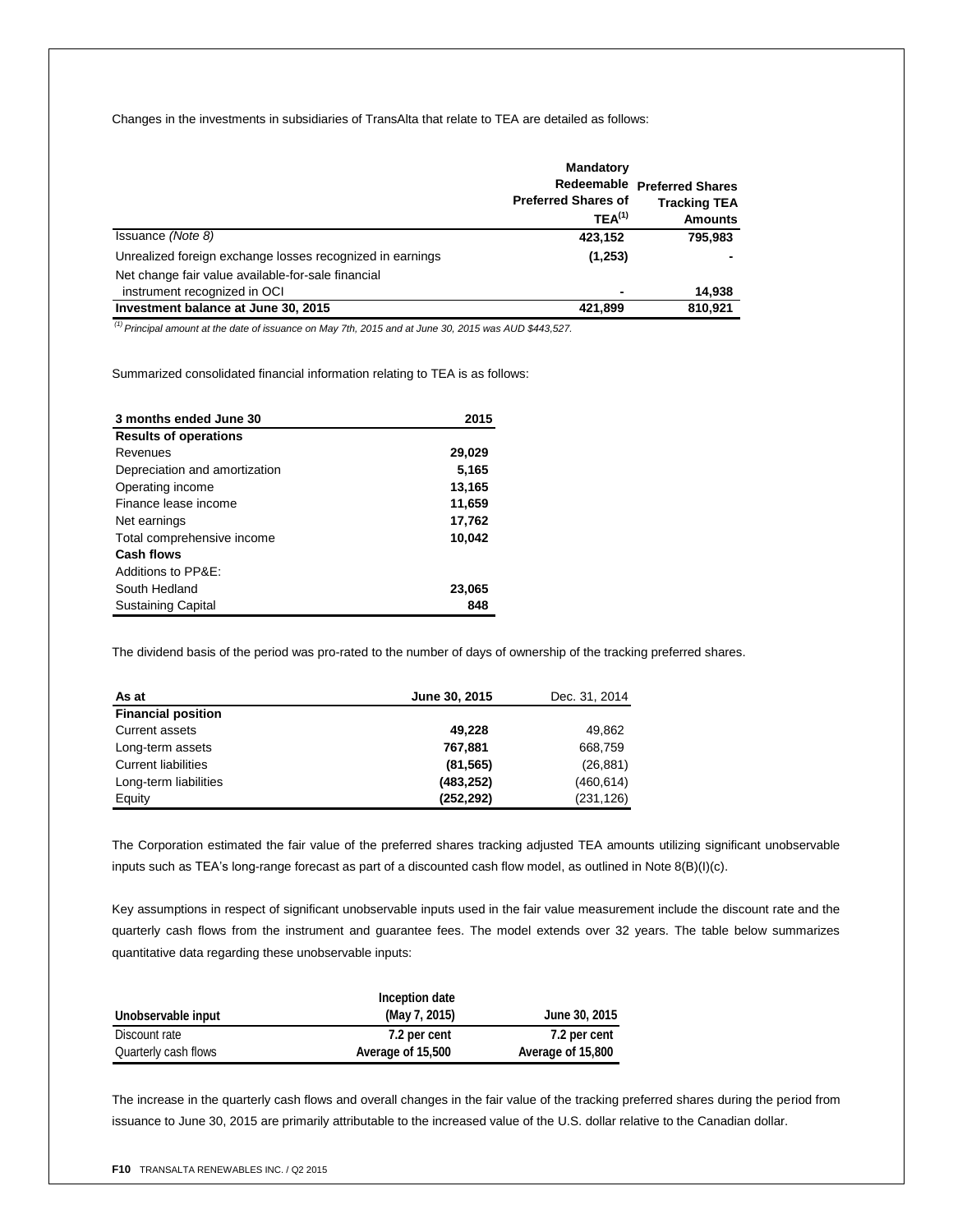The following table summarizes the impact on the fair value measurements of a change in the above unobservable inputs to reflect reasonably possible alternative assumptions:

|                                      |                           | Change in fair    |
|--------------------------------------|---------------------------|-------------------|
|                                      |                           | values as at June |
| Unobservable input                   | Alternative assumption    | 30, 2015          |
| Basis point change in discount rates | -10 basis points decrease | 8,254             |
|                                      | +10 basis points increase | (8, 118)          |
| Quarterly cash flows                 | +1% increase              | 8.100             |
|                                      | -1% decrease              | (8, 100)          |

# **B. Finance income related to TransAlta Wyoming Wind LLC**

Dividend income from the investment in preferred shares tracking earnings and distributions of TransAlta Wyoming Wind LLC for the three and six months ended June 30, 2015 and June 30, 2014 was fully based on pre-tax earnings of TransAlta Wyoming Wind LLC.

Summarized financial information relating to TransAlta Wyoming Wind LLC is as follows:

|                                             | 3 months ended June 30 |               | 6 months ended June 30 |        |
|---------------------------------------------|------------------------|---------------|------------------------|--------|
|                                             | 2015                   | 2014          | 2015                   | 2014   |
| <b>Results of operations</b>                |                        |               |                        |        |
| Revenues                                    | 2,961                  | 3,620         | 8,227                  | 11,166 |
| Net earnings and total comprehensive income | (534)                  | 1,254         | 1,836                  | 3,762  |
| <b>Cash flows</b>                           |                        |               |                        |        |
| <b>Additions to PP&amp;E</b>                | 8                      | 586           | 277                    | 586    |
| As at                                       | June 30, 2015          | Dec. 31, 2014 |                        |        |
| <b>Financial position</b>                   |                        |               |                        |        |
| Current assets                              | 9,105                  | 4,867         |                        |        |
| Long-term assets                            | 125,456                | 120,315       |                        |        |
| <b>Current liabilities</b>                  | (1,096)                | (1, 487)      |                        |        |
| Long-term liabilities                       | (3,404)                | (3,577)       |                        |        |
| Equity                                      | (130,061)              | (120,118)     |                        |        |
|                                             |                        |               |                        |        |

The investment in preferred shares as at June 30, 2015 and Dec. 31, 2014 is comprised of the U.S.\$102.7 million investment in Class A preferred shares of a subsidiary of TransAlta, and represents the Corporation's economic interest in TransAlta Wyoming Wind LLC., whose only operation is the Wyoming Wind Farm. The preferred shares entitle the holder to receive monthly, cumulative cash dividends that are based on, and track to, the pre-tax earnings and distributions of TransAlta Wyoming Wind LLC.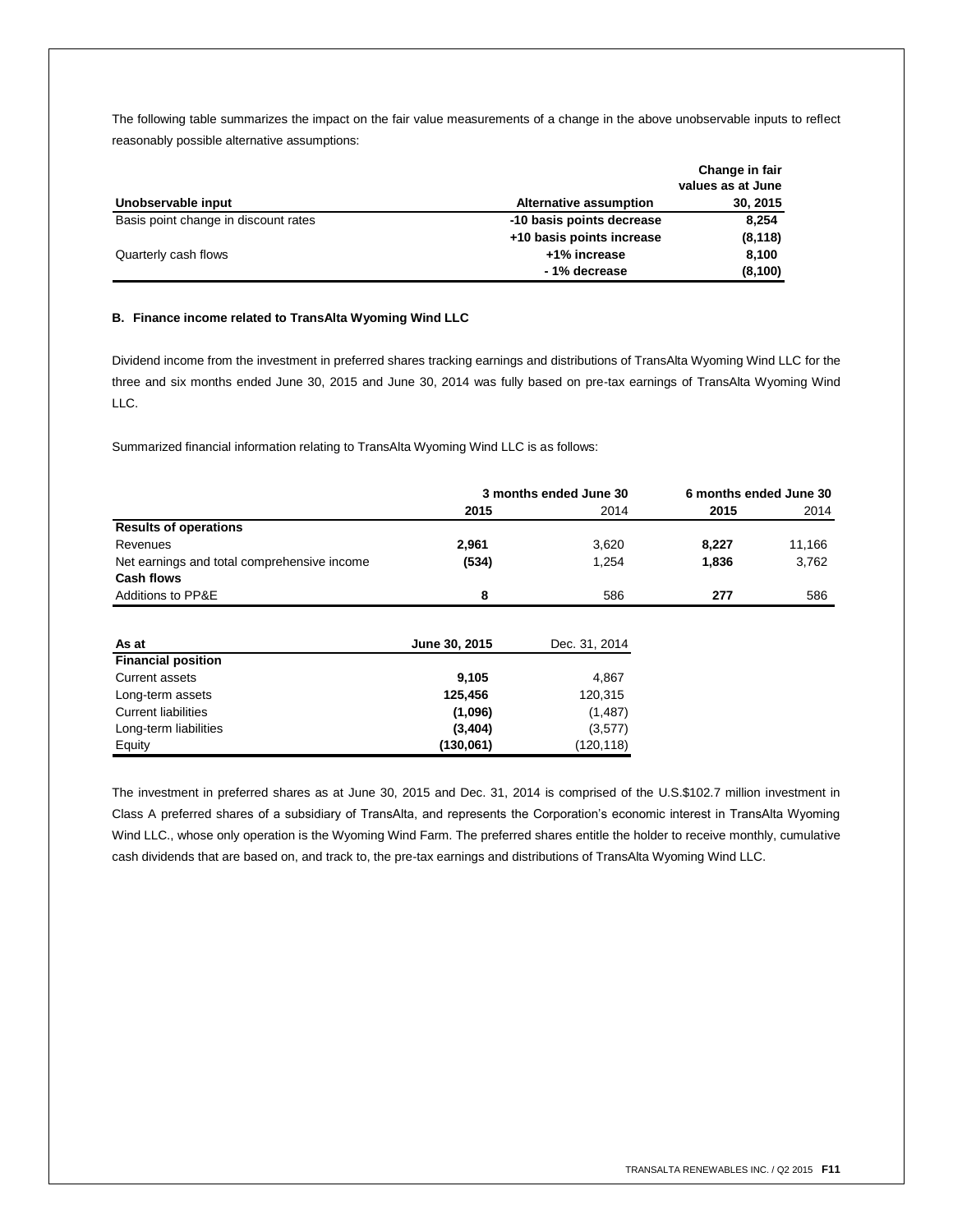# **5 . N E T I N T E R E S T E X P E N S E**

The components of net interest expense are as follows:

|                                                                   | 3 months ended June 30 |       | 6 months ended June 30 |        |
|-------------------------------------------------------------------|------------------------|-------|------------------------|--------|
|                                                                   | 2015                   | 2014  | 2015                   | 2014   |
| Interest on long-term debt                                        | 8.527                  | 8.869 | 17.513                 | 17.894 |
| Interest on letters of credit and guarantees pledged by TransAlta | 25                     | 3     | 45                     | 24     |
| Interest income                                                   | (74)                   | (2)   | (112)                  | (5)    |
| Accretion of provisions                                           | 264                    | 238   | 525                    | 458    |
| Net interest expense                                              | 8.742                  | 9.108 | 17.971                 | 18.371 |

# **6 . I N C O M E T A X E S**

The components of income tax expense are as follows:

|                                                                                                                              | 3 months ended June 30 |       | 6 months ended June 30 |       |
|------------------------------------------------------------------------------------------------------------------------------|------------------------|-------|------------------------|-------|
|                                                                                                                              | 2015                   | 2014  | 2015                   | 2014  |
| Current income tax expense                                                                                                   | 538                    | 145   | 1.049                  | 717   |
| Adjustments in respect of current income tax of previous years                                                               | (157)                  | (132) | (157)                  | (132) |
| Adjustments in respect of deferred income tax of previous years<br>Deferred income tax expense arising from the writedown of | (1, 373)               | 83    | (1, 373)               | 176   |
| deferred tax assets $^{(1)}$<br>Deferred income tax expense related to the origination and reversal                          | 1.710                  |       | 1.936                  |       |
| of temporary differences <sup>(2)</sup>                                                                                      | 4,833                  | 948   | 10,133                 | 6,174 |
| Deferred income tax expense resulting from changes in tax rates <sup>(3)</sup>                                               | 3,782                  | -     | 3,782                  |       |
| Income tax expense                                                                                                           | 9.333                  | 1.044 | 15.370                 | 6,935 |

*(1) Relates to the write down of the deferred tax assets on realized and unrealized foreign exchange capital losses as we do not expect to realize capital gains in the foreseeable future.*

(2)*The three and six month ended June 30, 2015 include a \$4,200 impact of fair value differences at initial recognition in the Transaction.*

*(3) Impact of increase in Alberta corporate income tax rate from 10 per cent to 12 per cent.*

Presented in the Condensed Consolidated Statements of Earnings as follows:

|                             | 3 months ended June 30 |       | 6 months ended June 30 |       |
|-----------------------------|------------------------|-------|------------------------|-------|
|                             | 2015                   | 2014  | 2015                   | 2014  |
| Current income tax expense  | 381                    | 13    | 892                    | 585   |
| Deferred income tax expense | 8.952                  | 1.031 | 14.478                 | 6,350 |
| Income tax expense          | 9,333                  | 1.044 | 15.370                 | 6,935 |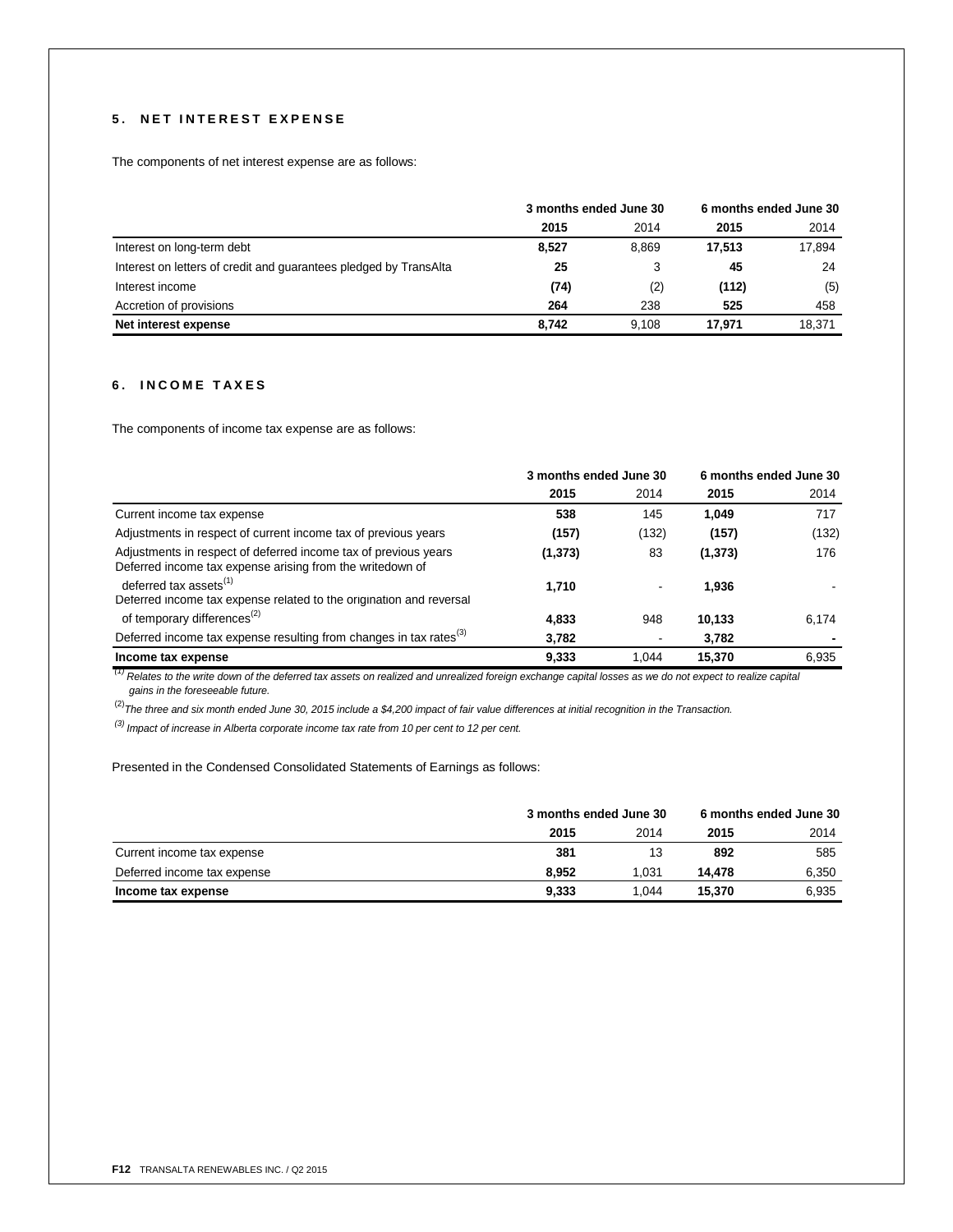# **7 . N O N - C O N T R O L L I N G I N T E R E S T**

The Corporation's non-controlling interest is comprised of Natural Forces Technologies Inc.'s 17 per cent interest in Kent Hills 1 and 2 ("Kent Hills") wind farms. Summarized financial information relating to 100 per cent of Kent Hills is as follows:

|                                                                                                                                                                                                                                       | 3 months ended June 30 | 6 months ended June 30      |        |        |
|---------------------------------------------------------------------------------------------------------------------------------------------------------------------------------------------------------------------------------------|------------------------|-----------------------------|--------|--------|
|                                                                                                                                                                                                                                       | 2015                   | 2014                        | 2015   | 2014   |
| <b>Results of operations</b>                                                                                                                                                                                                          |                        |                             |        |        |
| Revenues                                                                                                                                                                                                                              | 8,870                  | 7.159                       | 19.236 | 17,998 |
| Net earnings and total comprehensive income                                                                                                                                                                                           | 5,022                  | 3.099                       | 11.337 | 9,917  |
| As at                                                                                                                                                                                                                                 | June 30, 2015          | Dec. 31, 2014               |        |        |
| <b>Financial position</b>                                                                                                                                                                                                             |                        |                             |        |        |
| Current assets                                                                                                                                                                                                                        | 5,886                  | 6.654                       |        |        |
| $\blacksquare$ . The set of the set of the set of the set of the set of the set of the set of the set of the set of the set of the set of the set of the set of the set of the set of the set of the set of the set of the set of the | .                      | $\sim$ $\sim$ $\sim$ $\sim$ |        |        |

| Current assets        | 5.886      | b.b54      |
|-----------------------|------------|------------|
| Long-term assets      | 214.719    | 218,950    |
| Current liabilities   | (1.690)    | (2, 452)   |
| Long-term liabilities | (481)      | (520)      |
| Total equity          | (218, 434) | (222, 632) |

# **8. FINANCIAL INSTRUMENTS AND RISK MANAGEMENT**

## **A. Financial Assets and Liabilities – Measurement**

Financial assets and financial liabilities are measured on an ongoing basis at fair value or amortized cost.

Following the close of the Transaction described in Note 3, the Corporation is party to new financial instruments. The MRPS of TEA have been classified as loans and receivable, the preferred shares tracking adjusted TEA amounts have been classified as available-for-sale, and the Class B shares issued have been classified as a financial liability at fair value through profit or loss. The hedge on contribution commitments has been classified as a held-for-trade derivative.

## **B. Fair Value of Financial Instruments**

# **I. Level I, II, and III Fair Value Measurements**

The Level I, II, and III classifications in the fair value hierarchy utilized by the Corporation are defined below. The fair value measurement of a financial instrument is included in only one of the three levels, the determination of which is based on the lowest level input that is significant to the derivation of the fair value.

## **a. Level I**

Fair values are determined using inputs that are quoted prices (unadjusted) in active markets for identical assets or liabilities that the Corporation has the ability to access at the measurement date.

# **b. Level II**

Fair values are determined, directly or indirectly, using inputs that are observable for the asset or liability, either directly or indirectly.

Fair values within the Level II category are determined through the use of quoted prices in active markets, which in some cases are adjusted for factors specific to the asset or liability, such as basis, credit valuation, and location differentials.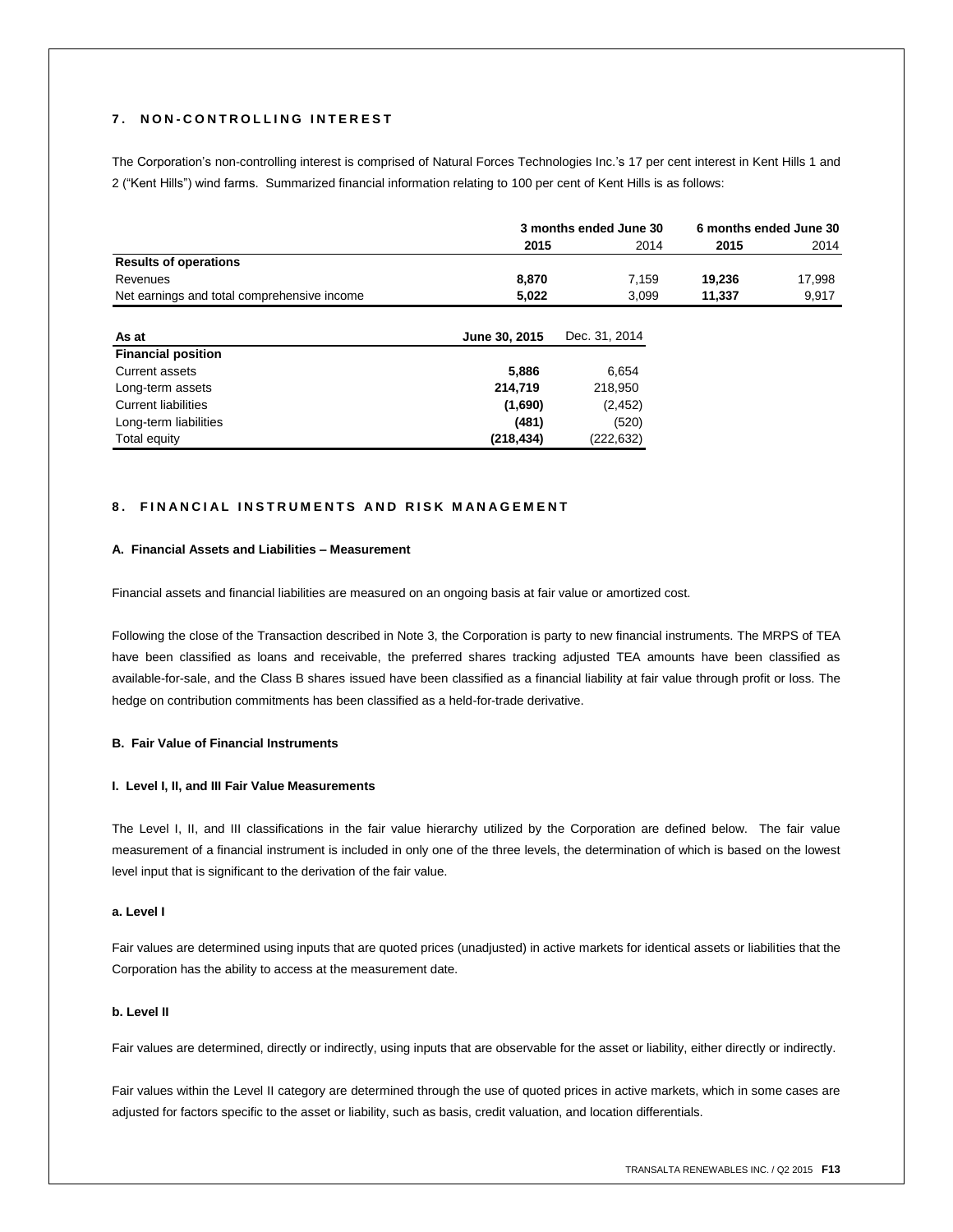The Corporation's commodity risk management Level II financial instruments include over-the-counter derivatives with values based on observable commodity futures curves and derivatives with inputs validated by broker quotes or other publicly available market data providers. Level II fair values are also determined using valuation techniques, such as option pricing models and regression or extrapolation formulas, where the inputs are readily observable, including commodity prices for similar assets or liabilities in active markets, and implied volatilities for options.

In determining Level II fair values of other risk management assets and liabilities measured and carried at fair value, the Corporation uses observable inputs other than unadjusted quoted prices that are observable for the asset or liability, such as interest rate yield curves and currency rates. For certain financial instruments where insufficient trading volume or lack of recent trades exists, the Corporation relies on similar interest or currency rate inputs and other third-party information such as credit spreads.

## **c. Level III**

Fair values are determined using inputs for the asset or liability that are not readily observable.

In estimating the fair value of the preferred shares tracking adjusted TEA amounts, the Corporation uses a discounted cash flow method, and makes estimates and assumptions about sales prices, production, capital expenditures, asset retirement costs, and other related cash inflows and outflows over the life of the facilities, as well as the remaining life of the facilities. In developing these assumptions, management uses estimates of contracted prices, anticipated production levels, planned and unplanned outages, changes to regulations, and transmission capacity or constraints for the estimated remaining life of the facilities. Appropriate discount rates reflecting the risks specific to TEA are used in the valuations. Management also develops assumptions in respect of ongoing financing and tax positions of TEA. These estimates and assumptions are susceptible to change from period to period and actual results can, and often do, differ from the estimates, and can have either a positive or negative impact on the estimate of the fair value of the instrument, and may be material. Additional disclosures on this measurement are presented in Note 4.

Estimates of the fair value of the Class B shares liability can vary based on the estimated cost of construction and commissioning of the South Hedland project by TEA, which can vary based on emergent or unforeseen capital needs of the project, or release of uncommitted planned contingency funds. Additional disclosures on this measurement are presented in Note 11.

TransAlta enters into commodity risk management contracts on behalf of the Corporation. These contracts may include commodity transactions for which market-observable data is not available or contracts with terms that extend beyond a liquid trading period where forward price forecasts are not available for the full period of the contract. In these cases, Level III fair values are determined by TransAlta personnel using valuation techniques such as the mark-to-forecast model with inputs that are based on historical data such as unit availability, transmission congestion, demand profiles for individual non-standard deals and structured products, volatilities and correlations between products derived from historical prices, and/or a combination of external and internal fundamental modelling, including discounting. The policies and procedures that TransAlta has established for its own risk management activities and for the determination of Level III fair values are applied to the transactions TransAlta undertakes for the Corporation. Additional disclosures on Level III measurements are presented in the following section.

## **II. Fair values at initial recognition – Transaction**

Financial instruments exchanged in the Transaction were initially recognized at fair value on May 7th, 2015. Usually, transaction prices are the best evidence of fair value. Because the terms of the Transaction were finalized on March 23, 2015, valuation differences from the originally estimated initial investment value of \$1,284 million have arisen. These changes result from variations in foreign exchange rates and equity prices in the intervening period. Further changes arose from the recognition of the benefit to the Corporation of the non-participation feature of Class B shares.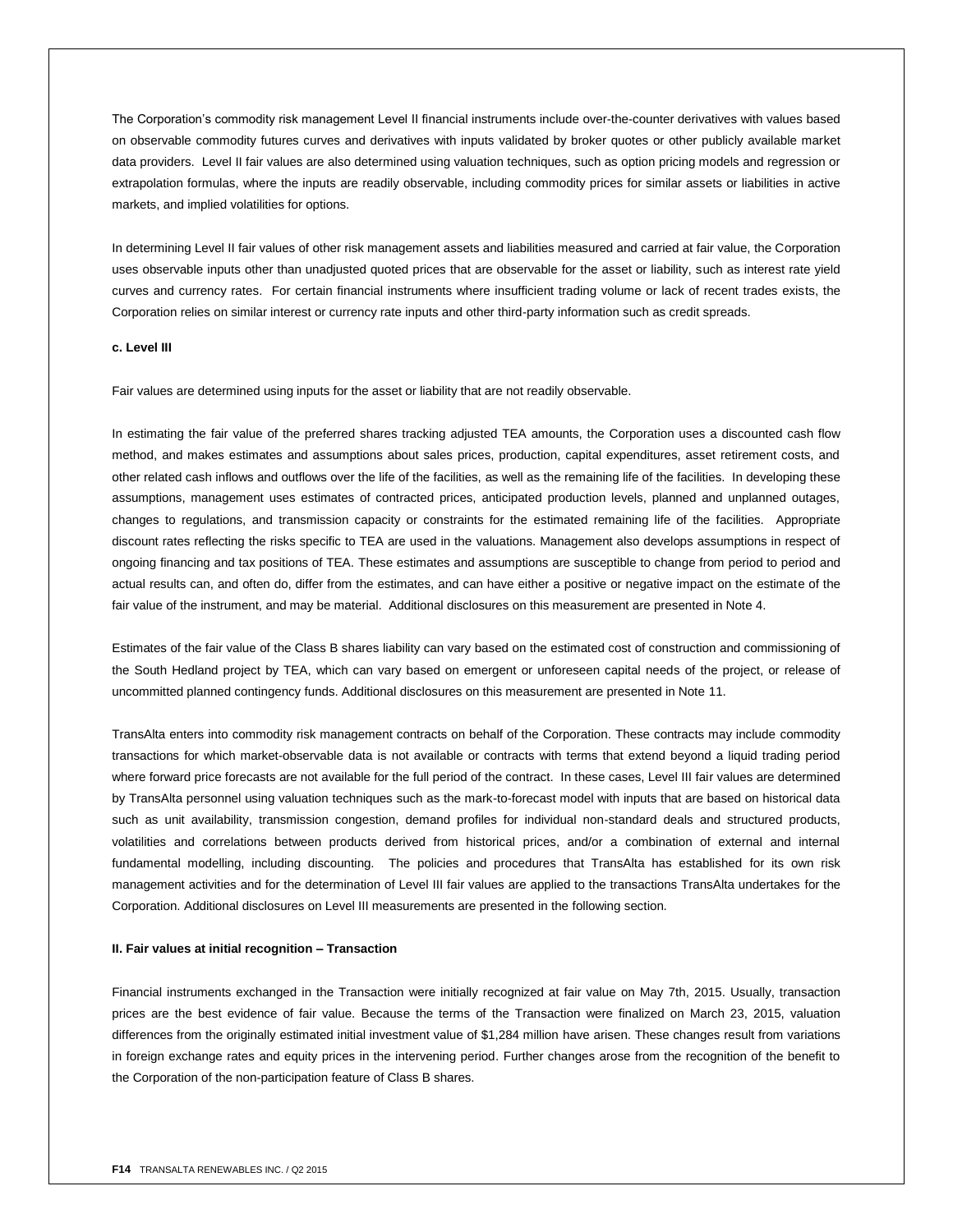Fair value of the least observable financial instrument exchanged at that date, the tracking preferred shares, was determined by reference to the net value of other instruments at closing date, as follows:

|                                                          | Fair value   |                                                                                                                                                                                                                                                      |            |
|----------------------------------------------------------|--------------|------------------------------------------------------------------------------------------------------------------------------------------------------------------------------------------------------------------------------------------------------|------------|
| <b>Instrument</b>                                        | level        | <b>Primary valuation basis</b>                                                                                                                                                                                                                       | Value      |
| Common shares issued to TransAlta                        |              | Closing common share price on May 7th, 2015                                                                                                                                                                                                          | 712,071    |
| Class B shares issued to TransAlta                       | Ш            | Closing common share price on May 7th, 2015, minus the present<br>value of estimated \$0.07 per share monthly dividend, discounted<br>using a risk free rate for the period to conversion, assuming South<br>Hedland on schedule and costs at target | 277,043    |
| Cash consideration to TransAlta                          |              | Cash value                                                                                                                                                                                                                                           | 216,873    |
| Derivative hedge liability on contribution<br>commitment | Ш            | Currency rates                                                                                                                                                                                                                                       | 13,148     |
| Mandatory redeemable preferred shares                    | $\mathsf{I}$ | Yield to maturity and currency rates                                                                                                                                                                                                                 | (423, 152) |
| Tracking preferred shares                                | Ш            | Net value                                                                                                                                                                                                                                            | 795,983    |

# **III. Financial Instruments – Risk Management Assets and Liabilities Measured at Fair Value**

The Corporation's commodity-based risk management assets and liabilities relate to trading activities and certain contracting activities. Other risk management assets and liabilities include risk management assets and liabilities that are used in hedging foreign currency exposures, including those related to the Contribution Agreement described in Note 3.

The following table summarizes the net risk management assets (liabilities) as at June 30, 2015 and Dec. 31, 2014:

|                                                                                                          | <b>Cash flow</b><br>hedaes | Non-<br>hedges | Non-<br>hedaes | Total     |           |              |
|----------------------------------------------------------------------------------------------------------|----------------------------|----------------|----------------|-----------|-----------|--------------|
|                                                                                                          | Level II                   | Level II       | Level III      | Level II  | Level III | <b>Total</b> |
| Net risk management assets (liabilities)<br>at June 30, 2015<br>Net risk management assets (liabilities) | 14                         | (17, 316)      | (142)          | (17, 302) | (142)     | (17, 444)    |
| at Dec. 31, 2014                                                                                         | 14                         | (3)            | (128)          | 11        | (128)     | (117)        |

The change in non-hedge liabilities is primarily attributable to the hedge on contribution commitments.

# **IV. Financial Instruments – Not Measured at Fair Value**

The fair value of the MRPS of TEA and long-term debt is as follows:

|                                          |                          |          |                          |         | <b>Total</b> |
|------------------------------------------|--------------------------|----------|--------------------------|---------|--------------|
|                                          |                          | carrying |                          |         |              |
|                                          | Level I                  | Level II | Level III                | Total   | value        |
| Mandatory redeemable preferred shares of |                          |          |                          |         |              |
| TEA - June 30, 2015                      | ۰                        | ٠        | 421.899                  | 421.899 | 421,899      |
| Long-term debt $^{(1)}$ - June 30, 2015  | ٠                        | 675.620  |                          | 675.620 | 666,165      |
| Long-term debt $(1)$ - Dec. 31, 2014     | $\overline{\phantom{a}}$ | 682.121  | $\overline{\phantom{0}}$ | 682.121 | 658,455      |

*(1) Includes current portion*

The fair value of the Corporation's debentures is determined using prices observed in secondary markets. The fair value of the MRPS and other long-term debt is determined by calculating an implied price based on a current assessment of the yield to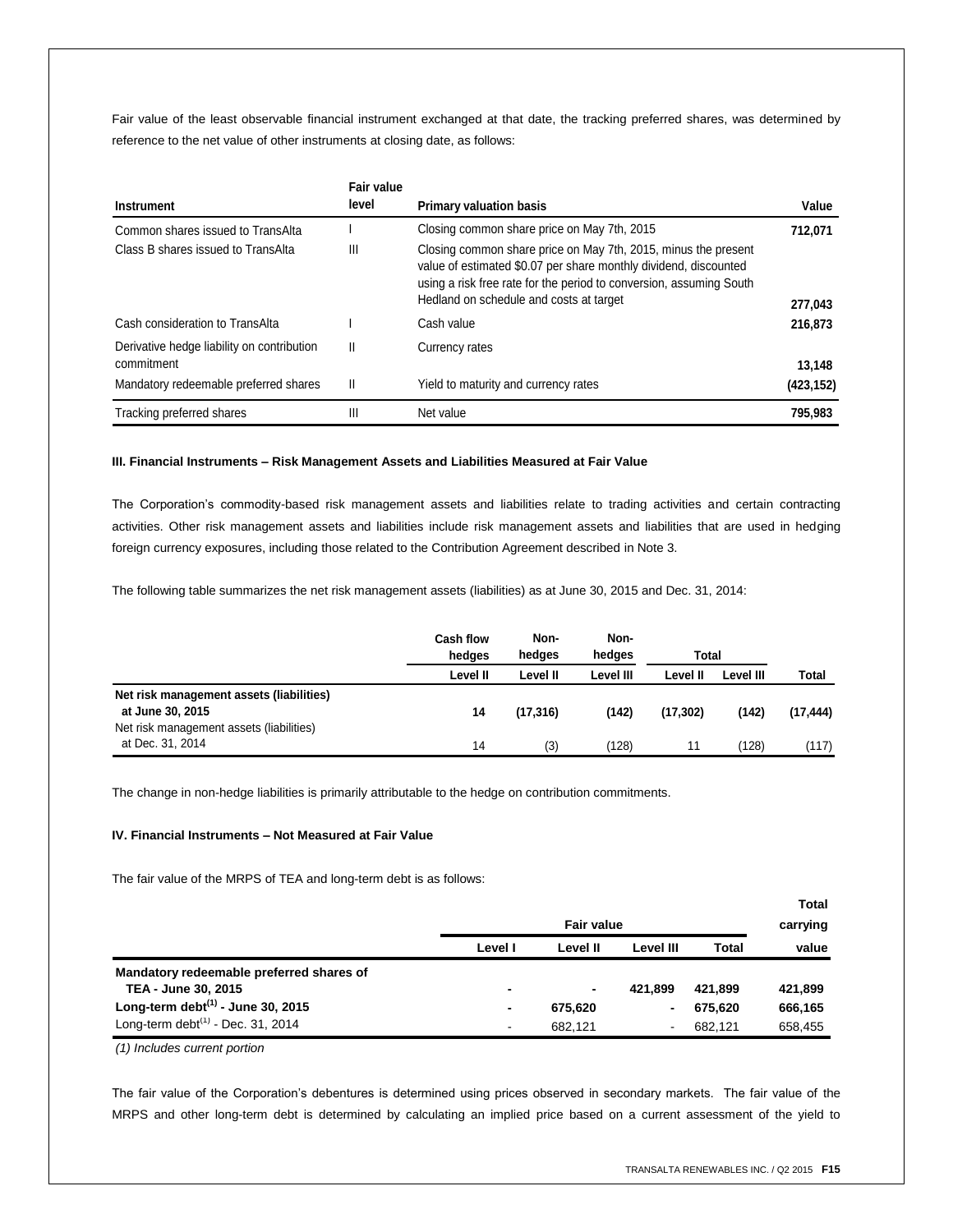## maturity.

The book value of other short-term financial assets and liabilities (cash and cash equivalents, accounts receivable, accounts payable and accrued liabilities, and dividends payable) approximates fair value due to the liquid nature of the asset or liability.

The Corporation's investment in the preferred shares tracking earnings and distributions of TransAlta Wyoming Wind LLC continues to be measured at cost under similar conditions as described in the Corporation's most recent annual financial statements.

## **C. Nature and Extent of Risks Arising from Financial Instruments and Derivatives**

The following discussion is limited to specific risk measures, which are more fully discussed in Note 12(C) of the Corporation's most recent annual consolidated financial statements.

## **I. Foreign Currency Rate Risk**

Following the closing of the Transaction, the Corporation is now exposed to changes in the value of the Australian dollar. The Corporation has mitigated the anticipated incremental exposure to the Australian and U.S. dollar denominated cash flows arising from the Transaction for the period through June 30, 2020 through the use of contractual agreements with TransAlta. As at June 30, 2015, a four cent increase or decrease in Australian dollar relative to the Canadian dollar would increase or decrease net earnings of the Corporation by \$25.5 million, and result in an increase or decrease in OCI, including underlying valuation impacts of nonmonetary available-for-sale securities, of \$28 million.

Non-monetary available-for-sale securities further contain embedded U.S.-denominated cash flows. A four cent increase or decrease in U.S. dollar relative to the Canadian dollar relative to this indirect exposure would increase or decrease OCI of the Corporation by \$16 million.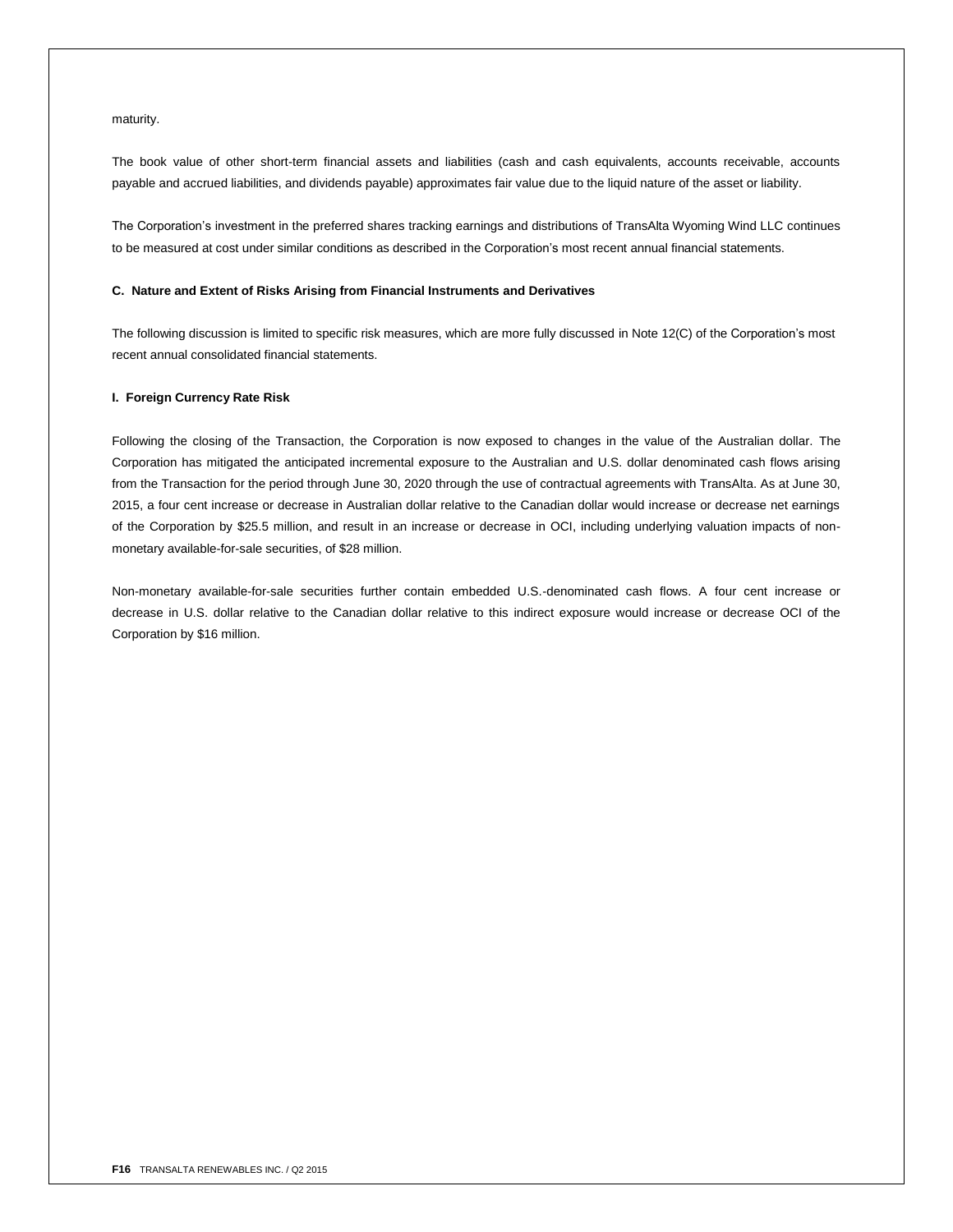# **II. Credit Risk**

The Corporation's maximum exposure to credit risk at June 30, 2015, without taking into account collateral held or right of set-off, and including indirect exposure arising from the Corporation's investment in preferred shares tracking adjusted TEA amounts, is detailed as follows:

| <b>Component</b>                                                     |         | Amount Key risk assessment factors                                                                                                                                                                                                                                                                                                                                                                                                                                                    |
|----------------------------------------------------------------------|---------|---------------------------------------------------------------------------------------------------------------------------------------------------------------------------------------------------------------------------------------------------------------------------------------------------------------------------------------------------------------------------------------------------------------------------------------------------------------------------------------|
| Direct exposure                                                      |         |                                                                                                                                                                                                                                                                                                                                                                                                                                                                                       |
| Accounts receivable and risk<br>management assets                    |         | 37,402 All of the Corporation's counterparties were considered investment grade. At<br>June 30, 2015, the Corporation had two unrelated customers whose outstanding<br>balances each accounted for greater than 10 per cent of the total third party<br>trade accounts receivable outstanding. The Corporation has evaluated the risk<br>of default related to these customers to be minimal.                                                                                         |
|                                                                      |         | The outstanding balance also includes dividends receivable of \$9.2 million on the<br>tracking preferred shares from a subsidiary of TransAlta. As the dividend<br>declaration was made while considering the sufficiency of funds available, the<br>risk of default has been assessed as minimal.                                                                                                                                                                                    |
| <b>MRPS</b>                                                          | 421.899 | The MRPS form TEA's least subordinate significant form of long-term financing,<br>which benefits from TEA's contract and counterparty profile.                                                                                                                                                                                                                                                                                                                                        |
| <b>Total - Direct exposure</b>                                       | 459,301 |                                                                                                                                                                                                                                                                                                                                                                                                                                                                                       |
| Indirect exposure                                                    |         |                                                                                                                                                                                                                                                                                                                                                                                                                                                                                       |
| Accounts receivable and<br>finance lease receivable of<br><b>TEA</b> | 442,081 | TEA had one unrelated below investment grade customer whose outstanding<br>balances accounted for 96% of total trade accounts receivable and finance lease<br>receivable outstanding. Risk of significant loss arising from this counterparty has<br>been assessed as low, considering the counterparty's financial position, and how<br>TEA provides its services in an area of the counterparty's lower-cost operations,<br>and TransAlta's other credit risk management practices. |
| Total                                                                | 901,382 |                                                                                                                                                                                                                                                                                                                                                                                                                                                                                       |

The Corporation uses external credit ratings, as well as internal ratings in circumstances where external ratings are not available, to establish credit limits for counterparties. In certain cases, the Corporation will require security instruments such as parental guarantees, letters of credit, cash collateral or third party credit insurance to reduce overall credit risk. As at June 30, 2015, no significant component of the amounts forming part of the Corporation's exposure to credit risk were either past due or impaired.

## **III. Other Market Risks**

Following the closing of the Transaction, the Corporation is exposed to additional market risks, based on changes in the fair value of the Class B shares and the preferred shares tracking adjusted TEA amount. A one per cent increase (decrease) in the value of these securities would result in a \$2.8 million decrease (increase) in net income, and an \$8.1 million increase (decrease) in OCI, respectively.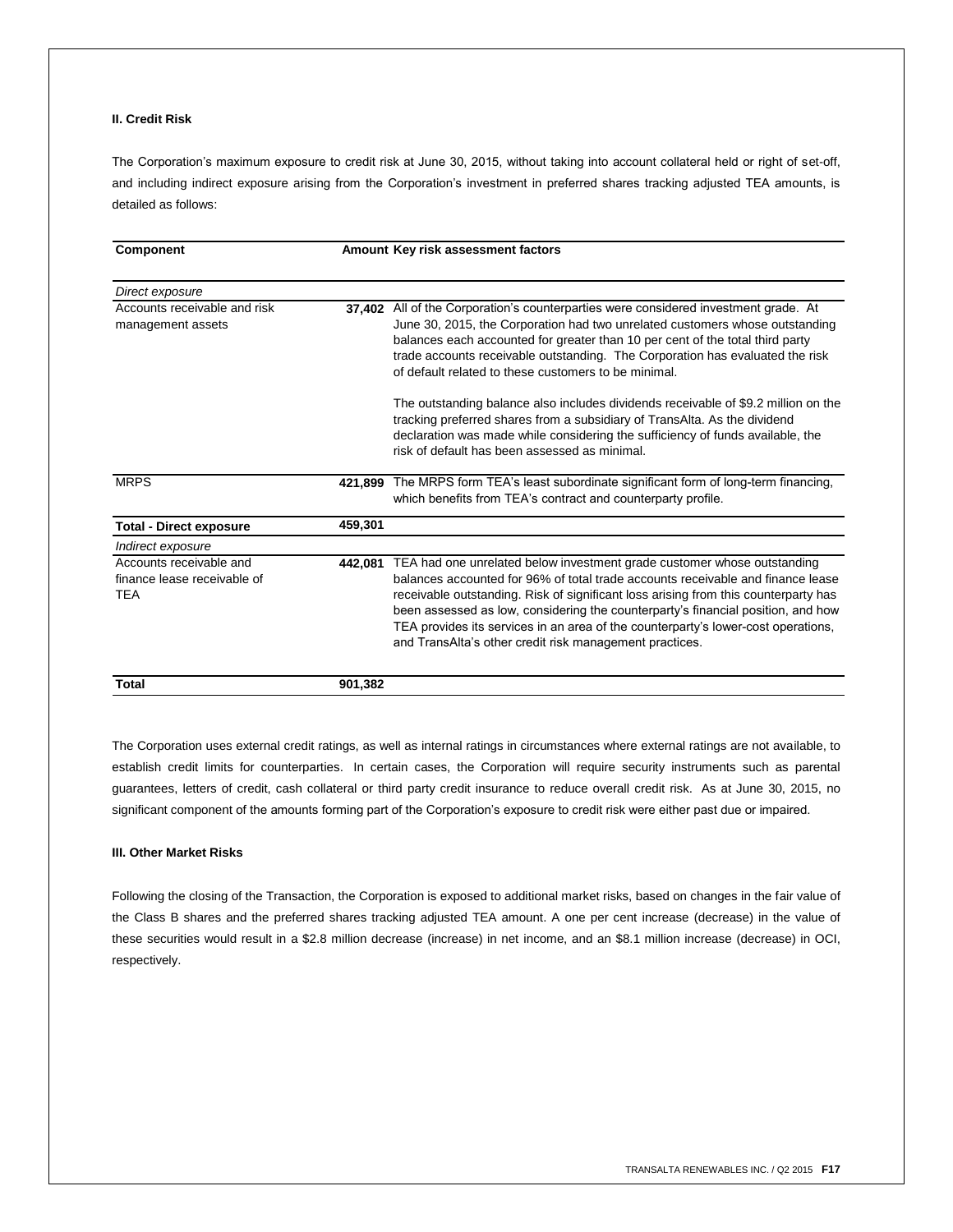# **IV. Liquidity Risk**

The following table presents the contractual maturities of the Corporation's financial liabilities as at June 30, 2015 and also include, committed contributions under the terms of the Contribution Agreement:

|                                           |         |         |                          |                          |        | 2020 and       |              |
|-------------------------------------------|---------|---------|--------------------------|--------------------------|--------|----------------|--------------|
|                                           | 2015    | 2016    | 2017                     | 2018                     | 2019   | thereafter     | <b>Total</b> |
| Accounts payable and accrued liabilities  | 31,810  | -       | $\overline{\phantom{0}}$ | -                        |        | $\blacksquare$ | 31,810       |
| Long-term debt                            | 149,972 | 69,040  | 24.413                   | 297.240                  | 26.422 | 101.088        | 668,175      |
| Net risk management liabilities           | 3,864   | 4,014   | 9.440                    | 10                       | 10     | 106            | 17,444       |
| Interest on long-term debt <sup>(1)</sup> | 15,890  | 23,939  | 21,525                   | 13.647                   | 3,958  | 6,414          | 85,373       |
| Dividends payable                         | 26,711  |         |                          |                          |        | ٠              | 26,711       |
| Contribution commitment <sup>(1)</sup>    | 156.106 | 123.568 | 211.305                  | $\overline{\phantom{a}}$ |        | $\blacksquare$ | 490,979      |
| Total                                     | 384,353 | 220.561 | 266.683                  | 310.897                  | 30,390 | 107.608        | 1,320,492    |

*(1) Not recognized as a financial liability on the Condensed Consolidated Statements of Financial Position.*

The Corporation manages liquidity risk associated with debentures and committed contributions through preparing and revising long-term external financing plans reflecting business plans and market availability of capital.

The Class B shares liability will be settled by the issuance of common shares, and accordingly, do not give rise to liquidity risk.

# **9. PROPERTY, PLANT, AND EQUIPMENT**

A reconciliation of the changes in the carrying amount of property, plant & equipment ("PP&E") is as follows:

|                                                  | Hydro      | Wind       | <b>Capital spares</b> |           |
|--------------------------------------------------|------------|------------|-----------------------|-----------|
|                                                  | generation | generation | and other             | Total     |
| As at Dec. 31, 2014                              | 191.057    | 1,450,287  | 8,936                 | 1,650,280 |
| Additions                                        | 453        | 4,403      | 62                    | 4,918     |
| Depreciation                                     | (3, 382)   | (28, 660)  | ٠                     | (32,042)  |
| Adjustment with TransAlta                        |            | (8, 242)   | ٠                     | (8, 242)  |
| Revisions and additions to decommissioning costs | (1, 445)   | (802)      | ۰                     | (2, 247)  |
| <b>Retirements</b>                               | (77)       | (625)      | ٠                     | (702)     |
| <b>Transfers</b>                                 |            | 608        | (608)                 |           |
| As at June 30, 2015                              | 186,606    | 1,416,969  | 8,390                 | 1,611,965 |

During the first quarter of 2015, the Corporation recognized an adjustment to give effect to an indemnity from TransAlta for the benefit of the Corporation in respect to a dispute for final disbursements in relation to a construction project completed prior to the formation of the Corporation. As a result, as at June 30, 2015, the Corporation received \$10.0 million from TransAlta, applied a reduction to PP&E of \$8.2 million, and recognized a liability of \$1.2 million in excess of a previously recognized accounts payable amount.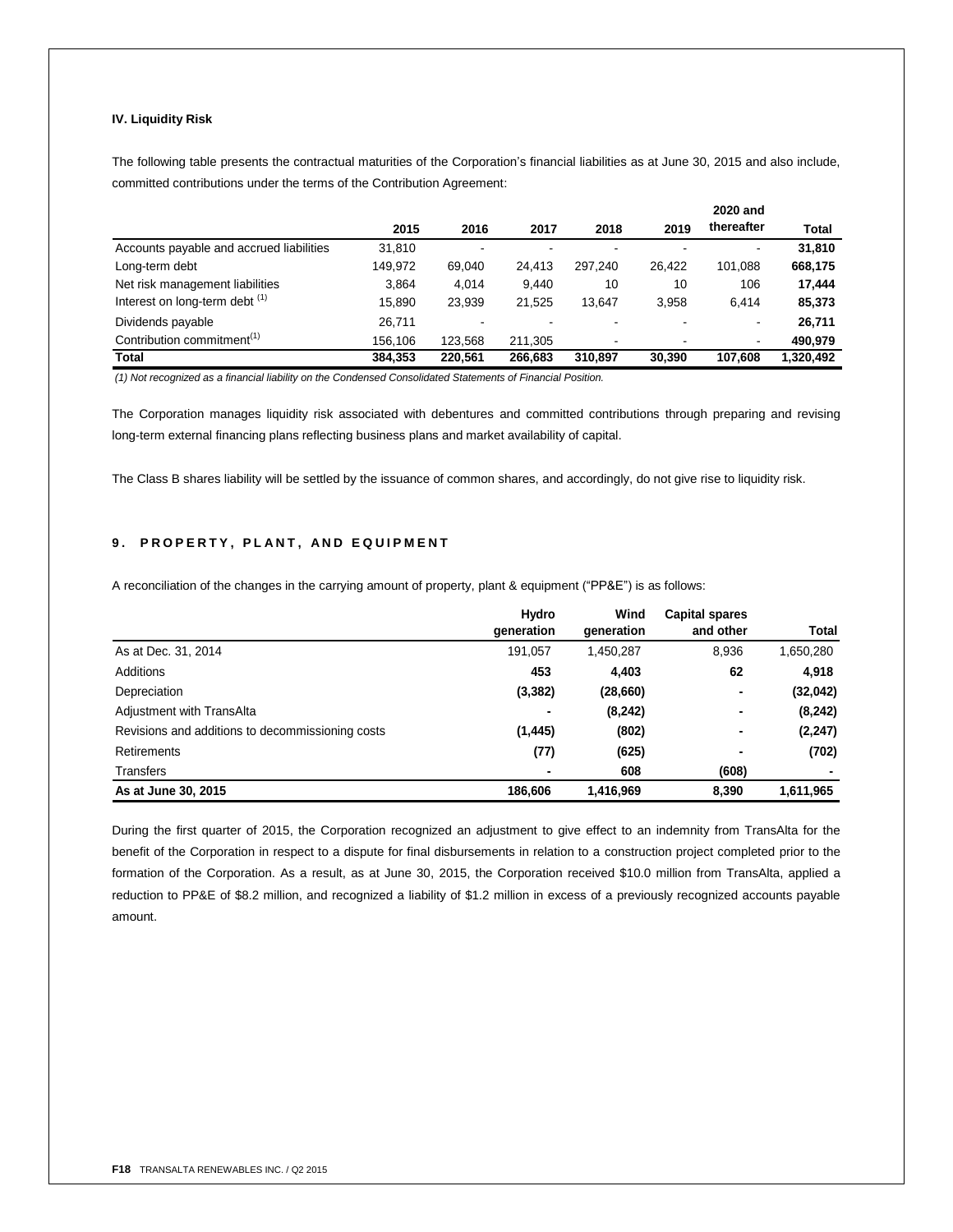# **1 0 . L O N G - T E R M D E B T**

# **A. Amounts Outstanding**

| As at                                        | June 30, 2015 |            |                | Dec. 31, 2014 |            |                |
|----------------------------------------------|---------------|------------|----------------|---------------|------------|----------------|
|                                              | Carrying      | Face       |                | Carrying      | Face       |                |
|                                              | value         | value      | Interest $(1)$ | value         | value      | Interest $(1)$ |
| Unsecured debentures <sup>(2)</sup>          | 346,478       | 348.264    | 5.91%          | 344,201       | 346,698    | 5.91%          |
| Secured debenture                            | 44,776        | 45,000     | 2.95%          | 34.978        | 35.000     | 5.28%          |
| Amortizing Term Loan                         | 167,188       | 167,188    | 4.00%          | 178,364       | 178,364    | 4.00%          |
| Wyoming Wind Acquisition Loan <sup>(3)</sup> | 107,723       | 107,723    | 4.00%          | 100,912       | 100,912    | 4.00%          |
|                                              | 666,165       | 668,175    |                | 658,455       | 660.974    |                |
| Less: current portion                        | (188, 581)    | (188, 581) |                | (194, 951)    | (194, 951) |                |
| Total long-term debt                         | 477.584       | 479.594    |                | 463.504       | 466.023    |                |

*(1) Interest rate reflects the stipulated rate or the average rate weighted by principal amounts outstanding.*

*(2) Includes U.S.\$20.0 million (2014 - U.S.\$20.0 million).*

*(3) U.S.\$87.0 million (2014 - U.S.\$87.0 million).*

On Feb. 11, 2015, the Corporation and its partner refinanced maturing debt at the Pingston hydro facility. The Corporation's share of gross proceeds was \$45 million. The bonds bear interest at the annual fixed interest rate of 2.95 per cent, payable semi-annually with no principal repayments until maturity in May 2023. Proceeds were used to repay the \$35 million secured debenture bearing interest at 5.28 per cent.

The Corporation has a \$350 million working capital credit facility with TransAlta (Dec. 31, 2014 - \$100 million). As at June 30, 2015 and Dec. 31, 2014, no amounts were drawn on this facility.

The Corporation anticipates refinancing its maturing debt based on reasonable commercial terms.

## **B. Restrictions**

Unsecured debentures include restrictive covenants requiring the proceeds received from the sale of certain assets to be reinvested into similar renewable assets.

# **1 1 . C L A S S B S H A R E S**

As at June 30, 2015, there are 26,086,956 Class B shares outstanding (Dec. 31, 2014 – nil), following closing of the Transaction. The characteristics of Class B shares are described in Note 3. As the Class B shares are convertible into common shares at a variable rate, they are classified as liabilities and their change in value is recognized in net earnings. Changes in the value of the Class B shares are unrealized and relate to the change in value of underlying common shares during the period, net of the effect of estimated foregone dividends, as discounted using a risk-free rate for the period to conversion.

Estimated commissioning date and total costs for the construction of the South Hedland project represent significant unobservable inputs to the valuation. At inception and on June 30, 2015, commissioning is anticipated as scheduled and costs were estimated to be at target. A one per cent increase or decrease in costs would have resulted in a \$4 million corresponding decrease or increase in fair value, respectively. A one month delay or acceleration in achieving commissioning would have resulted in a corresponding \$2 million decrease or increase in fair value, respectively.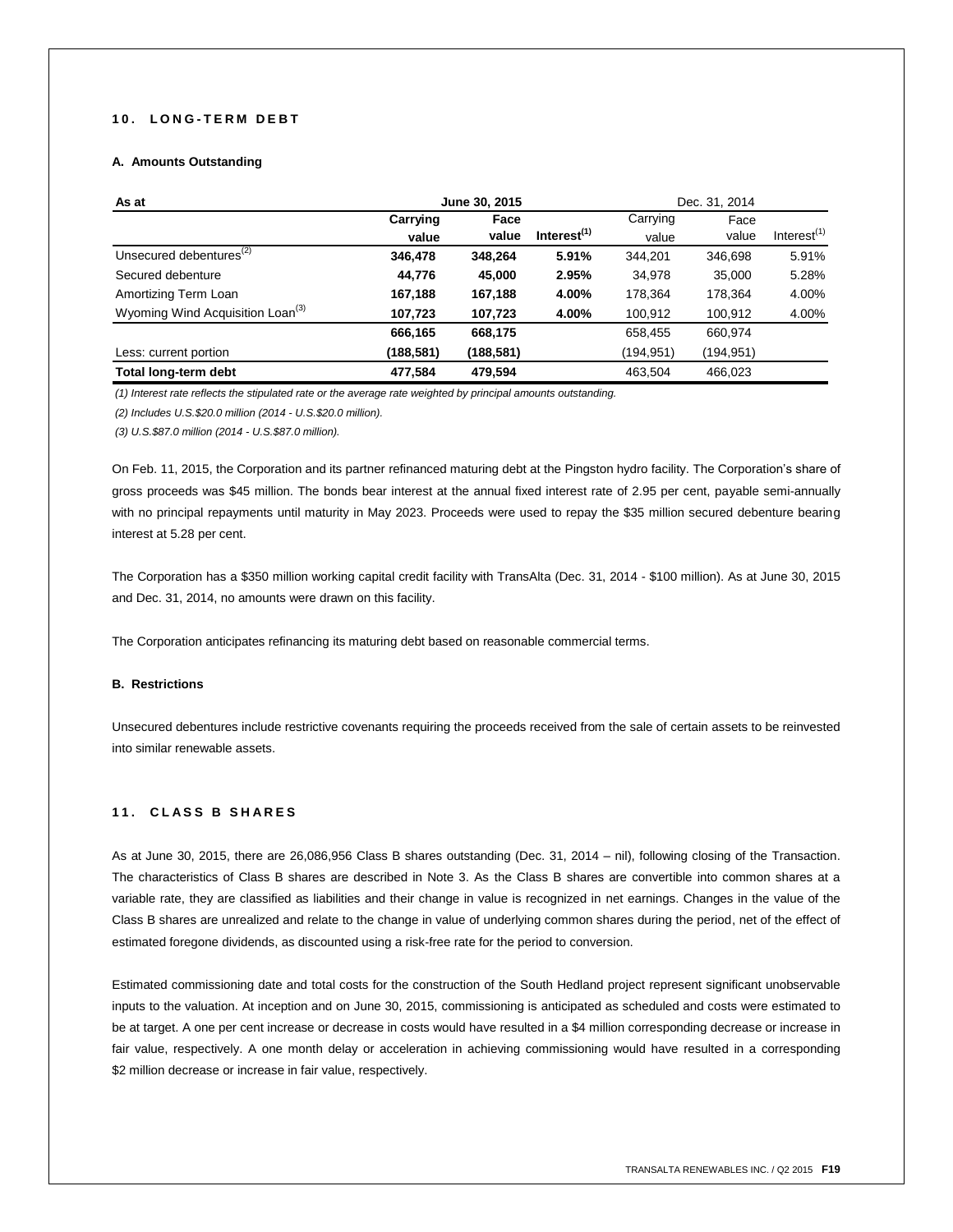# **1 2 . C O M M O N S H A R E S**

# **A. Authorized and Outstanding**

The Corporation is authorized to issue an unlimited number of common shares without nominal or par value and an unlimited number of preferred shares. The common shares entitle the holders thereof to one vote per share at meetings of shareholders. The preferred shares are issuable in series and have such rights, restrictions, conditions, and limitations as the Board of Directors (the "Board") may from time to time determine. No preferred shares have been issued.

The change in issued and outstanding common shares during the six months ended June 30, 2015 and the year ended Dec. 31, 2014, respectively, are as follows:

| As at                                       | June 30, 2015                  | Dec. 31, 2014         |                                |                       |
|---------------------------------------------|--------------------------------|-----------------------|--------------------------------|-----------------------|
|                                             | Common<br>shares<br>(millions) | Amount<br>(thousands) | Common<br>shares<br>(millions) | Amount<br>(thousands) |
| Issued and outstanding, beginning of period | 114.7                          | 1.223.845             | 114.7                          | 1,223,845             |
| <b>Issued to TransAlta</b>                  | 58.2                           | 712.070               | $\overline{\phantom{a}}$       |                       |
| Public offering                             | 17.9                           | 216.590               | $\overline{\phantom{0}}$       |                       |
| Issued and outstanding, end of period       | 190.8                          | 2,152,505             | 114.7                          | 1.223.845             |

# **B. Dividends**

The declaration of dividends on the Corporation's common shares is at the discretion of the Board.

The following table summarizes the common share dividends declared within the six months ended June 30, 2015 and 2014, excluding dividend equivalent payments described in Note 3.

|                            | Total dividends per |                        |           | Other        |
|----------------------------|---------------------|------------------------|-----------|--------------|
| Dividends declared         | share               | <b>Total dividends</b> | TransAlta | shareholders |
| Period ended June 30, 2015 | 0.40248             | 62.138                 | 44.682    | 17.456       |
| Period ended June 30, 2014 | 0.25664             | 29.428                 | 20.688    | 8.740        |

On July 30, 2015, the Corporation declared dividends of \$0.07 per common share, payable on Sept. 30, 2015, Oct. 30, 2015 and Nov. 30, 2015.

## **C. Earnings per Share**

Basic earnings per share is based on net earnings attributable to the common shareholders and is calculated based upon the weighted average number of common shares outstanding during the periods presented. The Corporation has no dilutive or potentially dilutive instruments. Class B shares are excluded from the calculation.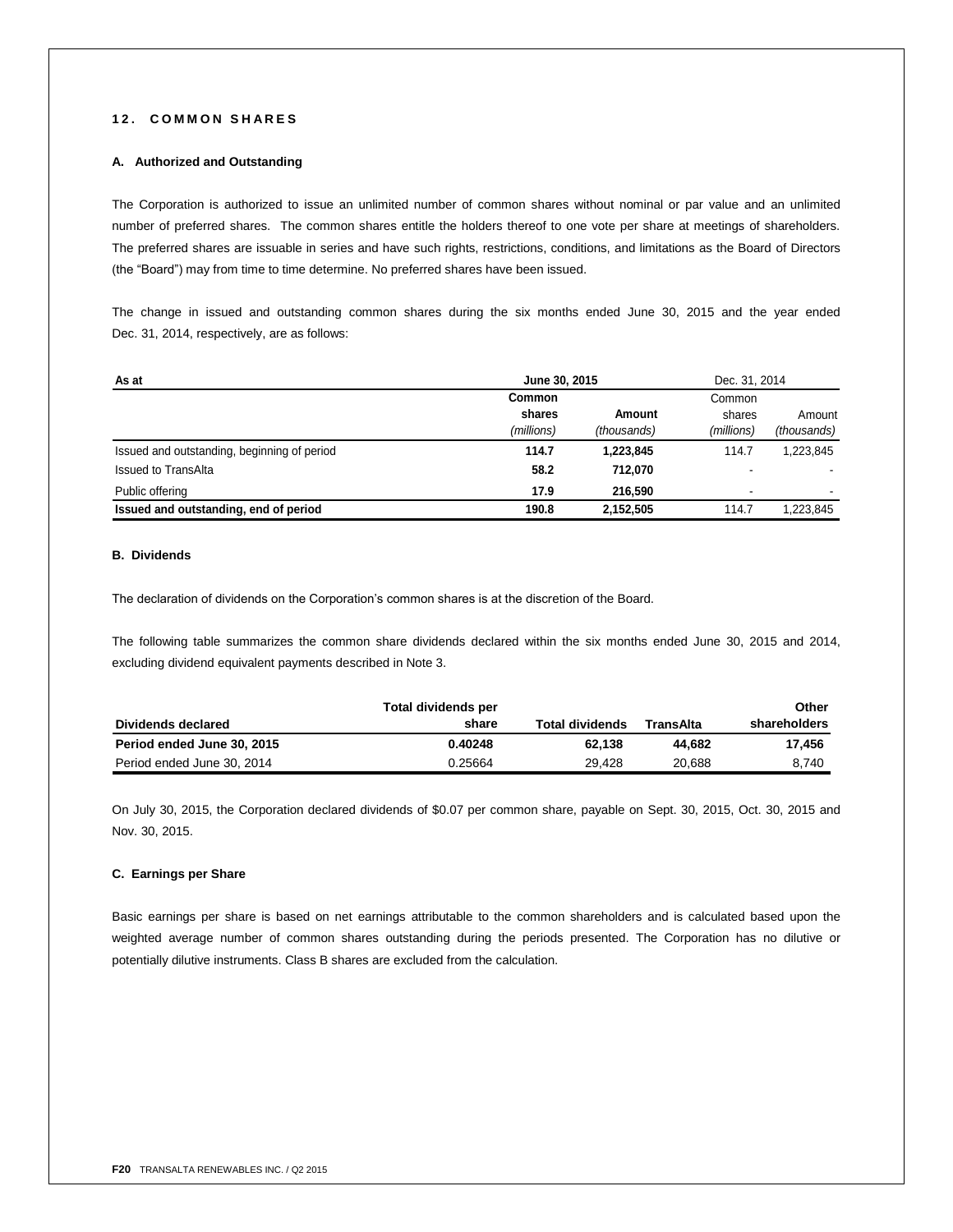# **13. COMMITMENTS AND CONTINGENCIES**

## **A. Litigation**

In the normal course of business, the Corporation may become party to litigation claims. There are currently no known claims that the Corporation has determined as significant enough to require disclosure.

## **B. Guarantees**

As part of the Transaction, the Corporation entered into a Guarantee and Indemnification Agreement in favour of TransAlta related to certain guarantees it has provided to third parties in respect of certain obligations of TEA (the "TEA Guarantees"). The Corporation has agreed to indemnify TransAlta from and against all claims, actions, proceedings, liabilities, losses, costs, expenses or damages against or incurred by it arising out of or in connection with the TEA Guarantees and to reimburse TransAlta in full for the amount of any payment made by it under and in accordance with the TEA Guarantees, relating to actions, omissions, events and circumstances which occur on or after May 7, 2015. As at June 30, 2015 the total amounts guaranteed by the Corporation were \$939.5 million.

As consideration for this indemnity, TransAlta is required to pay the Corporation the Canadian dollar equivalent of the guarantor fees it receives from TEA in respect of any of the TEA Guarantees, subject to the fixed rate conversion as described in Note 4.

# **C. Contribution Commitment**

As described in Note 3, the Corporation entered into a Contribution Agreement to fund the remaining costs for the construction and commissioning of the South Hedland project, which at June 30, 2015 are estimated to be approximately \$491 million (AUD\$507 million).

## **1 4 . R E L A T E D P A R T Y T R A N S A C T I O N S A N D B A L A N C E S**

The Corporation has entered into certain agreements and transactions with TransAlta which are discussed in more detail in Note 24 of the Corporation's most recent annual consolidated financial statements.

## **A. Related Party Transactions**

Related party transactions include the finance income related to subsidiaries of TransAlta, the changes in fair value of Class B shares liability and the interest on letters of credit and guarantees pledged by TransAlta disclosed in Note 5.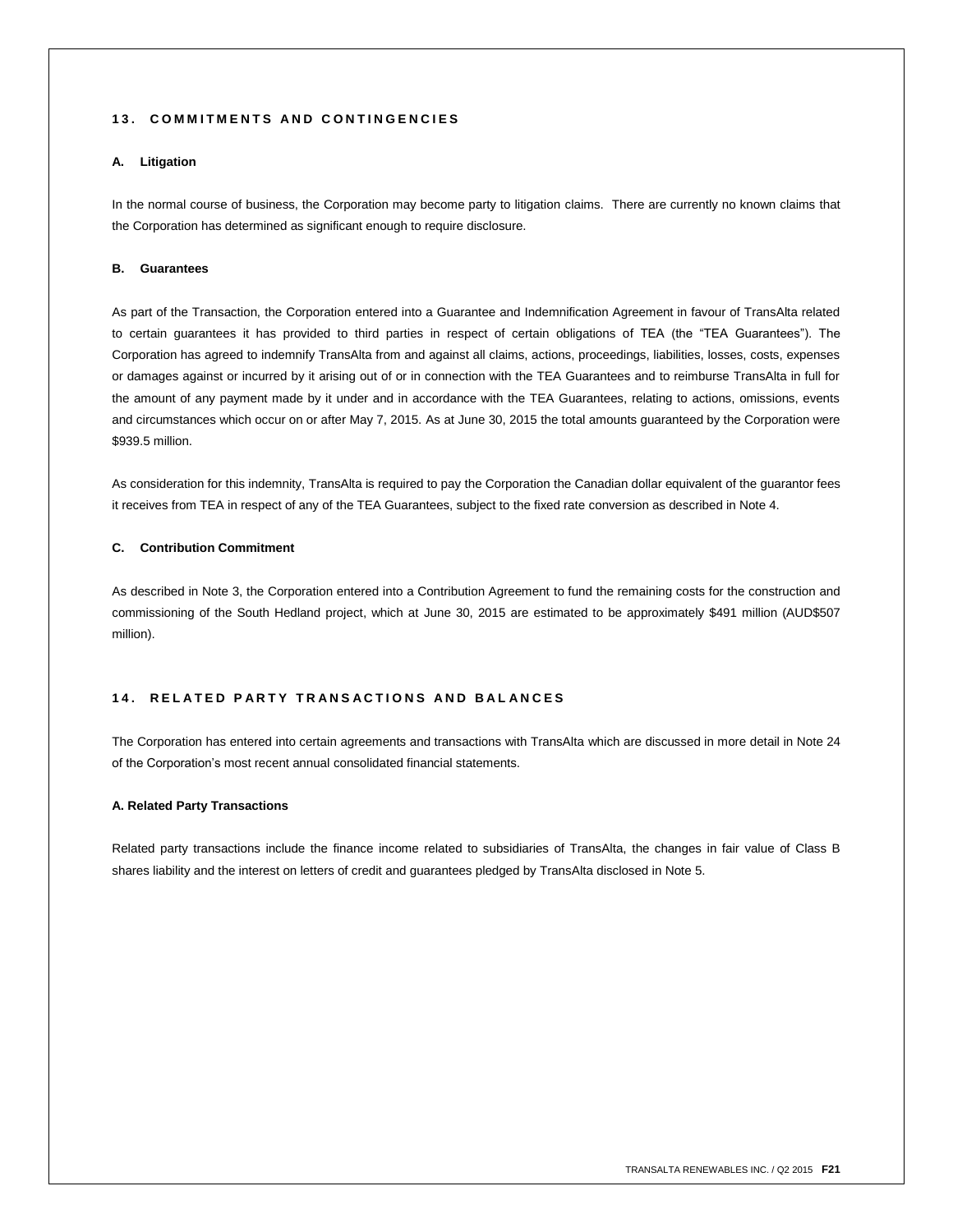Significant related party transactions that are not otherwise presented elsewhere consist of the following:

|                                                        | 3 months ended June 30 |       | 6 months ended June 30 |        |
|--------------------------------------------------------|------------------------|-------|------------------------|--------|
|                                                        | 2015                   | 2014  | 2015                   | 2014   |
| Revenue from TransAlta PPAs                            | 6,037                  | 7.055 | 16.606                 | 15.006 |
| Royalty and other revenue-based costs adjustment       | (41)                   |       | (31)                   |        |
| Revenue from emission reduction credits <sup>(1)</sup> | 80                     |       | 2,320                  |        |
| G&A Reimbursement Fee                                  | 2,657                  | 2.619 | 5.285                  | 5,142  |
| Interest expense on Amortizing Term Loan               | 1.667                  | 1.888 | 3.364                  | 3,802  |
| Interest expense on Wyoming Wind Acquisition Loan      | 1.068                  | 942   | 2,165                  | 2,077  |
| Foreign exchange loss on hedge contribution commitment | 4,180                  |       | 4,180                  |        |

 $<sup>(1)</sup>$  For the six months ended June 30, 2015 the value of the emission reduction credits was \$2,240, determined by reference to market information for similar instruments,</sup> including historical transactions with third parties, with the transaction ultimately reviewed and approved by the Corporation's independent members of the Board of Directors.

All of these transactions are with TransAlta or subsidiaries of TransAlta.

# **B. Related Party Balances**

Related party balances include the investments in subsidiaries of TransAlta, the risk management assets and liabilities, as well as the Amortizing Term Loan, Wyoming Wind Acquisition Loan, and credit facility disclosed in Note 10, the Class B shares liability, and the guarantees provided by the Corporation on behalf of TransAlta and TEA disclosed in Note 13.

Significant related party balances that are not otherwise presented elsewhere consist of the following:

| As at                                                              | June 30, 2015 | Dec. 31, 2014 |
|--------------------------------------------------------------------|---------------|---------------|
| Trade and other receivables                                        | 16.490        | 7,136         |
| Trade accounts payable                                             | 4.316         | 3,142         |
| Interest payable                                                   | 2,602         | 2,795         |
| Dividends payable                                                  | 19.944        | 10,345        |
| Letters of credit issued by TransAlta on behalf of the Corporation | 5,167         | 4,503         |
| Guarantees provided by TransAlta on behalf of the Corporation      | 226,500       | 226,500       |

All of these balances are with TransAlta or subsidiaries of TransAlta.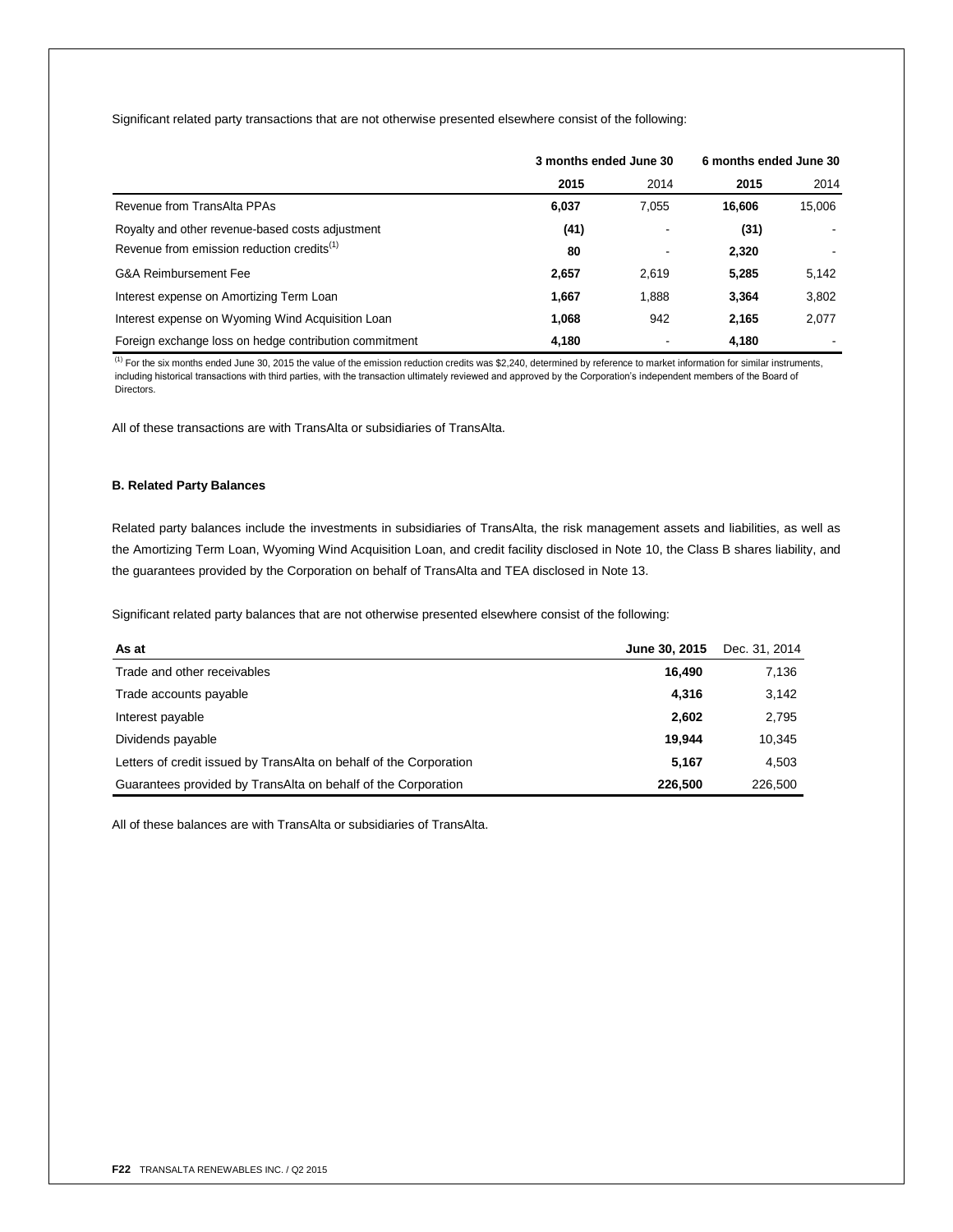## **GLOSSARY OF KEY TERMS**

**Amortizing Term Loan** - An unsecured, Amortizing Term Loan from TransAlta, with an initial amount in 2013 of \$200 million.

**Capacity** - The rated continuous load-carrying ability, expressed in megawatts, of generation equipment.

**G&A Reimbursement Fee –** The fee payable to TransAlta under the Management, Administrative and Operational Services Agreement to compensate TransAlta for the provision of all the general administrative services as may be required or advisable for the management of the affairs of the Corporation.

**Gigawatt** - A measure of electric power equal to 1,000 megawatts.

**Gigawatt Hour (GWh)** - A measure of electricity consumption equivalent to the use of 1,000 megawatts of power over a period of one hour.

**Greenhouse Gas (GHG)** - Gases having potential to retain heat in the atmosphere, including water vapour, carbon dioxide, methane, nitrous oxide, hydrofluorocarbons, and perfluorocarbons.

**Mandatory Redeemable Preferred Shares (MRPS) –** An investment in the Mandatory Redeemable Preferred Shares of TransAlta Energy (Australia) Pty Ltd. We are entitled to receive cash dividends on the MRPS.

**Megawatt (MW)** - A measure of electric power equal to 1,000,000 watts.

**Megawatt Hour (MWh)** - A measure of electricity consumption equivalent to the use of 1,000,000 watts of power over a period of one hour.

**Net Maximum Capacity** - The maximum capacity or effective rating, modified for ambient limitations, that a generating unit or power plant can sustain over a specific period, less the capacity used to supply the demand of station service or auxiliary needs.

**PPA –** A power purchase and sale agreement between a power generator and a third-party acquirer of electricity.

**Renewable Power** - Power generated from renewable terrestrial mechanisms including wind, hydro, geothermal, and solar with regeneration.

**Tracking Preferred Shares (TPS) –** An investment in the Tracking Preferred Shares of a TransAlta subsidiary, which provide cumulative variable dividends broadly equal to the underlying net distributable profits of TransAlta Energy (Australia) Pty Ltd.

**TransAlta PPAs –** PPAs between TransAlta and the Corporation providing for the purchase by TransAlta, for a fixed price, all of the power produced by certain wind and hydro facilities. The initial price payable in 2013 by TransAlta for output was \$30.00/MWh for wind facilities and \$45.00 per MWh for hydro facilities, which amounts are adjusted annually for changes in the Consumer Price Index.

**Unplanned Outage** - The shutdown of a generating unit due to an unanticipated breakdown.

**Working Capital Credit Facility -** A \$350 million unsecured Working Capital Credit Facility with TransAlta. The facility is available for general corporate purposes including financing ongoing working capital requirements.

**Wyoming Wind Acquisition Loan** – An unsecured loan from TransAlta to fund the acquisition of the economic interest in the 144 MW wind farm in Wyoming with an initial amount in 2013 of U.S. \$102 million.

**Wyoming Wind Preferred Shares** – A U.S.\$102.7 million investment in Class A Preferred Shares of a TransAlta subsidiary to acquire the economic interest in the 144 MW wind farm in Wyoming.